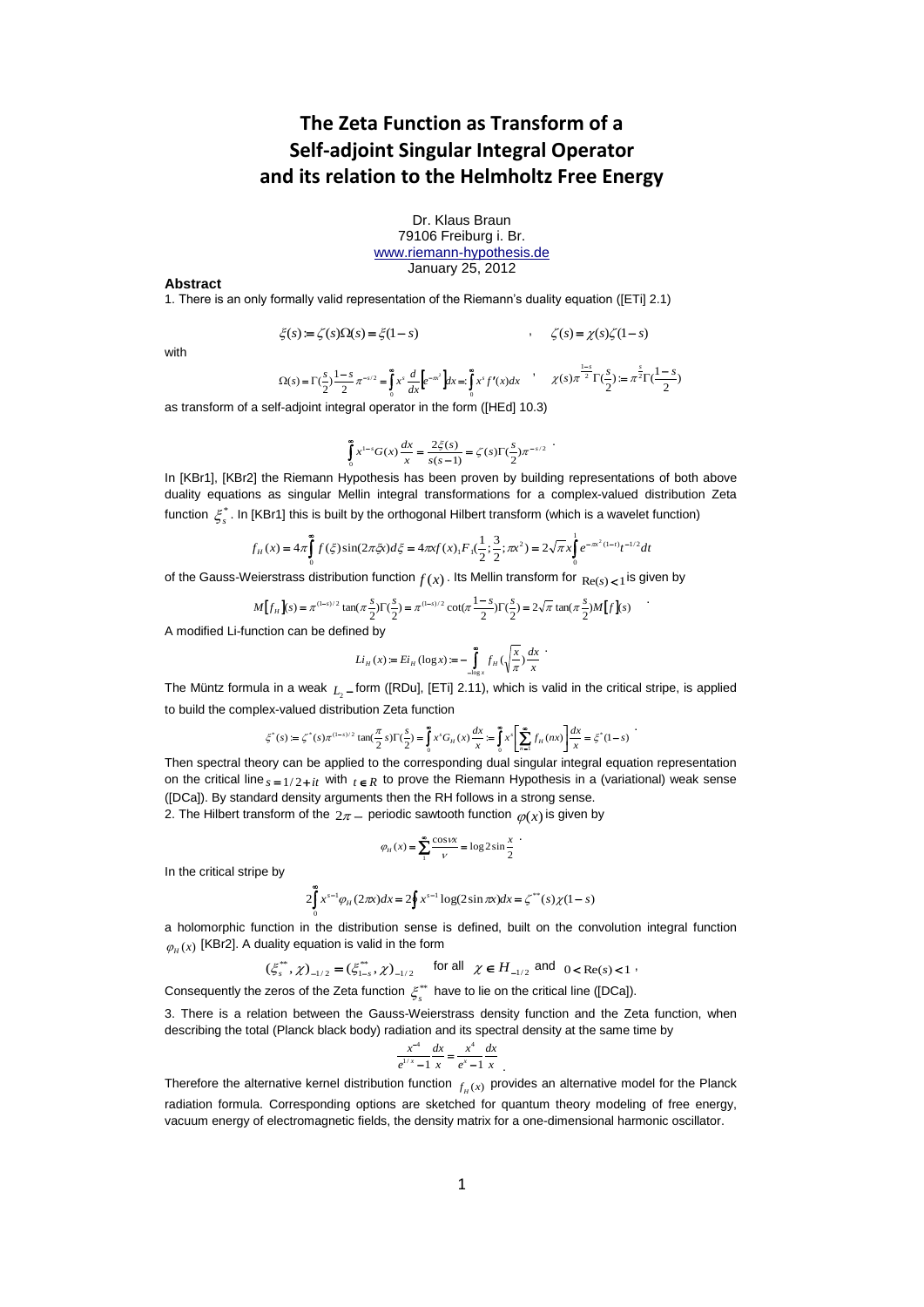### **§ 1 The Riemann Duality Equation**

Concerning the notations we refer to [HEd], [SGr]. The Gauss-Weierstrass density function

$$
f(x) \coloneqq e^{-\pi x^2} = \hat{f}(x)
$$

In combination with

$$
\frac{1}{2\pi} \left[ e^{-\varepsilon |x|^2} \right]^2 = \frac{1}{\sqrt{4\pi \varepsilon}} e^{-|\xi|^2/(4\varepsilon)}
$$

and

$$
\hat{f}_H(x\omega) = \frac{1}{x}\hat{f}_H(\frac{\omega}{x}) \quad , \quad x \in R^+
$$

gives the Jacobi's  $\hat{y}$  - relation formulas in the forms ([HEd] 1.6ff., [HHa])

i) 
$$
g(x^2) = G(x) = \sum_{-\infty}^{\infty} f(nx) = G(1/x)/x =: 1 + 2\psi(x^2)
$$
  
\nii)  $\frac{1}{\pi} \frac{d}{dx} \log(\sinh(\pi x)) = \coth(\pi x) = i \cot \pi x = \frac{i \cos(ix)}{\sin(ix)} = 1 + 2 \sum_{n=1}^{\infty} e^{-2\pi nx} = \frac{1}{\pi x} + \frac{2x}{\pi} \sum_{n=1}^{\infty} \frac{1}{x^2 + n^2}$ 

Both formulas are equivalent to the Riemann's duality equation ([HHa])

$$
\xi(s) := \zeta(s)(s-1)\Pi(s) = \xi(1-s)
$$

whereby

$$
\Pi(s) := \Gamma(1 + s/2)\pi^{-s/2} = \int_{0}^{\infty} x^{s} f'(x) dx
$$

The  $\beta$ -relation i) is a consequence of Poisson summation formula ([BPe] 2.11)

$$
\sum_{n=-\infty}^{\infty} \hat{f}(2\pi n) = \sum_{n=-\infty}^{\infty} f(n)
$$

and the Fourier transform of the Gauss-Weierstrass kernel ([BPe] 2.3)

$$
\hat{f}_{\alpha=x}(n) = \frac{1}{\sqrt{x}} \hat{f}_{\alpha=x}(\frac{n}{2\pi x})
$$

Riemann's extention of Euler's product formula to the Zeta function counting primes ended up in his hypothesis ([HEd] 1.11, appendix, [JHa] 16): "*The non-trivial zeros of the Zeta function all have real part one-half".*

The Hilbert-Polya conjecture states that the imaginary parts of the zeros of the Zeta function corresponds to eigenvalues of an unbounded self adjoint operator.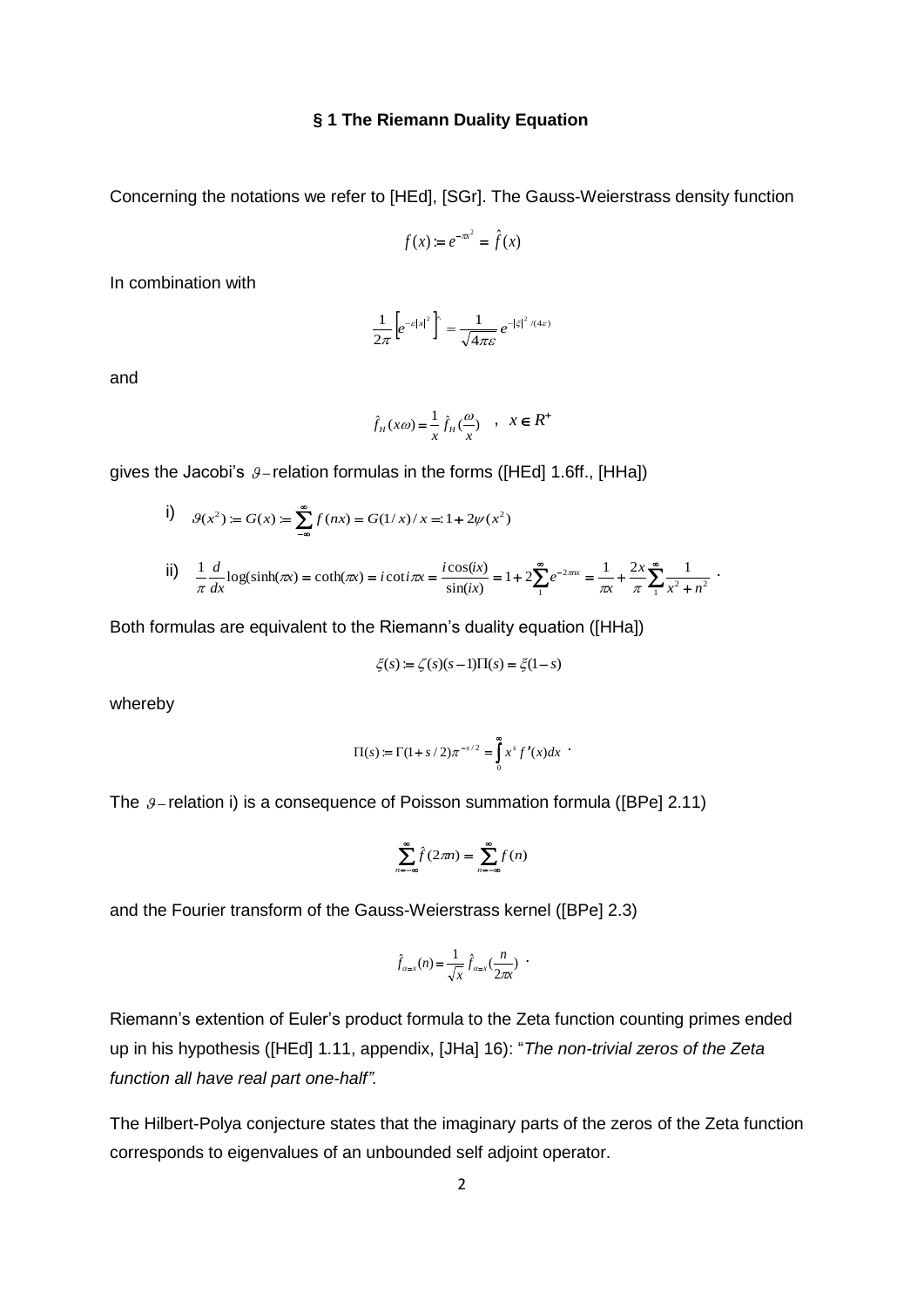There is an only formally valid representation of the Riemann's duality equation as transform of an self-adjoint integral operator in the form ([HEd] 10.3)

$$
\binom{*}{\ } \quad \frac{1}{2} \int_0^{\infty} x^{1-s} G(x) \frac{dx}{x} = \frac{\xi(s)}{s(s-1)} = \frac{1}{2} \zeta(s) \Gamma(\frac{s}{2}) \pi^{-s/2} = \frac{\zeta(s)}{s} \int_0^{\infty} x^s \left[ x f'(x) \right] \frac{dx}{x} ,
$$

whereby it holds ([ETi] 2.4, ([HEd] 6.3 (4))

$$
-\frac{1}{s(1-s)} \approx -\frac{\Gamma(1-s)}{s} = \Gamma(-s) \quad , \quad \frac{d}{ds} \log(\Gamma(s) \approx -\log \frac{1}{1-s} \, .
$$

The integral (\*) is divergent for any  $s \in C$ . The valid representations

i)  $\sum_{k=2}^{\infty} dx - 1 \zeta_{\mathcal{C}} \sum_{k=1}^{\infty} (x^2)^{k}$  $\bar{0}$  $e^{1-s}\psi(x^2)\frac{dx}{x} = \frac{1}{2}\zeta(s)\Gamma(\frac{s}{2}).$  $\int_{s}^{s} \psi(x^2) \frac{dx}{x} = \frac{1}{2} \zeta(s) \Gamma(\frac{s}{2}) \pi^{-s}$  $\int_{0}^{\infty} x^{1-s} \psi(x^2) \frac{dx}{x} = \frac{1}{2} \zeta(s) \Gamma(\frac{s}{2}) \pi^{-s}$ for  $1 < Re(s)$ 

i) 
$$
\int_{0}^{\infty} x^{1-s} \psi(x^{2}) \frac{dx}{x} = \frac{1}{2} \zeta(1-s) \Gamma(\frac{1-s}{2}) \pi^{-(1-s)/2} \quad \text{for } 1 < \text{Re}(1-s) \text{ i.e. } \text{Re}(s) < 0
$$

show disjunctive support, i.e. it's either  $1 < Re(s)$  or  $Re(s) < 0$ .

The integral would converge at  $\infty$  if the constant term  $f(0) = \hat{f}(0) = 1$  is absent. If such an integral operator would exist, the following two conditions ([HEd] 10.2, 10.3) would be fulfilled:

i) the Jacobi's  $\mathcal{G}-$  relation:

$$
\frac{1}{x}G^{*}(\frac{1}{x}) = G^{*}(x)
$$

ii) the convergence of the integrals:

$$
\int_{0}^{\infty} x^{1-s} G^{*}(x) \frac{dx}{x} = \int_{0}^{\infty} \left[ \frac{1}{x} \right]_{0}^{1-s} G^{*}(\frac{1}{x}) \frac{dx}{x} = \int_{0}^{\infty} x^{s} \frac{1}{x} G^{*}(\frac{1}{x}) \frac{dx}{x} = \int_{0}^{\infty} x^{s} G^{*}(x) \frac{dx}{x}.
$$

A modified integral operator representation in the form

$$
\binom{**}{x} \qquad \frac{2\xi(s)}{s(s-1)} = \int_0^\infty x^{1-s} \left[ G(x) - 1 - \frac{1}{x} \right] \frac{dx}{x} = \int_0^\infty x^{(1-s)/2} \left[ \psi(x) - \frac{1}{2\sqrt{x}} \right] \frac{dx}{x}
$$

is used to prove the *Hardy theorem* ([HEd] 11.1), i.e. that *there are infinitely many roots of*   $\xi(s)$  = 0 on the line  $\text{Re}(s)$  = 1/2. The idea of Hardy's proof is to use information about

$$
G(x) - 1 - \frac{1}{x} = \frac{1}{2\pi i} \int_{1/2-i}^{1/2+i\infty} \frac{2\xi(s)}{s(s-1)} x^{s-1} ds \qquad \text{resp.} \qquad H(x) := x \frac{d^2}{dx} \Big[ xG(x) \Big] = \frac{1}{2\pi i} \int_{1/2-i}^{1/2+i\infty} 2\xi(s) x^{s-1} ds
$$

specifically that  $G(x)$  and all its derivatives approach zero as x approaches  $i^{1/2} = e^{i\pi/4}$ , while the right hand side of the equation is an integral involving the function  $\zeta(1/2 + it)$ , which is real on the critical line (see below) and therefore provides information about its zeros resp. the behavior of changes the sign along the critical line.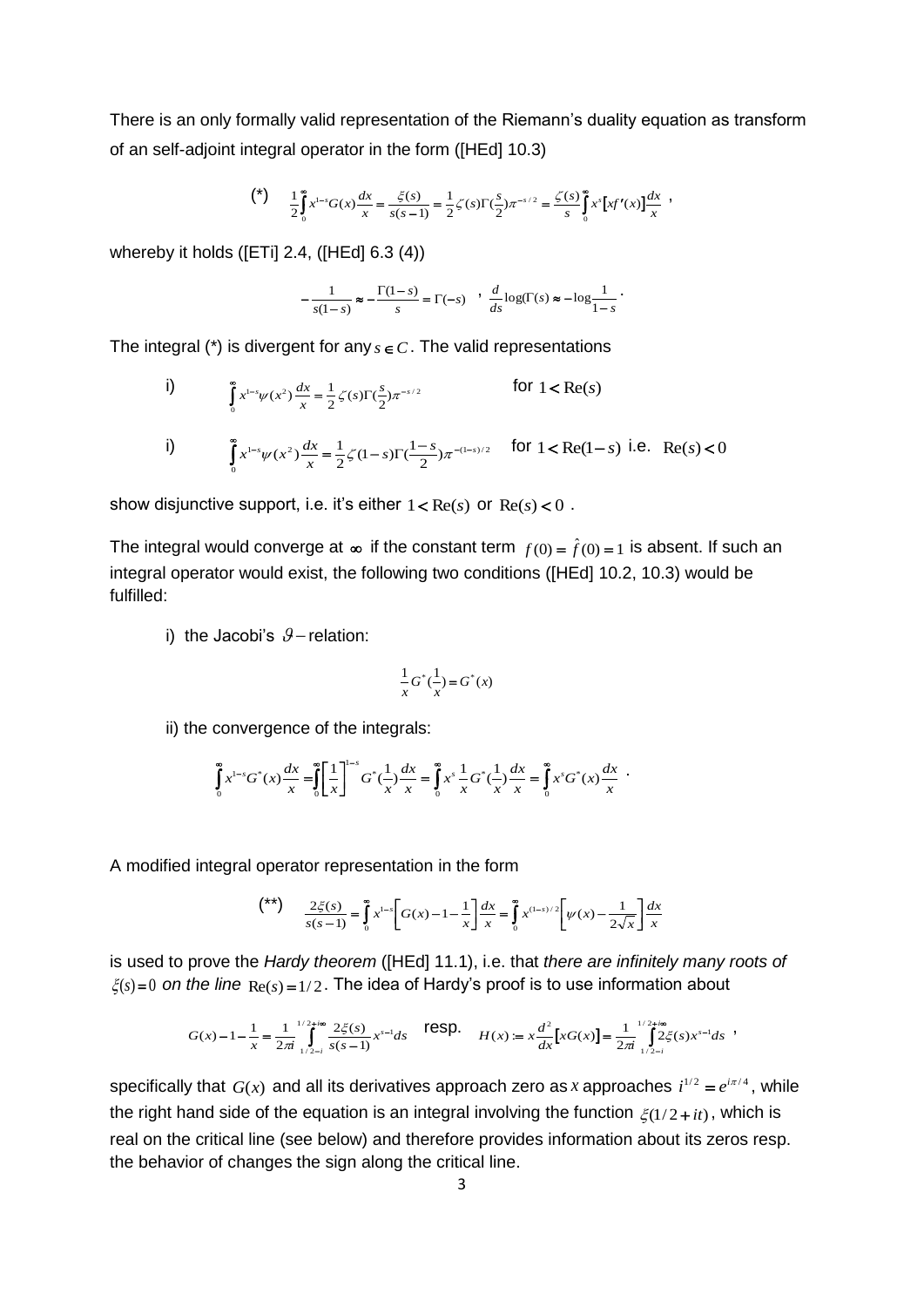Therefore, based on the representation

$$
\sqrt{x}H(x) = \sum_{0}^{\infty} c_{2n} (i \log x)^{2n}
$$

with

$$
c_{2n} := \frac{1}{\pi(2n)!} \int_{1/2-i}^{1/2+i\infty} \xi(1/2+it)t^{2n} dt
$$

the behavior of sign changes for both sides of the integral equation is analyzed and put into relation to each other to verify the Hardy theorem.

We further note that the Riemann-Siegel formula ([HEd] 7.9) is based on a representation in the form (see remark "the  $1<sup>st</sup>$  Mellin inverse problem" below)

$$
\frac{2\xi(s)}{s(s-1)} = F(s) + \overline{F(1-\bar{s})}
$$

If the underlying integral operator of (\*\*) would be self-adjoint, spectral theory could be applied.

Regarding the integral kernel function of (\*\*) we note below

- the Müntz formula ([ETi] 2.11)

- the reciprocality of the function  $g^*(x)$  below ([ETi] 2.7).

**Lemma (Müntz formula)**: For  $\omega(x), \omega'(x)$  continuous and bounded in any finite interval with  $\omega(x) = o(x^{-\alpha})$  and  $\omega(x) = o(x^{-\beta})$  for  $x \to \infty$  and  $\alpha, \beta > 1$  it holds

$$
\zeta(s) \int_0^\infty x^s \, \frac{\omega(x) dx}{x} = \int_0^\infty x^s \left[ \sum_1^\infty \omega(nx) - \frac{1}{x} \int_0^\infty \omega(t) dt \right] \frac{dx}{x}
$$
 for  $0 < \text{Re}(s) < 1$ .

**Proof:** is given in the appendix.

**Lemma**: The function

$$
g^*(\sqrt{2\pi}x) := g(x) := \frac{1}{e^x - 1} - \frac{1}{x}
$$

is self-reciprocal, i.e. it holds

$$
g^*(x) = \sqrt{\frac{2}{\pi}} \int_0^\infty g(y) \sin(xy) dy
$$
.

Its relation to the Zeta function is given by

$$
\zeta(s)\Gamma(s) = \int_{0}^{\infty} g^*(x) x^{s-1} dx
$$

.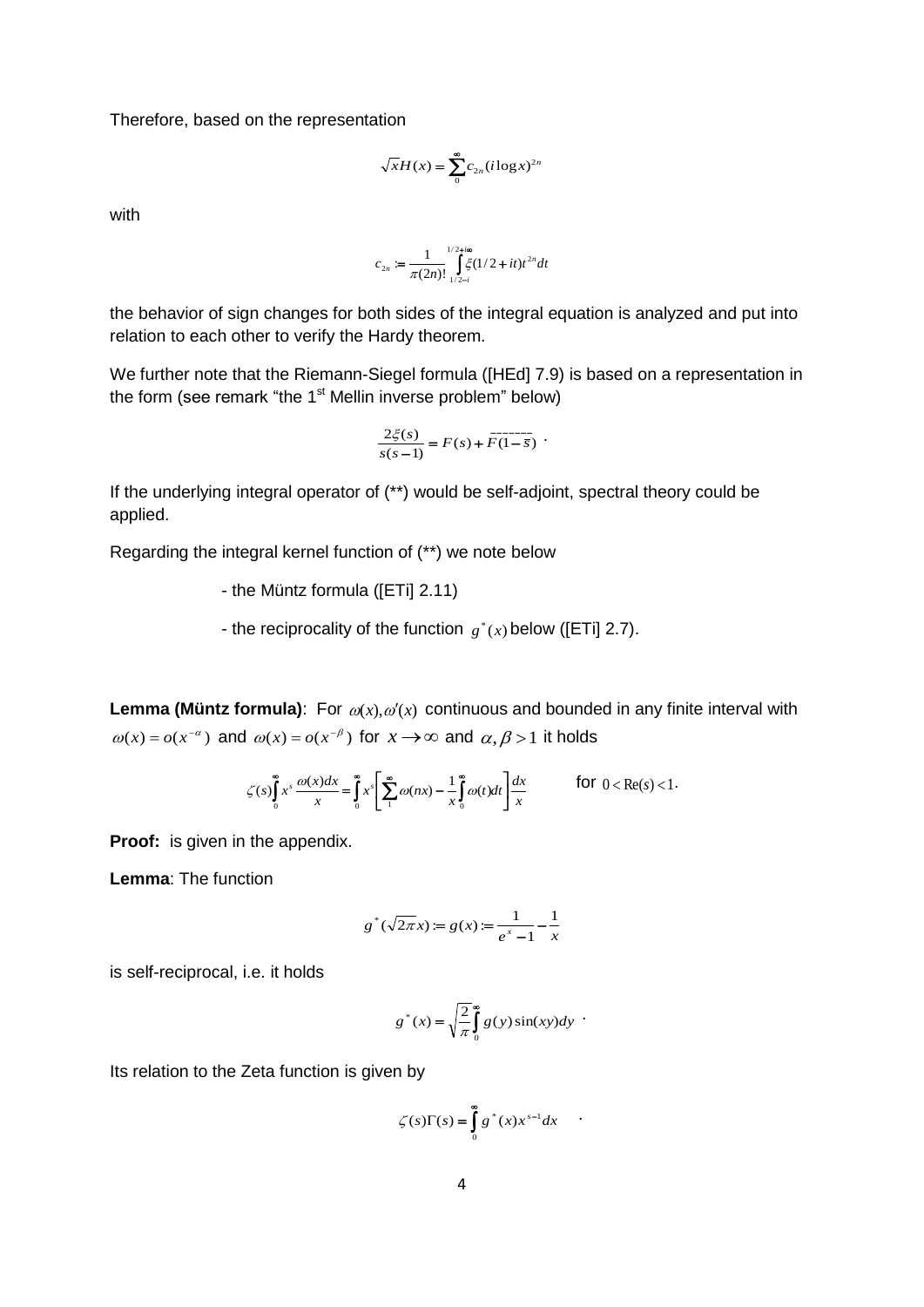**Remark**: We note Hadamard's formula ([HEd] 3.8, [JHa] 16.10)

$$
\zeta(s) = -e^{-As} \prod_{\zeta(\rho)=0} (1 - \frac{s}{\rho}) e^{\frac{s}{\rho}}
$$

$$
-A = 1 + \frac{\gamma}{2} - \log(2\sqrt{\pi}) = \sum_{\ln(\rho) \ge 0} \left[ \frac{1}{\rho} + \frac{1}{1-\rho} \right].
$$

Whereby **the contract of the contract of the contract of the contract of the contract of the contract of the contract of the contract of the contract of the contract of the contract of the contract of the contract of the c** 

and the Laurent expansion ([JHa] 12.2, 12.5, [CBe], 7 entry 13, 8 entry 18(i), [ETi] 2.1)

it expansion ([JHa] 12.2, 12.5, [CBe], 7 entry 13, 8 entry 18(i), [ETi]  
\n
$$
\zeta(s) = \frac{1}{s-1} + \gamma + \sum_{m=1}^{\infty} \frac{(-1)^m}{m!} \gamma_m(s-1)^m = \frac{1}{2} \int_1^{\infty} \left[x^{1-s} + x^{s-1}\right] \frac{dx}{x} + \int_1^{\infty} \frac{\left[x\right] - x}{x} \frac{dx}{x} + 1 + \sum_{m=1}^{\infty} \frac{(-1)^m}{m!} \gamma_m(s-1)^m
$$

with the Stieltjes constants

$$
\gamma_m := \lim_{n \to \infty} \sum_{r=1}^n \left[ \frac{\log^m r}{r} - \frac{\log^{m+1} n}{m+1} \right] .
$$

Within the rectangle  $0 \leq \sigma = \text{Re}(s) \leq 1$ ,  $0 \leq t \leq T$  the zeros of the Zeta function can be localized arbitrarily exact by the formula ([ETi] 4.14)

$$
\zeta(s) = \sum_{n \le x} \frac{1}{n^s} - \frac{x^{1-s}}{1-s} + O(x^{-\sigma}) \quad \text{whereby} \quad \sum_{n > x} \frac{1}{n^s} = -\frac{1}{2i} \int_{x-\infty}^{x+\infty} \frac{\cot(\pi z)}{z^s} dz \quad \text{for } \sigma > 1 \, .
$$

From this formula it follows for  $T \geq 2$  ([HEd] 9.7)

$$
\int_{0}^{T} \left| \zeta(\frac{1}{2} + it) \right|^2 dt = O(T \log^2 T) \quad .
$$

Its proof uses Hardy and Littlewood's estimate of the integral

$$
-\int_{N}^{\infty} g(x)x^{-s}\frac{dx}{x}
$$
  
With 
$$
g(x) = [x] - x + \frac{1}{2} = \sum_{n=0}^{\infty} \frac{\sin(2n\pi x)}{n\pi},
$$

enabled by the fact that  $g(x)$  is boundedly convergent, which justifies termwise integration by the Lebesgue dominated convergence theorem.

It holds ([ETi] 2.1)

i) 
$$
\zeta(s) = \frac{1}{s-1} + \frac{1}{2} + s \int_{1}^{\infty} g(x) x^{-s} \frac{dx}{x}
$$
 for Re(s) > 1  
\nii) 
$$
\zeta(s) = s \int_{1}^{\infty} (g(x) - \frac{1}{2}) x^{-s} \frac{dx}{x} = - \int_{1}^{\infty} (g(x) - \frac{1}{2}) \frac{d}{dx} (x^{-s}) dx
$$
 for  $0 < \text{Re}(s) < 1$   
\niii) for  $1 < \text{Re}(s) < 0$ 

ii) 
$$
\zeta(s) = s \int_0^\infty g(x) x^{-s} \frac{dx}{x}
$$
 for  $-1 < \text{Re}(s) < 0$ .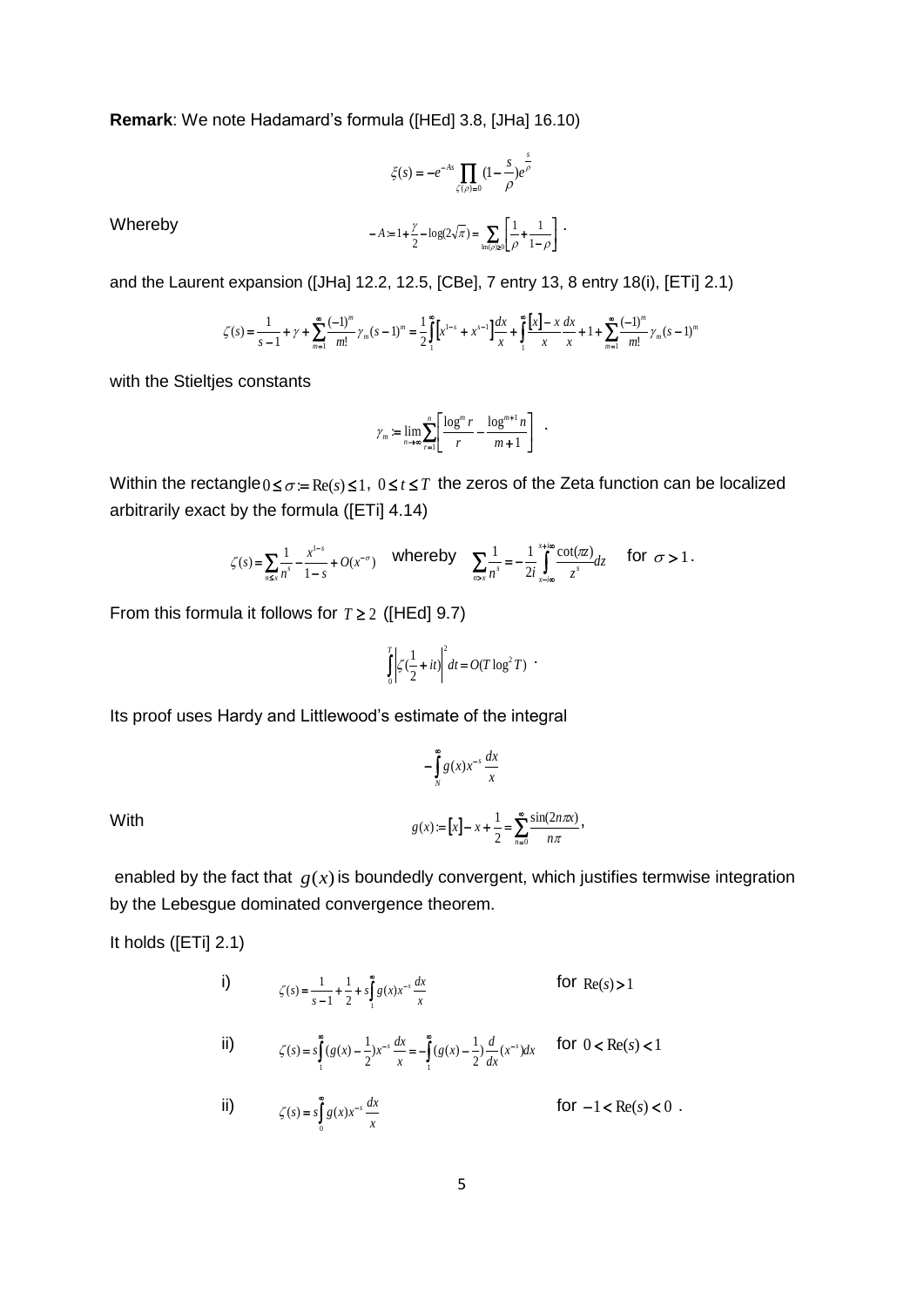Its counterpart related to the Gauss-Weierstrass function is given by ([HEd] 10.5)

i) 
$$
\frac{\xi(s)}{s/2} = (s-1)\int_{0}^{\infty} (G(x) - \frac{1}{x})x^{1-s} \frac{dx}{x} = \frac{1}{2}(s-1)\pi^{(1-s)/2} \int_{0}^{\infty} (G(\sqrt{\pi y}) - \frac{1}{\sqrt{\pi y}})y^{(1-s)/2} \frac{dy}{y}
$$
 for Re(s) > 1

ii) 
$$
\frac{\xi(s)}{s/2} = (s-1)\int_{0}^{\infty} (G(x) - 1 - \frac{1}{x})x^{1-s} \frac{dx}{x} = \frac{1}{2}(s-1)\pi^{(1-s)/2} \int_{0}^{\infty} (G(\sqrt{\pi y}) - 1 - \frac{1}{\sqrt{\pi y}})y^{(1-s)/2} \frac{dy}{y}
$$
 for  $0 < \text{Re}(s) < 1$ 

ii) 
$$
\frac{\xi(s)}{s/2} = (s-1)\int_{0}^{\infty} (G(x)-1)x^{1-s} \frac{dx}{x} = \frac{1}{2}(s-1)\pi^{(1-s)/2} \int_{0}^{\infty} (G(\sqrt{\pi y})-1)y^{(1-s)/2} \frac{dy}{y}
$$
 for Re(s) < 0

whereby

$$
\frac{\xi(s)}{s/2} := \Gamma(\frac{s}{2})(s-1)\pi^{-s/2}\zeta(s) .
$$

From [HEd] we recall the

**Lemma**: The Zeta function  $\xi(s)$  is analytical, it is real for real  $s \in R$  and it holds

$$
\xi(s) = \xi(1-s) .
$$

Then the Schwarz reflection formula can be applied, i.e. it holds for  $t \in R$ 

$$
\bar{\xi}(1/2 + it) = \xi(1/2 + it) ,
$$

i.e.  $\xi(s)$  is real on the critical line.

So locating roots on the critical line reduces to locating sign changes of  $\xi(1/2 + it)$ . This fact in combination with the duality equation is used to deduce the Riemann-Siegel approximation ([HEd] 7) to

$$
Z(t)\coloneqq e^{i\theta(t)}\zeta(\frac{1}{2}+it)
$$

with

$$
\xi(s) = \xi(\frac{1}{2} + it) = \Gamma(\frac{s}{2})\frac{s(s-1)}{2}\pi^{-s/2}\zeta(s) = \left[-\frac{t^2 + 1/4}{4\pi^{1/4}}e^{\Re{\rm{clog}}(\Gamma(\frac{1}{2}(\frac{1}{2}+it)))} \right] * Z(t)
$$

and

$$
\mathcal{G}(t):=\text{Im}(\log(\Gamma(\frac{1}{2}(\frac{1}{2}+it))))-i\frac{t}{2}\log(\pi)-
$$

The alternative weak duality equations below provide alternative functions  $z^*(t)$  with corresponding alternative (weak) Riemann-Siegel approximations.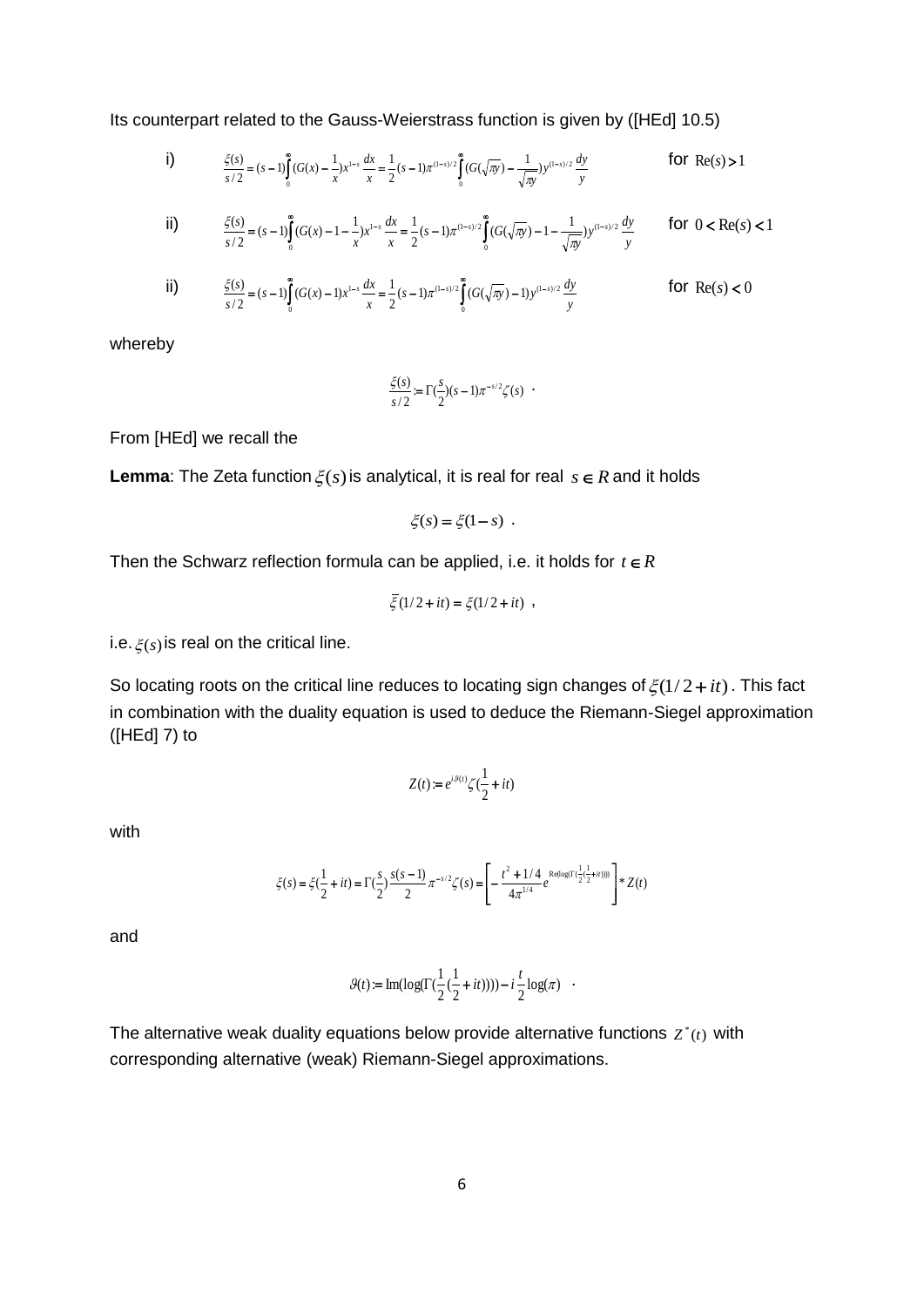To overcome the convergence issues above a distribution framework is proposed, building complex-valued generalized transforms with domain being the critical stripe. This enables convergent integrals (by an appropriate inner product of a Hilbert space) in the critical stripe

 $0 < \text{Re}(s)$ ,  $\text{Re}(1-s) < 1$ .

The key idea to build the coresponding kernel function is to replace the Gauss-Weierstrass function  $f(x)$  by its Hilbert transform

$$
f_H(x) = 4\pi \int_0^{\infty} f(\xi) \sin(2\pi \xi x) d\xi ,
$$

while keeping the Theta relation property, building a convolution integral representation, but loosing the analyticality of  $f(x)$  and the purely Fourier integral representation).

The same idea is applied to the Hilbert transform  $\varphi_{\scriptscriptstyle H}(x)$  of the  $2\pi$ –periodic sawtooth function  $\varphi(x)$ , now with corresponding Mellin transform with respect to the inner product of Hilbert  $space H^*_{-1/2}(0, 2\pi)$ .

The key properties are given by

- i)  $f, f_H \in H_0$  and both functions are orthogonal, i.e.  $(f, f_H)_0 = 0$
- ii)  $\varphi, \varphi_H \in H_{-1/2}$  and both functions are orthogonal, i.e.  $(\varphi, \varphi_H)_{-1/2} = 0$ .

Our main result is

**Proposition:** In the critical stripe by

$$
\xi^*(s) := \zeta(s)\pi^{(1-s)/2} \cot(\frac{\pi}{2}(1-s)\Gamma(\frac{s}{2})) = \int_0^{\infty} x^s G_H(x) \frac{dx}{x} = \int_0^{\infty} x^s \left[ \sum_{n=1}^{\infty} f_H(nx) \right] \frac{dx}{x}
$$
  

$$
\xi^{**}(s) := \zeta(s)\chi(1-s) = 2\int_0^{\infty} x^s \varphi_H(2\pi x) \frac{dx}{x} = 2\oint x^s \log 2\sin(\pi x) \frac{dx}{x}
$$

holomorphic functions are defined in the distribution  $H_{\,0}$  – resp.  $H_{\,-1/2}$  – sense, fulfilling the two duality equations

$$
(\xi_s^*, \chi)_0 = (\xi_{1-s}^*, \chi)_0 \qquad \text{for all } \chi \in H,
$$
  

$$
(\xi_s^{**}, \chi)_{-1/2} = (\xi_{1-s}^{**}, \chi)_{-1/2} \qquad \text{for all } \chi \in H_{-1/2}.
$$

which are representations as transforms of a self-adjoint (singular, convolution) integral operator on the critical line.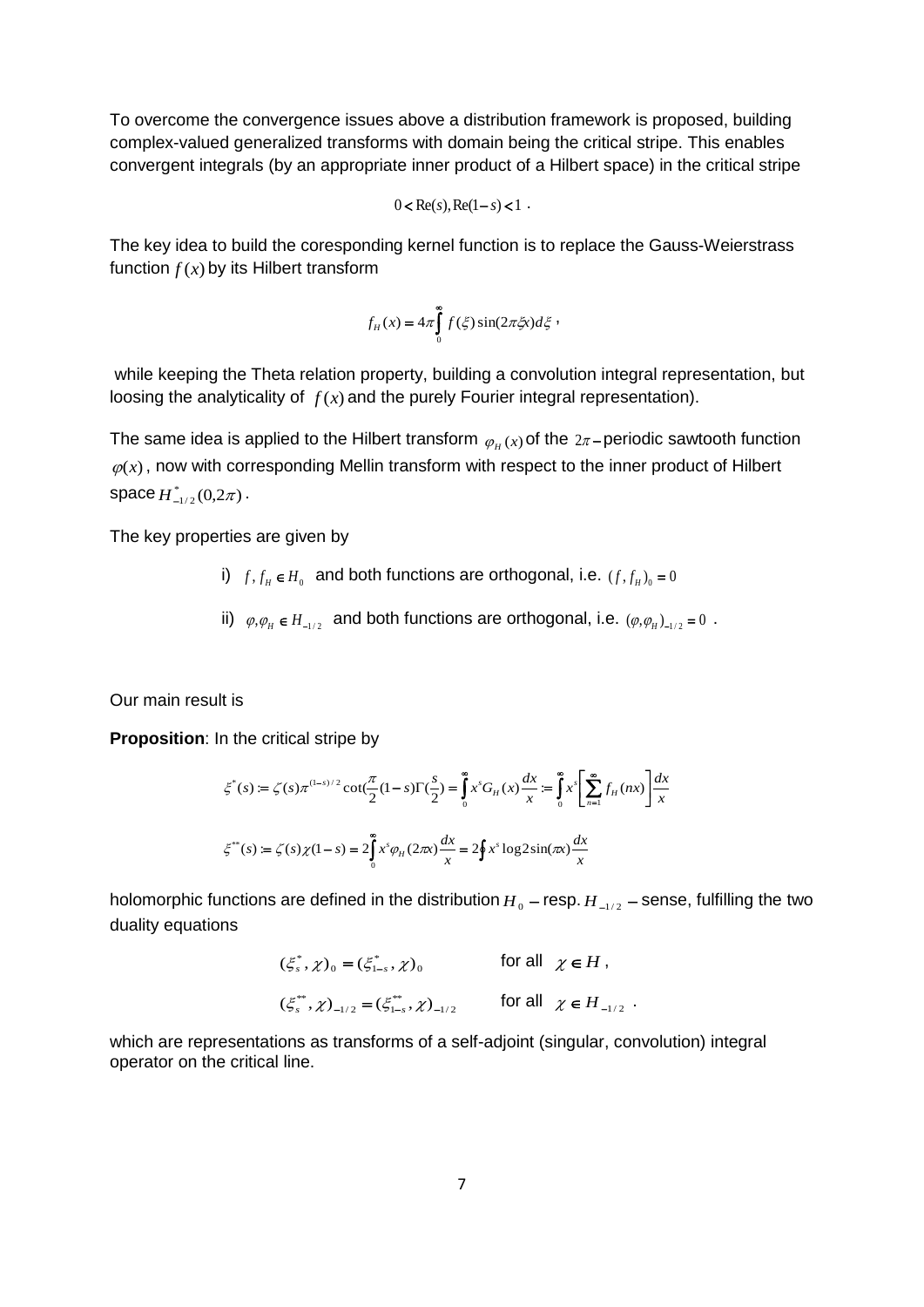**Remark:** From [GSz] 5.7 we recall that for  $\alpha$  >  $-1$ the systems

$$
e^{-x/2}x^{\alpha/2}x^n
$$
,  $e^{-x^2/2}x^n$ ,  $n = 0,1,2,3,...$ 

are closed in

$$
L_2(0,\infty)\,,\quad L_2(-\infty,\infty)\ .
$$

**Remark** (invariant additive vs. multiplicative measure, [HEd] 10.2**)**: With the related "measures"

$$
\mu_f(x) := -\int_x^{\infty} f(t) \frac{dt}{t}, \quad \mu_{f_H}(x) := -\int_x^{\infty} f_H(t) \frac{dt}{t}
$$

the corresponding Mellin transforms are given by (see below)

i)  
\n
$$
\sqrt{\pi} \int_{0}^{\infty} x^{s} f(x) \frac{dx}{x} = \sqrt{\pi} \int_{0}^{\infty} x^{s} d\mu_{f}(x) = \frac{1}{2} \pi^{(1-s)/2} \Gamma(\frac{s}{2})
$$
\nii)  
\n
$$
\int_{0}^{\infty} x^{s} f_{H}(x) \frac{dx}{x} = \int_{0}^{\infty} x^{s} d\mu_{f_{H}}(x) = \pi^{(1-s)/2} \tan(\frac{\pi}{2} s) \Gamma(\frac{s}{2})
$$

It holds

$$
\int_{0}^{\infty} d\mu_f(x) = \infty \quad \text{but} \quad \int_{0}^{\infty} d\mu_{f_H}(x) < \infty \; .
$$

**Remark (alternative Li-function)**: From [SGr] 8.211, 8.240 we recall the formulas

$$
Li(x) := Ei(\log x)
$$

with

$$
Ei(x) := \begin{cases} -\int_{-x}^{\infty} e^{-t} \frac{dt}{t} & \text{for } x < 0\\ \lim_{\varepsilon \to 0} \left[ \int_{-x}^{\varepsilon} e^{-t} \frac{dt}{t} + \int_{\varepsilon}^{\infty} e^{-t} \frac{dt}{t} \right] & \text{for } x > 0 \end{cases}
$$

.

It holds for  $\text{Re}(s) > 0$  and  $x > 1$  ([HEd])

$$
Li(xs) = \int_0^x t^s \frac{dt}{t \log t} = - \int_{-\log x}^\infty e^{-st} \frac{dt}{t} .
$$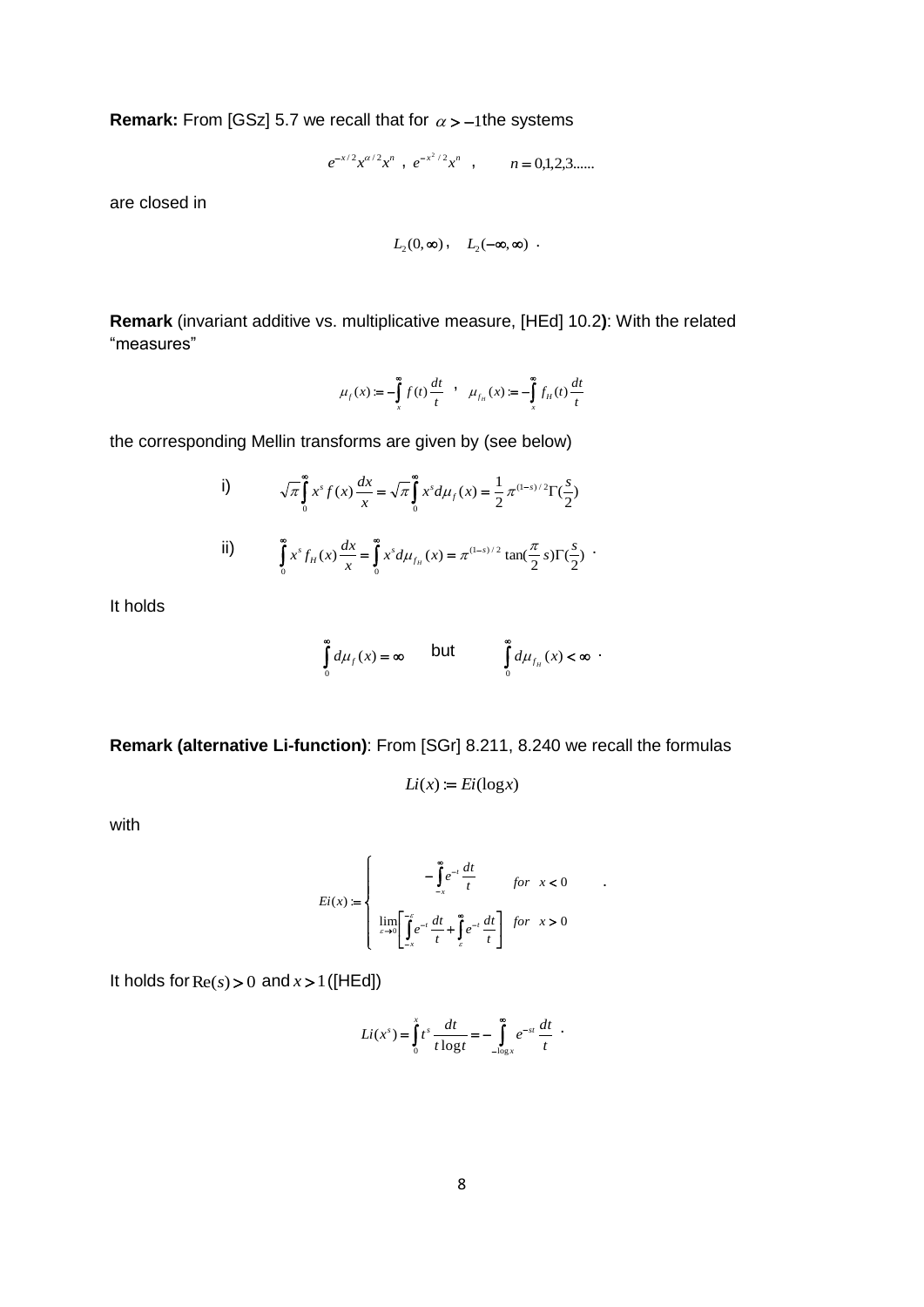The above definition of the measure  $\, d\mu_{f_H}^{}$  in combination with the following formulas ([SGr] 8.232, 3.721, 3.952) (see also ([GWa] 13-3, for its relation to the Bessel functions)

i)  
\n
$$
si(x) := -\int_{x}^{\infty} \sin(t) \frac{dt}{t} = -\frac{\pi}{2} + \sum_{k=1}^{\infty} \frac{(-1)^{k-1} x^{2k-1}}{(2k-1)(2k-1)!}
$$
\nii)  
\n
$$
\int_{0}^{\infty} \sin(at) \frac{dt}{t} = \frac{\pi}{2} sign(a) \quad \text{(Euler's formula)}
$$
\niii)  
\n
$$
\int_{0}^{\infty} e^{-\eta} \sqrt{\eta} \sin(b\sqrt{\eta}) \frac{d\eta}{\eta} = 2\int_{0}^{\infty} e^{-x^2} \sin(bx) dx = \frac{b}{2} e^{-b^2/4} {}_{1}F_{1}(\frac{1}{2}; \frac{3}{2}; \frac{b^2}{4})
$$

leads to the following modified definition and related representations of the Li-Function: **Definition & remark:** By  $f_H(x)$  a modified Li-function can be defined by

$$
Li_{\scriptscriptstyle H}(x) := E i_{\scriptscriptstyle H}(\log x) := - \int\limits_{-\log x}^{\infty} f_{\scriptscriptstyle H}(\sqrt{\frac{t}{\pi}}) \, \frac{dt}{t} \; \cdot \;
$$

It fulfills the relations

$$
Li_{H}(x) = -2\sqrt{\pi} \int_{-\log x}^{\infty} \left[ \int_{0}^{\infty} \sqrt{\eta} e^{-\eta} \sin(2t \sqrt{\frac{\eta}{\pi}}) \frac{d\eta}{\eta} \right] \frac{dt}{t}
$$

$$
Li_{H}(x) = -2 \int_{-\log x}^{\infty} e^{-t^{2}/\pi} {}_{1}F_{1}(\frac{1}{2}; \frac{3}{2}; \frac{4t^{2}}{\pi}) dt
$$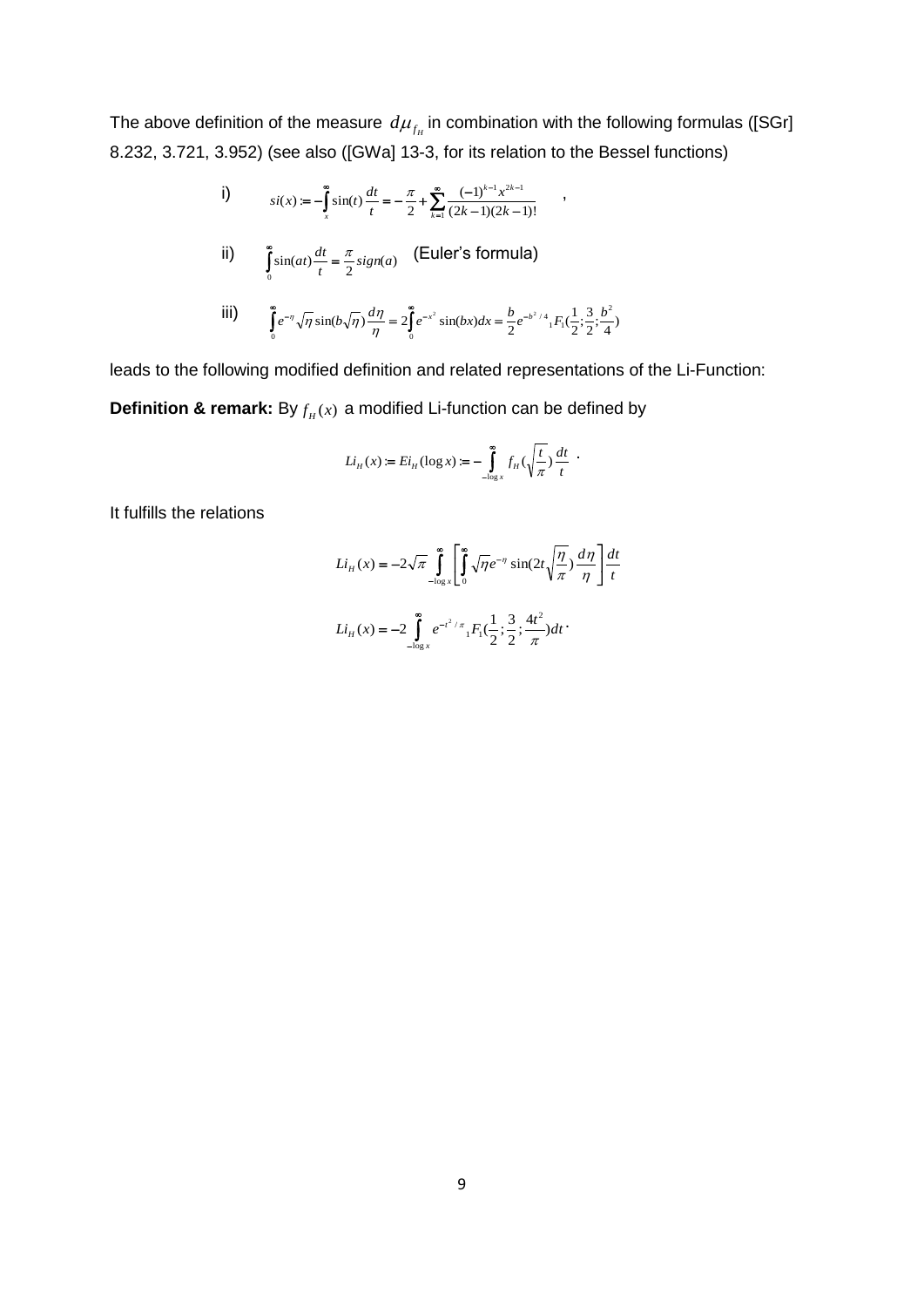With respect to the notation of §3 we refer to [RFe]:

In §3 we suggest an alternative Hilbert space than current standard *L*<sub>2</sub> ≅*l*<sub>2</sub> – Hilbert space to model quantum physical states, based on the function  $\varphi^{\mu}(x)$  fulfiing

$$
\frac{d}{dx}[\varphi_H(x)] = \frac{1}{2}\cot\frac{x}{2} , \frac{1}{2\pi}\int_{0}^{2\pi} \varphi_H(y)dy = 0 , \frac{1}{2\pi}\int_{0}^{2\pi} \varphi_H^2(y)dy = c .
$$

This is being linked appropriately to the Helmholtz free energy formula and the Planck radiation body formula, given by

$$
\frac{dR(\lambda,T)}{d\lambda} = \frac{c_1}{\lambda^5} \frac{1}{e^{c_2/\lambda T} - 1} = \frac{c_1}{\lambda^5} \sum_{1}^{\infty} e^{-nc_2/\lambda T}
$$

with  $c_1 = 2\pi hc^2$  and  $c_2 = hc/k$ . The relation to the Zeta function  $\zeta(s)\Gamma(s)$  is given by

$$
\frac{\pi^4}{90} = \zeta(4)\Gamma(4) = \int_0^{\pi} x^4 \frac{1}{e^x - 1} \frac{dx}{x} = \int_0^{\pi} x^{-4} \frac{1}{e^x - 1} \frac{dx}{x}.
$$

This duality formula describes the total radiation and its spectral density at the same time, i.e.

$$
\frac{x^{-4}}{e^{1/x} - 1} \frac{dx}{x} = \frac{x^4}{e^x - 1} \frac{dx}{x} ,
$$

whereby

$$
\psi(\frac{x}{\pi}) = \sum_{n=1}^{\infty} f(\sqrt{\frac{nx}{\pi}}) = \sum_{n=1}^{\infty} e^{-nx} = \frac{1}{e^x - 1} .
$$

The exact value of the free energy F of a linear system of harmonic oscillators is given by

$$
\beta F := \sum_{k=1}^{\infty} L(\beta \lambda_k) \quad \text{with} \quad \frac{1}{\beta} = k_B T \text{ and } \lambda_k := \frac{\hbar \omega_k}{2}
$$

with the related probability values in the form

$$
a_k = e^{-\beta(\lambda_k - F)}.
$$

Due to convergence issues in order to calculate a normalization factor  $Z$  the ground state zero term  $\,\beta\lambda_{\rm o}$  is (just!) omitted and  $\,F\,$  is replaced by

$$
\beta F^* = \sum_{k=1}^{\infty} \log(1 - e^{-2\beta \lambda_k}) = -\sum_{k=1}^{\infty} K(2\beta \lambda_k)
$$

leading to

$$
a_k^* = e^{-\beta(\lambda_k - F^*)} = \frac{1}{Z^*} e^{-\beta \lambda_k} \quad \text{and} \quad \varphi^* := \sum_{k=1}^\infty a_k^* \varphi_k \in H_0 \, .
$$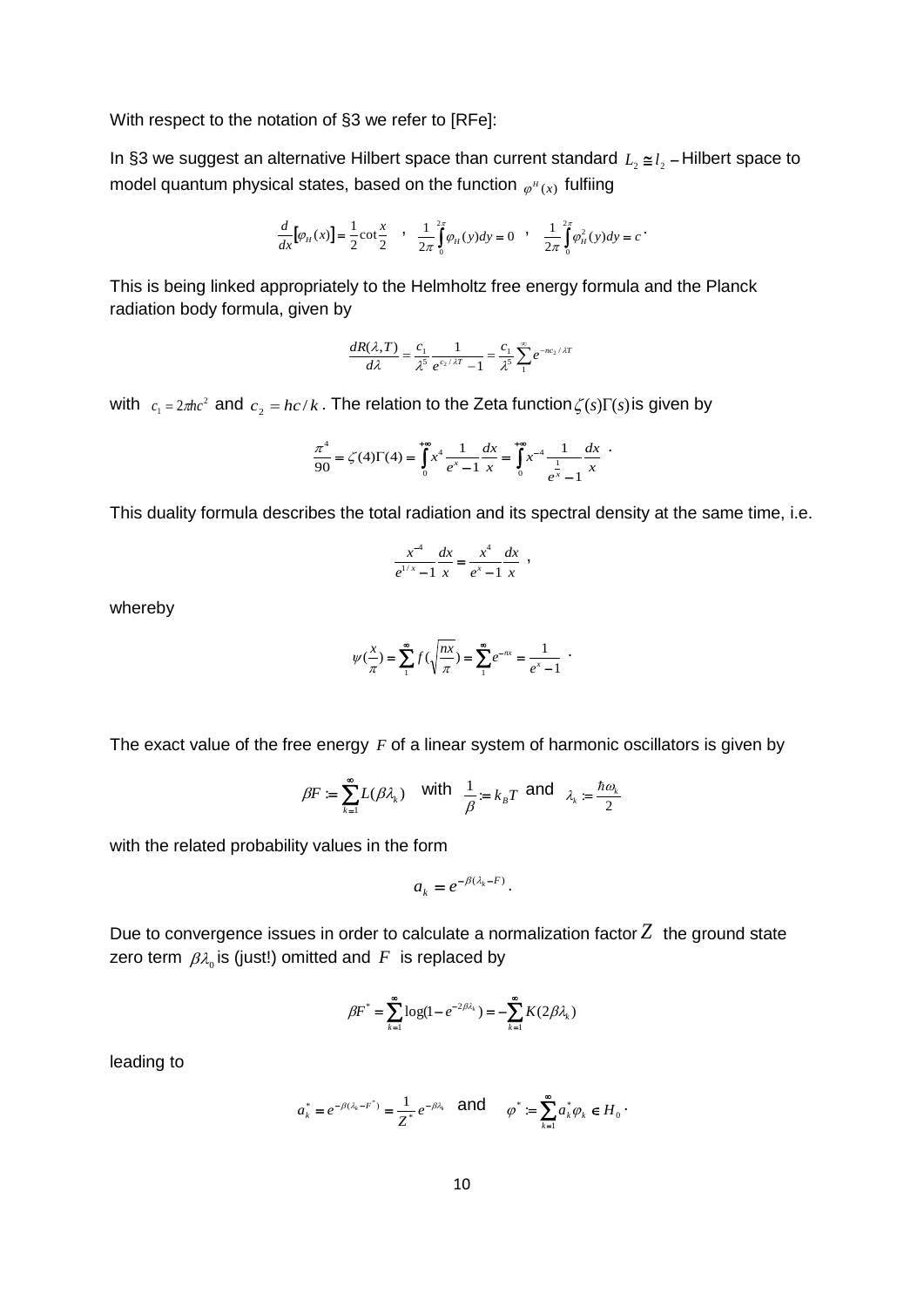# **§ 2 The Riemann Duality Equation as Transform of a Self-adjoint Integral Operator**

Concerning the notation we refer to [HEd] and [GWa]. The transform

$$
g(s) := \int_{0}^{\infty} K(s, x)h(x)dx
$$

is called the integral transform and  $K(s, x)$  is called the kernel of the transform. If  $h: R^+ \rightarrow C$  is a function such that  $x^{s-1}h(x) \in L_1(0,\infty)$  for some  $s \in C$  then the Mellin transform is defined by

$$
M[h](s) := \int_{0}^{\infty} x^{s-1} h(x) dx = \int_{0}^{\infty} x^{s} d\sigma(x) \quad \text{with} \quad d\sigma(x) := h(x) \frac{dx}{x} .
$$

If the integral is bounded then the transform exists, but converse is not necessarily true. The most popular Mellin transform example is the Gamma function  $g(s) = \Gamma(s)$  in case  $h(x) = e^{-x}$ .

We summaries some well known properties of the Mellin transform in

#### **Lemma**: i)  $M[h'](s) = (1 - s)M[h](s - 1)$

ii) 
$$
M[xh'](s) = -sM[h](s)
$$

iii) 
$$
M[(xh)'](s) = (1-s)M[h](s)
$$

iv) 
$$
M[h''](s) = (s-1)(s-2)M[h](s-2)
$$

V) 
$$
(h * M[g](s) = \int_{0}^{\infty} h(\frac{x}{u}) g(u) \frac{du}{u} = \int_{0}^{\infty} u^{-s} h(\frac{x}{u}) g(u) u^{s} \frac{du}{u}.
$$

The property iii) is used to build a structure related to the entire Zeta function

$$
\xi(s) = \zeta(s)(s-1)\Omega(s)
$$

based on appropriately defined Mellin transforms.

From [GEs], [ESh] we recall the following relationship between the Hilbert and the Mellin transform of  $g \in L_2(0, \infty)$ :

$$
H[g](x) = p.v. \frac{1}{\pi} \int_{0}^{\infty} \frac{g(y)}{x - y} dy = \frac{1}{2\pi i} \int_{1/2 - i\infty}^{1/2 + i\infty} x^{-s} \left(i \frac{1 + e^{2\pi i s}}{1 - e^{2\pi i s}}\right) M[g](s) ds
$$

The operator is bounded on  $L_p$  ,  $1 < p < \infty$ . The function  $\mathcal{G}(2\pi x)$  with

$$
\mathcal{G}(x) = \frac{1}{1 - e^{iz}} = \frac{1}{2} \left[ 1 + \frac{1 - e^{iz}}{1 - e^{iz}} \right]
$$

is a Mellin multiplier on  $|_{L_p}$ . We mention the similarity to the Cayley transformation of a hermitean operator resp. its spectrum.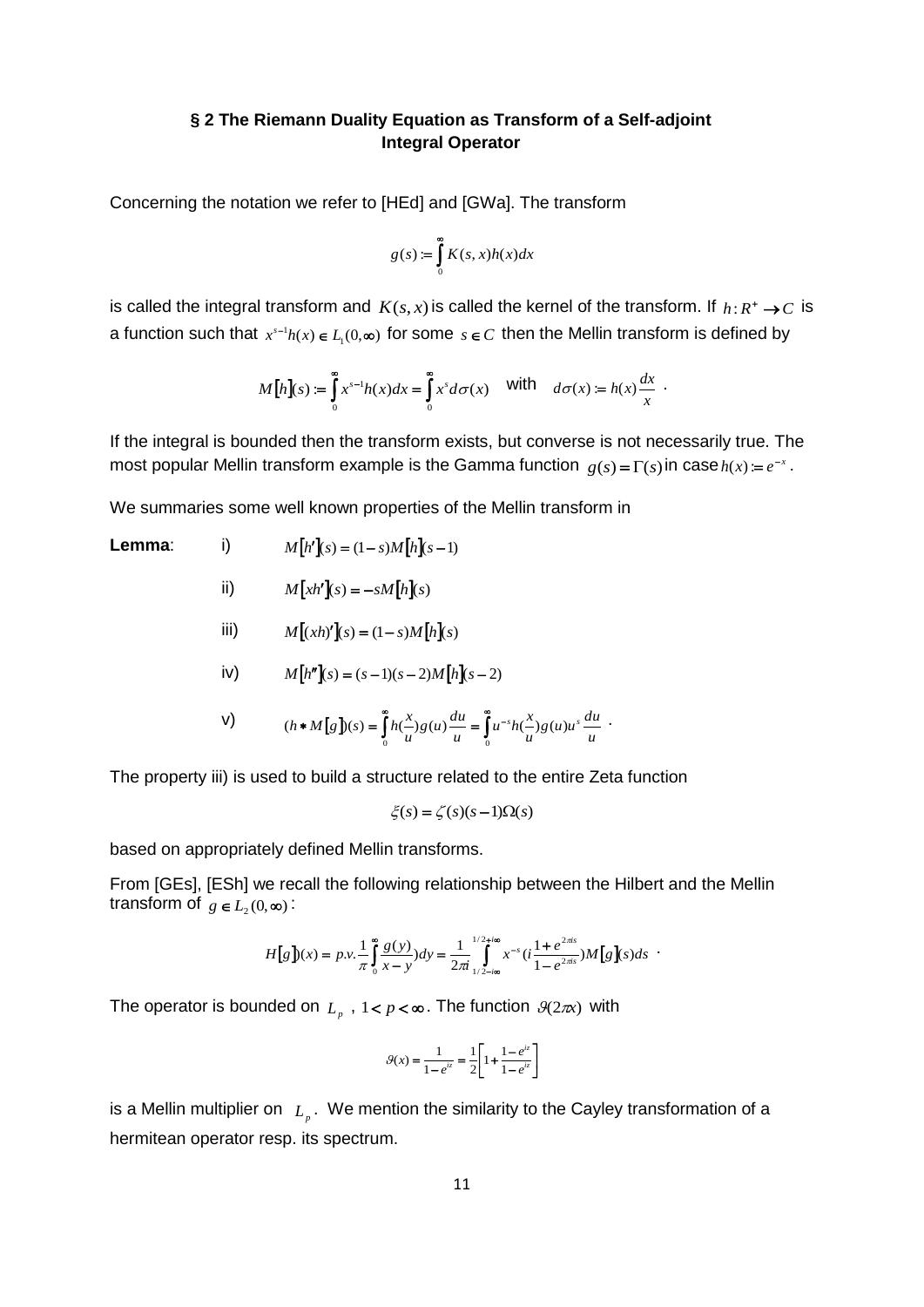Following the concept of [KBr1], [KBr2] the objective is to represent a complex-valued distribution Zeta function  $\zeta^*_s$  as transform of a self-adjoint (singular) integral operator in an appropriate Hilbert space. Its building is enabled by the Hilbert transform, which builds the basic concept of the theory of pseudo-differential operators.

The Hilbert transform

$$
\omega_H(x) := \left[ H\omega \right](x) := \frac{1}{\pi} P \int_{-\infty}^{\infty} \frac{\omega(y)}{x - y} dy
$$

has the following properties [BPe]:

**Lemma:** i) 
$$
H^2 = -I
$$
,  $(Hu, v) = -(u, Hv)$ 

$$
ii) \tH[\omega'](x) = (H[\omega])'(x)
$$

$$
\text{iii)} \qquad \hat{\omega}_H(0) = \frac{1}{\pi} \int_{-\infty}^{\infty} \omega_H(y) dy = 0
$$

$$
iv) \qquad [xH - Hx](\omega(x)) = \frac{1}{\pi} \int_{-\infty}^{\infty} \omega(y) dy
$$

i.e., if 
$$
\omega(x)
$$
 is odd, then  $H(x\omega(x)) = x(H\omega)(x)$ .

The property iii) above provides the key to overcome the current issues to build the Zeta function as transform of a self-adjoint integral operator (§1). The property iv) is mentioned in the context of §3.

Holomorphic functions in the distribution sense are defined in the following way ([BPe] I.15):

**Definition** : Let  $z \rightarrow g_z$  be a function defined on a open subset  $U \subset C$  with values in the distribution space. Then  $g_z$  is called a holomorphic function in  $U\subset C$  (or  $g(z)\coloneqq g_z$  is called holomorphic in  $U\subset C$  in the distribution sense), if for each  $\varphi\in C_c^\infty$  the function  $z\to (g_s,\varphi)$  is holomorphic in  $U\subset C$  in the usual sense.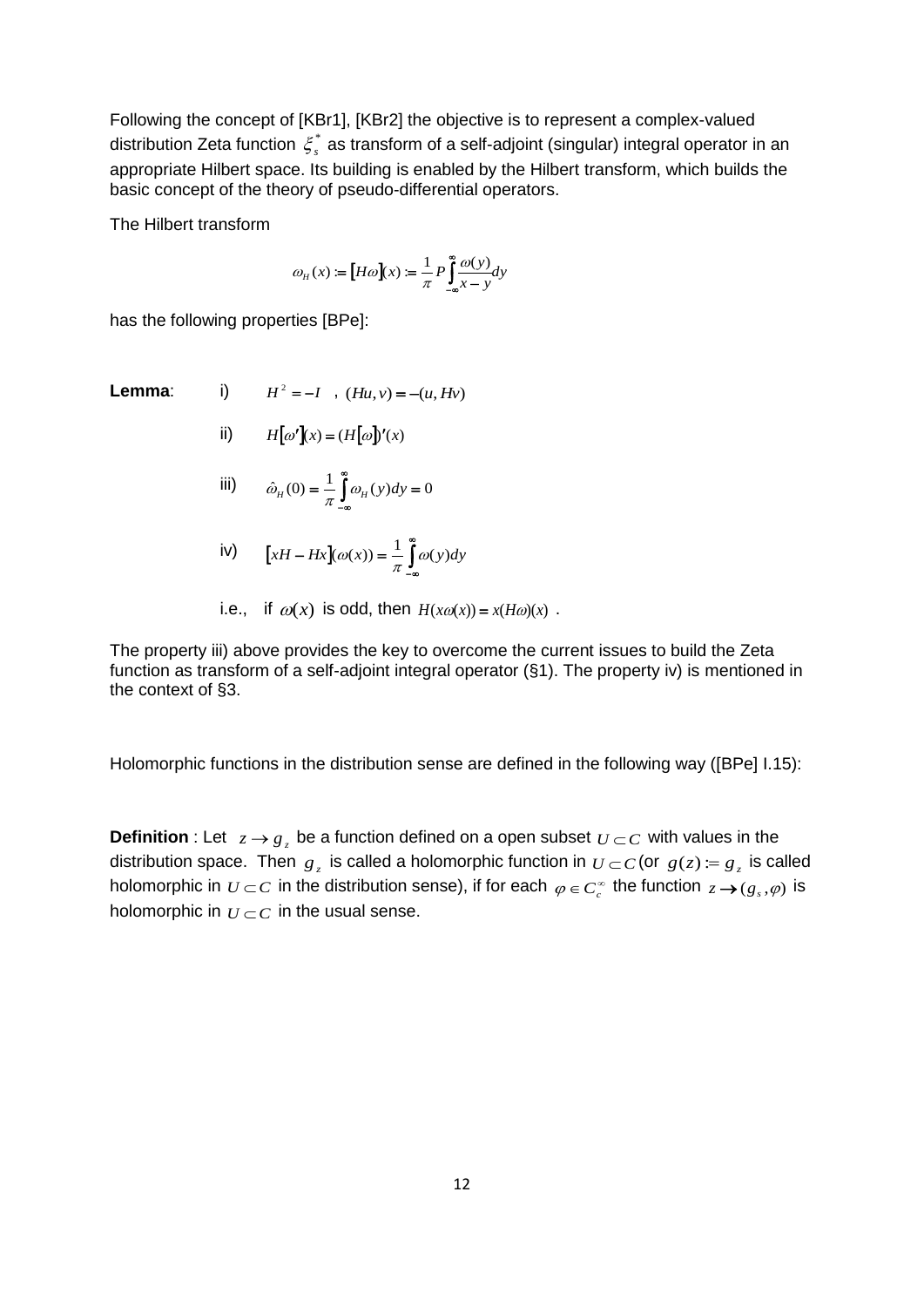# **The Gauss-Weierstrass density function**

For later usage we note the formulas

i)  
\n
$$
\sqrt{\pi} \frac{\Gamma(\frac{s}{2})}{\Gamma(\frac{1-s}{2})} = 2^{1-s} \cos(\frac{\pi}{2} s) \Gamma(s)
$$
\nii)  
\n
$$
\Gamma(\frac{s}{2}) \Gamma(\frac{1+s}{2}) = 2^{1-s} \sqrt{\pi} \Gamma(s)
$$

With respect to the function  $\chi(s)$  , defined in [ETi] 2.1 we note

**Corollary:** It holds

$$
\chi(1-s) := \pi^{1/2-s} \frac{\Gamma(\frac{s}{2})}{\Gamma(\frac{1-s}{2})} = \frac{1}{\pi} (2\pi)^{1-s} \cos(\frac{\pi}{2} s) \Gamma(s)
$$

**Remark**: With respect to §3 below we note the following Fourier transforms

$$
\frac{\pi}{\cosh(\pi\xi)} = \int_{-\infty}^{\infty} e^{-i\xi x} \frac{1}{2\cosh\frac{x}{2}} dx \qquad , \qquad \frac{\pi\xi}{\sinh(\pi\xi)} = \int_{-\infty}^{\infty} e^{-i\xi x} \frac{1}{4\cosh^2\frac{x}{2}} dx
$$

**Remark:** From [SGr] 3.952 we recall the representations

i)  
\n
$$
f_H(x) = 4\pi \int_0^{\infty} f(\xi) \sin(2\pi \xi x) d\xi
$$
\nii)  
\n
$$
f_H(x) = 4\pi x f(x) \Big[ F_1(\frac{1}{2}; \frac{3}{2}; \pi x^2)
$$
\niii)  
\n
$$
f_H(x) = 2\sqrt{\pi} x f(x) \Big]_0^1 e^{\pi x^2 t} t^{-1/2} dt
$$
\niv)  
\n
$$
f_H(x) = -\frac{1}{2\pi} \int_0^1 t^{-1/2} \frac{d}{dx} \Big[ e^{-\pi x^2(1-t)} \Big] \frac{dt}{1-t}
$$

whereby the confluent hypergeometric function (series) (see also [NNi] §65) is given by

0

i)  
\n
$$
{}_{1}F_{1}(\alpha;\beta;z) = \sum_{n=0}^{\infty} \frac{(\alpha)_{n}}{(\beta)_{n}} \frac{z^{n}}{n!} = \sum_{n=0}^{\infty} \frac{(-\alpha)}{(-\beta)} \frac{z^{n}}{n!} \quad \text{with} \quad (\alpha)_{n} = \alpha(\alpha+1)...(\alpha+n-1);(\alpha)_{0} := 1
$$
\n
$$
{}_{1}F_{1}(\alpha;\beta;z) = \frac{\Gamma(\beta)}{\Gamma(\beta-\alpha)\Gamma(\alpha)} \int_{0}^{1} e^{zt}t^{\alpha-1}(1-t)^{\beta-\alpha-1}dt
$$

*t*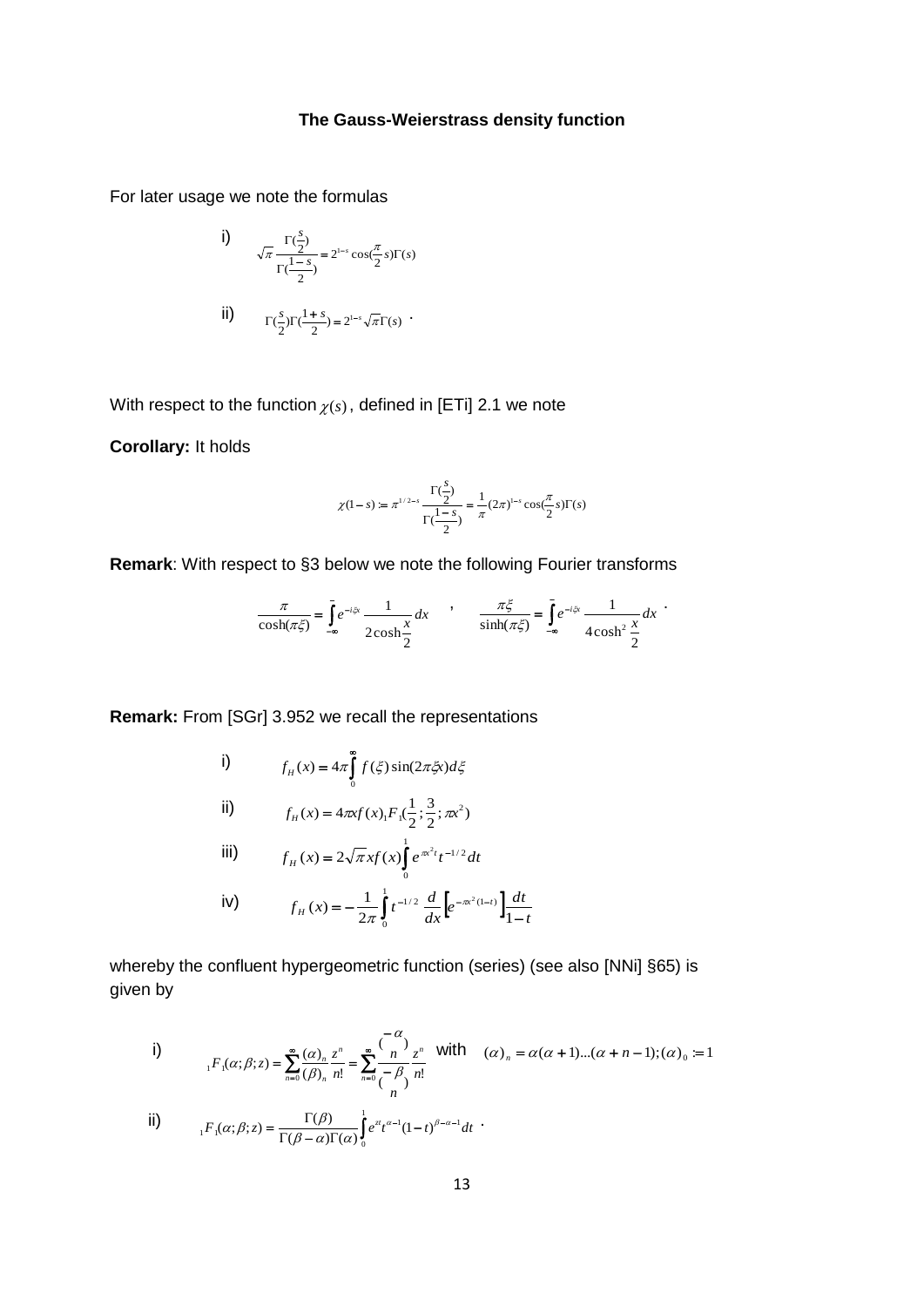**Remark:** The confluent hypergoemetric function is a solution of the confluent (or Kummerschen) differential equation. Special examples are the Bessel functions, Laguerre and Hermite polynomials.

**Lemma:** It holds

i) 
$$
f_H(x) = \frac{2}{\sqrt{\pi}x} \int_0^{\pi/2} \frac{1}{\sin \tau} \frac{d}{d\tau} \left[ e^{-\pi x^2 \cos^2 \tau} \right] d\tau
$$
  
\nii)  $f_H(x) = -2\sqrt{\pi} \int_0^{\pi/2} \frac{1}{\sqrt{\pi} \cos \tau} \frac{d}{dx} \left[ e^{-\pi x^2 \cos^2 \tau} \right] d\tau$ 

**Proof**: By variable substitutions  $t = y^2$  and  $y = \sin \tau$  it follows

By variable substitutions 
$$
t = y^2
$$
 and  $y = \sin \tau$  it follows  
\n
$$
f_H(x) = 2\sqrt{\pi}x \int_0^1 e^{-\pi x^2(1-t)} t^{1/2} \frac{dt}{t} = 2\sqrt{\pi}x \int_0^1 2e^{-\pi x^2(1-y^2)} y \frac{dy}{y} = 2\sqrt{\pi}x \int_0^{\pi/2} 2e^{-\pi x^2 \cos^2 \tau} \cos \pi t
$$
\n
$$
= 2\sqrt{\pi}x \int_0^{\pi/2} \frac{1}{\pi x^2 \sin \tau} \frac{d}{d\tau} \Big[ e^{-\pi x^2 \cos^2 \tau} \Big] dt \tau = 2 \int_0^{\pi/2} \frac{1}{\sqrt{\pi}x \sin \tau} \frac{d}{d\tau} \Big[ e^{-\pi x^2 \cos^2 \tau} \Big] dt \tau.
$$

**Remark:** From [SGr] 3.952 we recall

i) 
$$
\int_{0}^{\infty} e^{-\pi x^{2}} \sin(\xi x) dx = \frac{1}{2\pi} \xi e^{-\frac{\xi^{2}}{4\pi}} {}_{1}F_{1}(\frac{1}{2}; \frac{3}{2}; \frac{\xi^{2}}{4\pi})
$$
  
ii) 
$$
\int_{0}^{\infty} e^{-\pi x^{2}} \sin(\xi x) \frac{dx}{x} = \frac{1}{2} \xi e^{-\frac{\xi^{2}}{4\pi}} {}_{1}F_{1}(1; \frac{3}{2}; \frac{\xi^{2}}{4\pi})
$$

**Lemma:** With respect to the Polya theorem ([GPo2]) we note

i)  
\n
$$
f'_{H}(\frac{\sqrt{x}}{2\pi}) = 8\pi^{2} \int_{0}^{\infty} \xi f(\xi) \cos(x\xi) d\xi = 4\pi \left[ 1 - \frac{1}{2} \sum_{k=1}^{\infty} \pi^{1/2-k} \frac{(-1)^{k-1} (k-1)!}{(2k-1)!} x^{k} \right]
$$
\nii)  
\n
$$
\alpha \le -x \frac{f'_{H}(x)}{f_{H}(x)} = 1 - \frac{2\pi \int_{0}^{\infty} \xi^{2} f(\xi) \sin(2\pi\xi x) d\xi}{\int_{0}^{\infty} f(\xi) \sin(2\pi\xi x) d\xi} = 1 + \frac{\int_{0}^{\infty} \xi f(\xi) \frac{d}{dx} \cos(2\pi\xi x) d\xi}{\int_{0}^{\infty} f(\xi) \sin(2\pi\xi x) d\xi} \le \beta
$$

**Proof**: i) follows with ([SGr] 3.952)

ii) From ([SGr] 3.952.3) it follows

$$
-xf'_{H}(x) = -4\pi \int_{0}^{\infty} 2\pi \mathcal{F}(\xi) \cos(2\pi \xi x) d\xi = -4\pi \int_{0}^{\infty} \mathcal{F}(\xi) \frac{d}{d\xi} \sin(2\pi \xi x) d\xi
$$
  

$$
= 4\pi \int_{0}^{\infty} [f(\xi) + \xi f'(\xi)] \sin(2\pi \xi x) d\xi = f_{H}(x) - 8\pi^{2} \int_{0}^{\infty} \xi^{2} f(\xi) \sin(2\pi \xi x) d\xi
$$
  

$$
= f_{H}(x) - 2\pi \left[ 2x + \frac{1 - 2\pi x^{2}}{\sqrt{\pi}} \sum_{0}^{\infty} \frac{(-1)^{k} k!}{(2k+1)!} (2\sqrt{\pi} x)^{2k+1} \right].
$$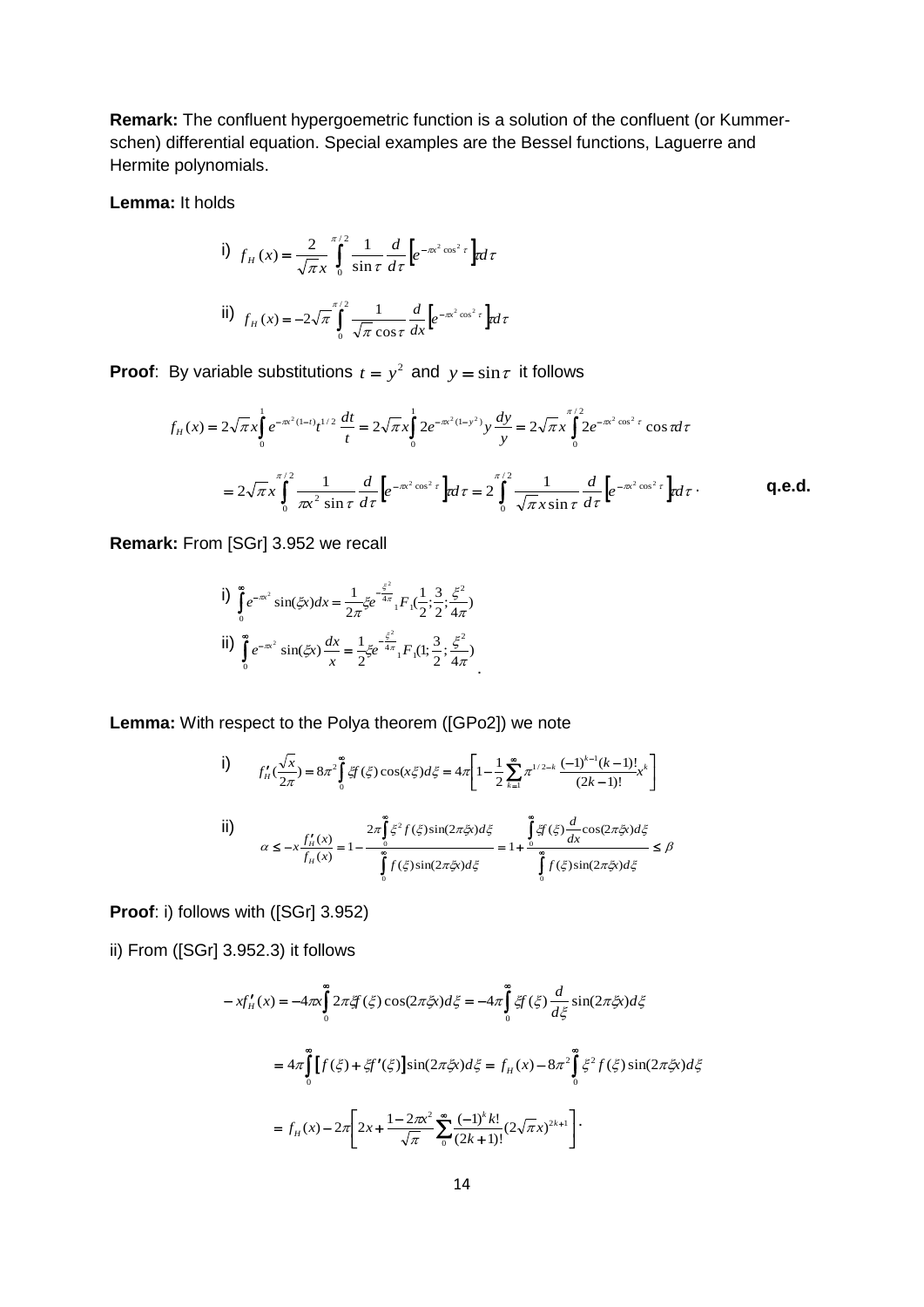**Lemma:** The Fourier transform of the odd function  $f_H(x)$  is given by

he Fourier transform of the odd function 
$$
f_H(x)
$$
 is given by  
\n
$$
\hat{f}_H(x) = -\frac{i}{2\pi} \int_0^1 t^{-1/2} \frac{x}{\sqrt{1-t}} e^{-\frac{x^2}{4\pi(1-t)}} \frac{dt}{1-t} = i \int_0^1 t^{-1/2} \left[ \frac{d}{dx} e^{-\frac{x^2}{4\pi(1-t)}} \right] \frac{dt}{\sqrt{1-t}} = -\frac{ix}{\pi} \int_0^{\pi/2} e^{-\frac{x^2}{4\pi \cos^2 y}} \frac{dy}{\cos^2 y}.
$$

**Proof:** As  $f_H(x)$  is odd, one gets

$$
\hat{f}_H(\xi) := F\left\{f_H(\xi)\right\} = \frac{2i}{\sqrt{2\pi}} \int_0^\infty f_H(x) \sin(x\xi) dx
$$

We recall the property

$$
F\big\{g'(\xi)\big\} = i\xi F\big\{g(\xi)\big\} .
$$

Hence it holds

$$
F\left\{\frac{d}{dx}\left[e^{-\pi x^2(1-t)}\right]\right\} = ixF\left\{e^{-\pi x^2(1-t)}\right\} = \frac{ix}{\sqrt{1-t}}e^{-\frac{x^2}{4\pi(1-t)}}
$$

and therefore

$$
\hat{f}_H(x) = -\frac{i}{2\pi} \int_0^1 t^{-1/2} \frac{x}{\sqrt{1-t}} e^{-\frac{x^2}{4\pi(1-t)}} \frac{dt}{1-t}
$$
 **q.e.d.**

**Remark**: A wavelet is a function  $\psi(x) \in L_2(R)$  with a Fourier transform which fulfills

$$
0 < c_{\psi} := 2\pi \int_{-\infty}^{\infty} \frac{|\hat{\psi}(\omega)|^2}{|\omega|} d\omega < \infty
$$

Classical Hilbert spaces in complex analysis are examples of wavelets (e.g. Hardy space of  $L_{\scriptscriptstyle 2}$  functions on the unit circle with analytical continuation inside the unit disk, [IBo], [KBr2]):

**Corollary:** The function  $f_H(x)$  is a wavelet.

**Remark**: The continuous wavelet transform is known in pure mathematics as Calderón's reproducing formula, i.e. for  $\psi(x) \in L_1(R^n)$  real and radial with vanishing mean, i.e.

$$
\int_{0}^{\infty} \frac{|\hat{\psi}(a\omega)|^2}{a} da \equiv 1 \quad \text{and} \quad \psi_a(x) := \frac{1}{a^n} \psi(\frac{x}{a})
$$

it holds Calderón's (self-reciprocal) formula

$$
g = \int_0^\infty \psi_a * \psi_a * g \frac{da}{a} .
$$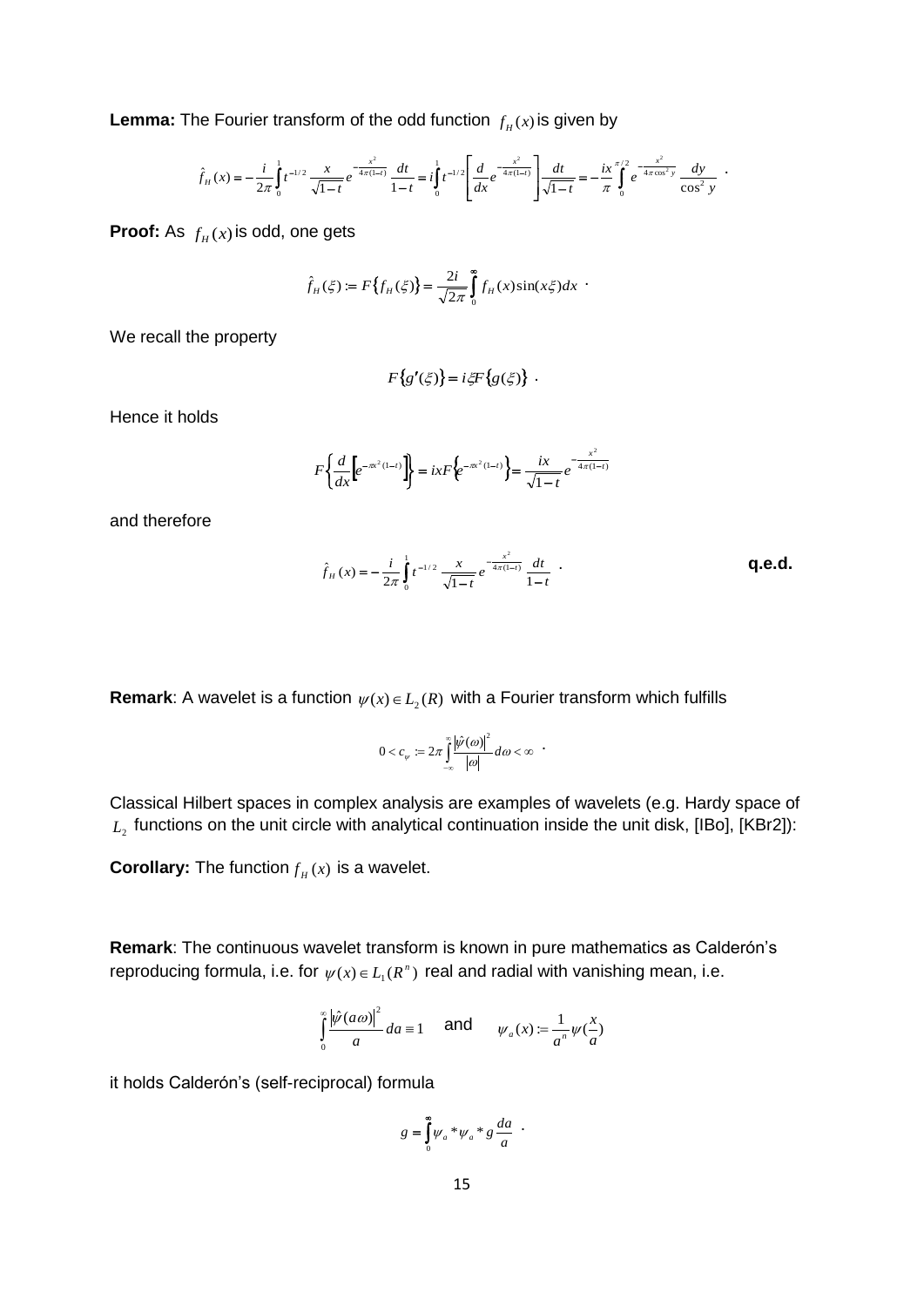**Remark**: With respect to the representation

$$
f_H(x) = -\frac{1}{2\pi} \int_0^1 t^{-1/2} \frac{d}{dx} \left[ e^{-\pi x^2(1+t)} \right] \frac{dt}{1+t}
$$

we refer to the auxiliary function ([HEd] 10.3)

the auxiliary function ([HEd] 10.3)  
\n
$$
H(x) := \frac{d}{dx} \left[ x^2 \frac{d}{dx} G(x) \right] = \frac{d}{dx} \left[ x^2 \frac{d}{dx} [G(x) - 1] \right] = 2 \sum_{1}^{\infty} (2\pi^2 n^4 x^4 - 3\pi n^2 x^2) e^{-\pi n^2 x^2} > 0
$$

Applying  $H(x)$  instead of  $G(x)$  overcomes the convergence issue, when trying to build a selfadjoint integral operator representation of the Riemann duality equation. Its building idea is the "differentiation" step to get ride off the "jeopardizing" non-vanishing constant Fourier term. The prize to be paid, is, that it doesn't define an underlying self adjoint integral operator.

**Lemma:** It holds

i) 
$$
M[f_H](s) = \pi^{(1-s)/2} \tan(\frac{\pi}{2}s) \Gamma(\frac{s}{2}) = \cot(\frac{\pi}{2}(1-s))\Gamma(\frac{s}{2})
$$
 for Re(1-s) > 0  
\nii)  $\frac{1}{2\sqrt{\pi}} \int_0^{\infty} f_H(x) \frac{dx}{x} = \frac{\pi}{2}$   
\niii)  $\tan(\frac{\pi}{2}s) \Gamma(\frac{s}{2}) \implies \pi$ .

**Proof:** It follows by variables substitutions  $\pi x^2(1-t) = y$ ,  $t = z^2$  and  $z = \sin \tau$ 

$$
\int_{0}^{\infty} x^{s} f_{H}(x) \frac{dx}{x} = 2\sqrt{\pi} \int_{0}^{1} \int_{0}^{\infty} x^{s+1} e^{-\pi x^{2}(1-t)} \frac{dx}{x} \sqrt{t} \frac{dt}{t}
$$
\n
$$
= 2\sqrt{\pi} \int_{0}^{1} \frac{1}{2} \left[ \frac{1}{\pi(1-t)} \right]^{(s+1)/2} \sqrt{t} \frac{dt}{t} \int_{0}^{\infty} y^{(s+1)/2} e^{-y} \frac{dy}{y} = \pi^{-s/2} \Gamma(\frac{1+s}{2}) (\int_{0}^{1} \left[ \frac{1}{(1-t)} \right]^{(s+1)/2} \sqrt{t} \frac{dt}{t}
$$

and therefore

$$
= \pi^{-s/2} \Gamma(\frac{1+s}{2}) \int_{0}^{1} \left[ \frac{1}{(1-z^2)} \right]^{(s+1)/2} 2z \frac{dz}{z} = \pi^{-s/2} \Gamma(\frac{1+s}{2}) 2 \int_{0}^{\pi/2} \left[ \frac{1}{\cos^2 \tau} \right]^{(s+1)/2} \cos \tau d\tau
$$

From [SGr] 3.621 we get

$$
\int_{0}^{\pi/2} \sin^{\mu-1} x \cos^{\nu-1} dx = \frac{1}{2} B(\frac{\mu}{2}, \frac{\nu}{2}) \qquad , \qquad \text{Re}(\mu), \text{Re}(\nu) > 0
$$

leading to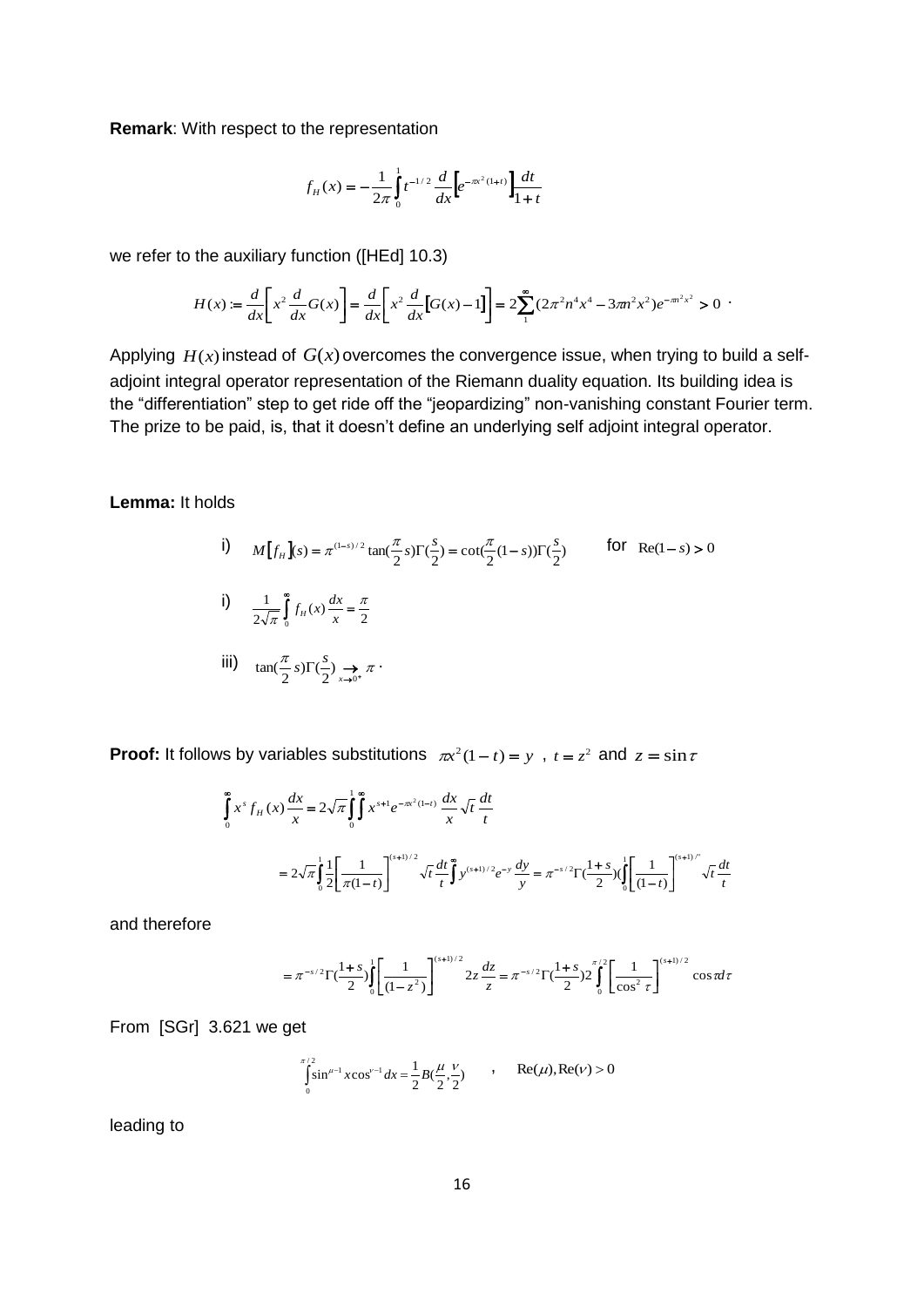$$
\int_{0}^{\pi/2} \frac{1}{\cos^s \tau} d\tau = \frac{\sqrt{\pi}}{2} \frac{\Gamma(\frac{1-s}{2})}{\Gamma(\frac{2-s}{2})}
$$
 for  $\text{Re}(1-s) > 0$ .

Then i) follows by

$$
\frac{\Gamma(\frac{1+s}{2})\Gamma(\frac{1-s}{2})}{\Gamma(1-\frac{s}{2})} = \frac{\pi \sin(\frac{\pi}{2}s)}{\pi \cos(\frac{\pi}{2}s)}\Gamma(\frac{s}{2}) = \tan(\frac{\pi}{2}s)\Gamma(\frac{s}{2})
$$

ii), iii) follows by the following formulas ([SGr] 0.234, 1.421, 8.322):

$$
\sum_{1}^{\infty} \frac{1}{(2k-1)^2} = \frac{\pi^2}{8} , \qquad \tan(\frac{\pi}{2}x) = \frac{4x}{\pi} \sum_{1}^{\infty} \frac{1}{(2k-1)^2 - x^2}
$$

$$
\Gamma(\frac{x}{2}) = \frac{2}{x} \prod_{1}^{\infty} \frac{(1 + \frac{1}{k})^{x/2}}{(1 + \frac{x}{2k})} .
$$
q.e.d.

**Remark:** We respect to the  $_{\cot(\frac{\pi}{2}(1-s))}$  term we recall from above Euler's formula for  $x > 0$ ([SGr] 3.721) with its two versions

i) 
$$
\int_{0}^{\infty} \sin(tx) \frac{dt}{t} = \frac{\pi}{2}
$$
  
ii) 
$$
\int_{-\infty}^{\infty} \frac{d}{dx} \left[e^{-ix}\right] \frac{x}{2} \cot\left(\frac{x}{2}\right) \frac{dx}{x} = \frac{1}{2\pi} \int_{-\infty}^{\infty} \sin(vx) \frac{dx}{x}.
$$

We further note

**Remark**: For  $0 < s < 1$  and  $0 < t < \infty$  it holds

$$
\oint \frac{x^s}{x-t} \frac{dx}{x} = -\pi^{s-1} \cot(\pi s) .
$$

The representations

i) 
$$
f_H(x) = -\frac{1}{2\pi} \int_0^1 \frac{1}{\sqrt{1-t}} \frac{d}{dx} \left[ e^{-\pi x^2(1-t)} \right] \sqrt{\frac{t}{1-t}} \frac{dt}{t}
$$
  
ii) 
$$
\hat{f}_H(x) = i \int_0^1 \left[ \frac{d}{dx} e^{-\frac{x^2}{4\pi(1-t)}} \right] \sqrt{\frac{t}{1-t}} \frac{dt}{t}
$$

lead to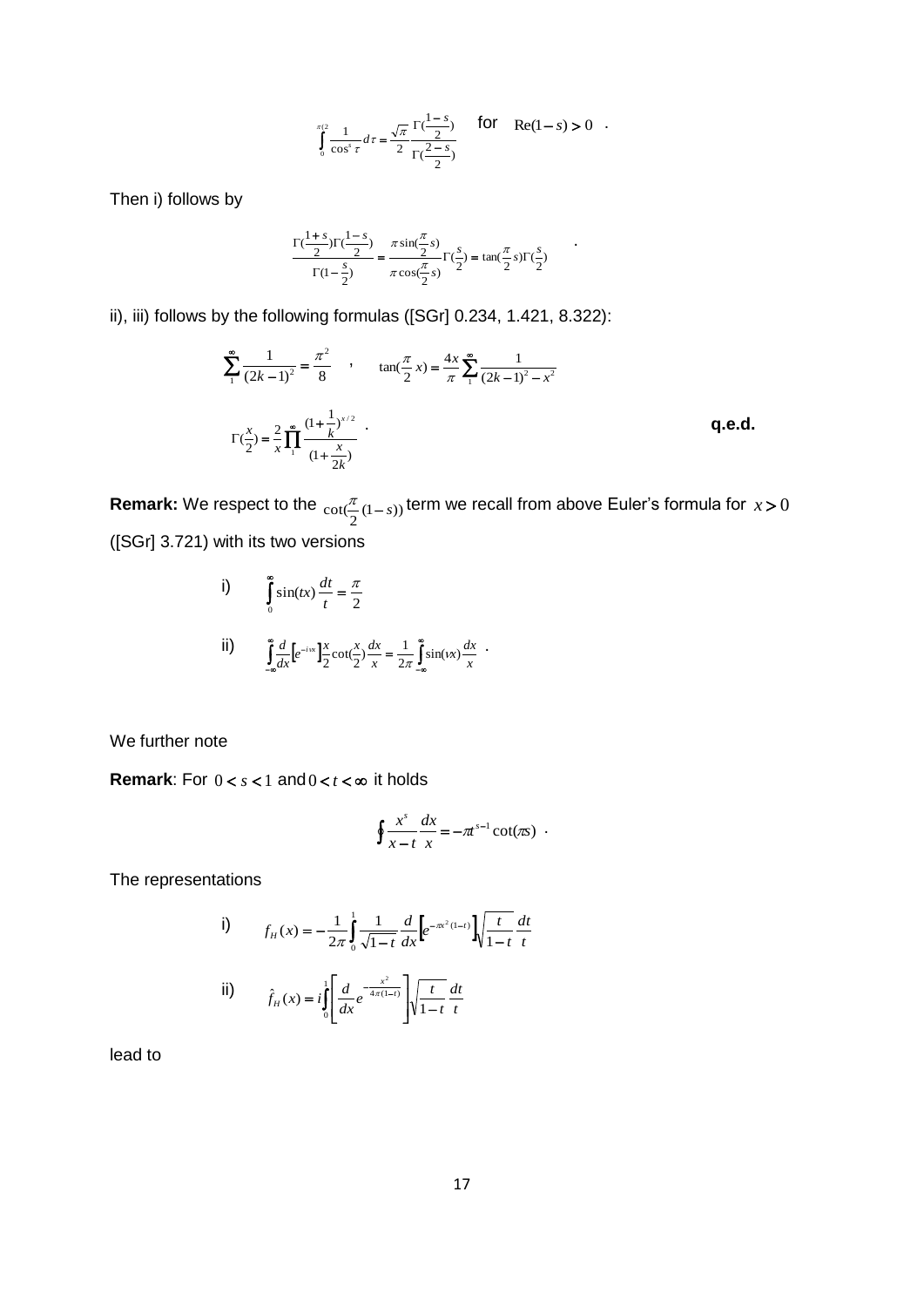**Corollary**: It holds

i) 
$$
M\left[-\frac{d}{dx}e^{-\pi x^2(1-t)}\right](s) = \Gamma(\frac{s+1}{2})\left[\pi(1-t)\right]^{-\frac{s-1}{2}}
$$

ii) 
$$
M\left[-\frac{d}{dx}e^{-\frac{x^2}{4\pi(1-t)}}\right](s) = \Gamma\frac{s+1}{2}\left[\frac{1}{4\pi(1-t)}\right]^{-\frac{s-1}{2}}
$$

iii) 
$$
\sum_{\substack{n=-\infty\\n\neq 0}}^{\infty} f_H(2\pi n) = \sum_{\substack{n=-\infty\\n\neq 0}}^{\infty} \hat{f}_H(n) \quad , \text{ as } \hat{f}_H(0) = f_H(0) = 0.
$$

**Remark:** With respect to the dualization theorem from [RDu] we note that also

$$
(1 + \frac{1}{x})\phi(x) \notin L_1(0, \infty)
$$

.

**Proof:** It holds

It holds  
\n
$$
\int_{0}^{\infty} (1 + \frac{1}{x}) f_{H}(x) dx = 2\sqrt{\pi} \int_{0}^{1} \sqrt{t} \int_{0}^{\infty} x^{2} (1 + \frac{1}{x}) e^{-\pi x^{2}(1-t)} \frac{dx}{x} \frac{dt}{t} = \sqrt{\pi} \int_{0}^{1} \sqrt{t} \int_{0}^{\infty} (\frac{y}{\pi(1-t)} + \sqrt{\frac{y}{\pi(1-t)}}) e^{-y} \frac{dy}{y} \frac{dt}{t}
$$
\n
$$
= \int_{0}^{1} \left[ \frac{\sqrt{t}}{\sqrt{\pi}(1-t)} + \frac{\sqrt{\pi}}{\sqrt{1-t}} \right] \frac{dt}{t} = 2 \int_{0}^{1} \left[ \frac{x}{\sqrt{\pi}(1-x^{2})} + \frac{x\sqrt{\pi}}{\sqrt{1-x^{2}}} \right] \frac{dx}{x}
$$
\n
$$
= 2 \int_{0}^{\pi/2} \left[ \frac{1}{\sqrt{\pi} \cos^{2} t} + \frac{\sqrt{\pi}}{\cos t} \right] \cos \pi dt = \sqrt{\frac{2}{\pi}} \int_{0}^{\pi/2} \left[ \frac{\sqrt{2}}{\cos t} + \pi \right] dt
$$

**Remark**: It holds  $f_H \notin L_1(0, \infty)$  . From the Hilbert transform theory we recall that if  $f \in L_2(-\infty, \infty)$ then  $f_H \in L_2(-\infty, \infty)$  with

$$
\int_{-\infty}^{\infty} f_H(x) f(x) dx = 0 \quad \text{and therefore} \quad ||f - f_H||^2 = ||f||^2 + ||f_H||^2 = 2||f||^2.
$$

For  $x \in (0, \infty)$  it holds

$$
\|f\|^2 = \frac{1}{2\pi} \|\hat{f}\|^2 \qquad , \qquad \|\hat{f}_H\|^2 = \frac{1}{2\pi} \int_0^{\infty} -isign(x)\hat{f}(x)|^2 dx
$$

**Remark**: As  $f_H \notin L_1$ the Müntz formula ([ETi] 2.11)

$$
\tilde{\zeta}^*(s) := \zeta(s)\pi^{(1-s)/2} \tan(\frac{\pi}{2}s) \Gamma(\frac{s}{2}) = \int_0^\infty x^s \left[ \sum_{n=1}^\infty f_n(nx) - \frac{1}{x} \int_0^\infty f_n(t)dt \right] \frac{dx}{x}
$$

can only formally be applied.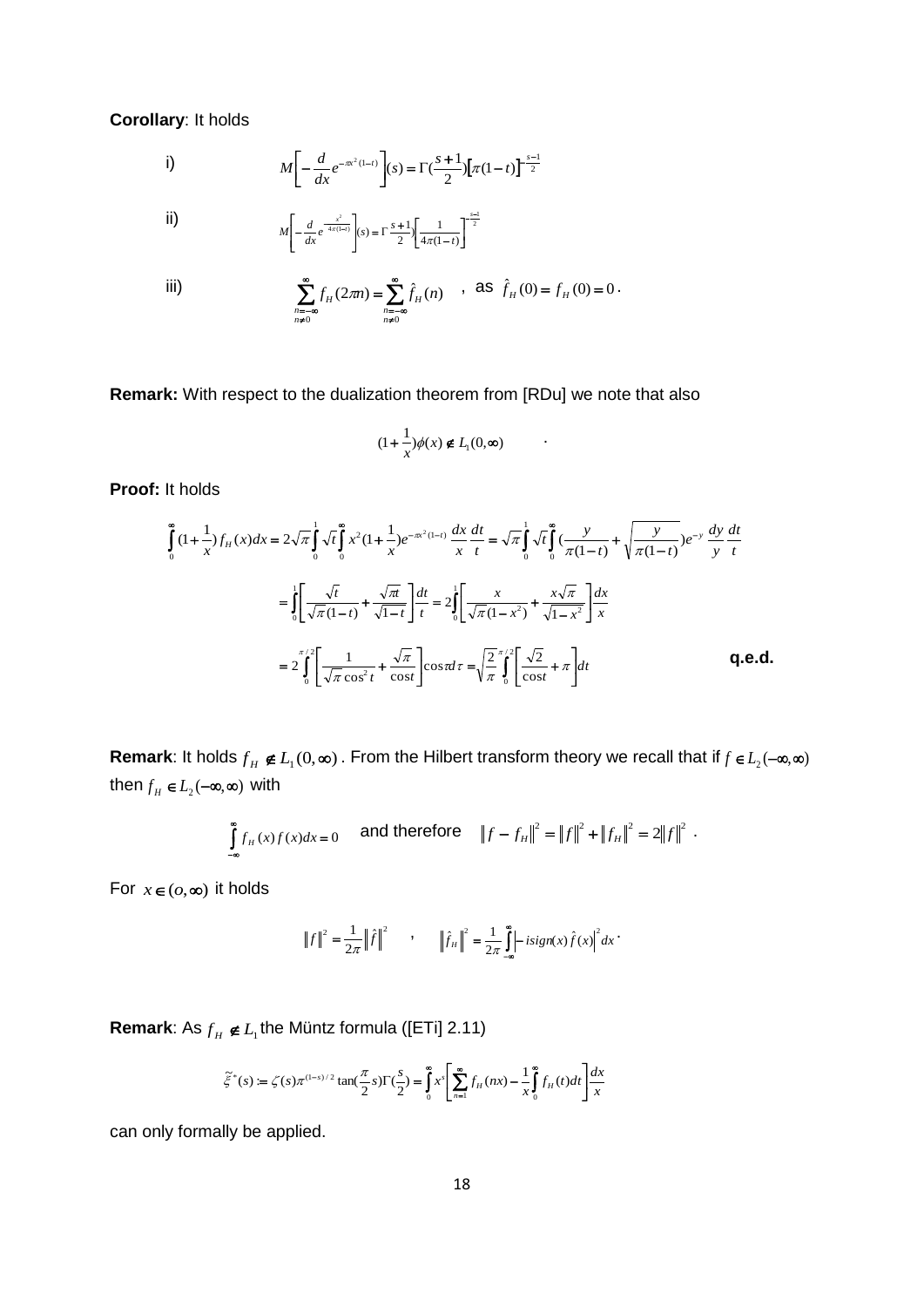With respect to the  $\, L_{\rm 2} -$  Hilbert space (see also [LGa]) we note

**Lemma:** For the Fourier transform of  $f_{H}(x)$  it holds  $\hat{f}_{H}(x) = -\hat{f}(x)$  weak in the  $L_2$ -sense, i.e.

$$
(\hat{f}_H, v) = -(\hat{f}, v) \qquad \forall v \in H := \{v \in W_2^1 | v(0) = v'(0) = 0\}.
$$

**Proof:** is given in the appendix.

Recalling the defintion of a function with values in the distribution space from above a complex valued Zeta fake distribution  $\zeta^*(s)$  can be defined by the weak distribution variational formulation (see also [AZe] 4.4, 4.6) leading to

**Proposition**: In the critical stripe by

$$
\xi^*(s) := \zeta(s)\pi^{(1-s)/2} \tan(\frac{\pi}{2}s) \Gamma(\frac{s}{2}) = \int_0^\infty x^s G_H(x) \frac{dx}{x} = \int_0^\infty x^s \left[ \sum_{n=1}^\infty f_H(nx) \right] \frac{dx}{x}
$$

a holomorphic function in the distribution sense. A duality equation is valid in the form

$$
(\xi_s^*, \chi)_0 = (\xi_{1-s}^*, \chi)_0 \quad \text{for all} \quad \chi \in H \;,
$$

which is a representation as transform of a self-adjoint (singular, convolution) integral operator on the critical line.

Consequently the zeros of the Zeta function  $\zeta_s^*$  have to lie on the critical line ([DCa]). Therefore all zeros of the Zeta function  $\zeta(s)$  lie on the critical line due to standard (functional analysis) density arguments.

Concerning necessary and sufficient conditions for a real entire function of genus 0 or 1 to have only real zeros we note the Jensen's inequalities ([GPo3], see also [XLi]).

Related to the proposition above we recall from [DCa] the

**Lemma:** If a function  $\Xi^*(t) := \xi^*(1/2 + it)$  with

$$
\zeta^*(s) := \zeta^*(s)(s-1)\tilde{\Pi}(s) = \zeta^*(1-s)
$$

can be realized as a convolution

$$
\Xi^*(t) = (G^*dF)(t) \text{ where } G(t) \in LP^*,
$$

i.e. if  $\overline{\Xi}^*(t)$  is a entire function from the Laguerre-Polya class of order  $<$  2, this would prove the RH.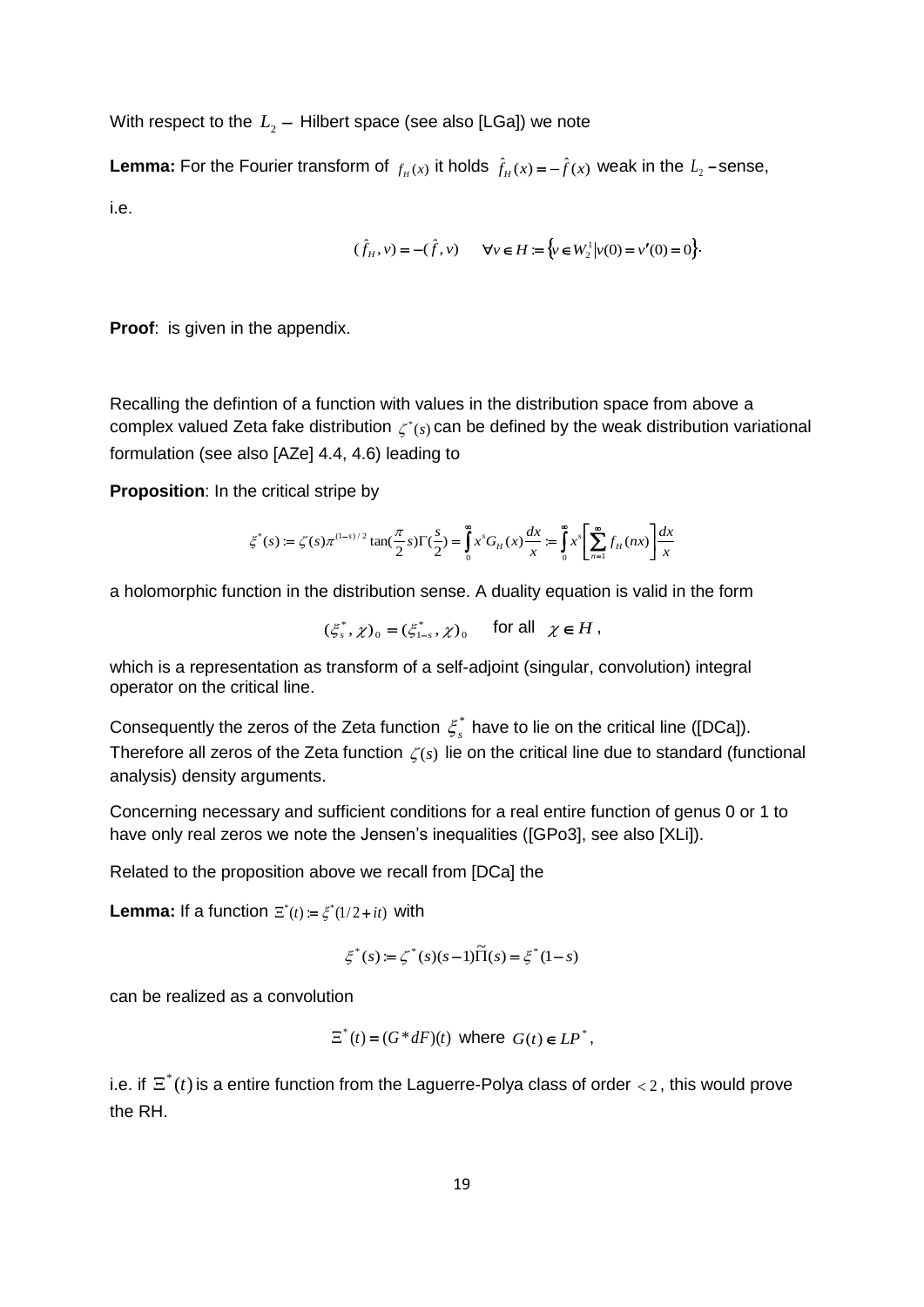# **2.2 The sawtooth function**

Let  $\llbracket x \rrbracket$  denote the largest integer not exceeding the real number  $x$  and let

$$
\varphi(x) := \pi \rho(\frac{x}{2\pi}) = \frac{1}{2} \{x\} = \frac{1}{2} (x - [x]) = \frac{\pi}{2} - \sum_{1}^{\infty} \frac{\sin \nu x}{\nu}.
$$

From [ETi] 2.1, we recall the following representation of the Zeta function

$$
\zeta(s) = -s \int_{0}^{\infty} \rho(\frac{1}{x}) x^s \frac{dx}{x} = \int_{0}^{\infty} (-sx^{-s}) \rho(x) \frac{dx}{x}
$$
 for  $0 < \text{Re}(s) < 1$ .

**Lemma**: For the normalized fractional part  $\varphi(x)$  and  $\varphi_H(x) = [H\varphi](x)$  it holds

i)  $\rho(x) = \frac{\pi}{2} - \sum_{n=1}^{\infty} \frac{1}{n}$ 1 sin  $f(x) = \frac{\pi}{2} - \sum_{1} \frac{\sin x}{v}$  $\varphi(x) = \frac{\pi}{2} - \sum_{n=1}^{\infty} \frac{\sin nx}{n}$ ([NNi], §70, §78)

ii) 
$$
\int_{0}^{\infty} \sin(\iota x) \frac{dx}{x} = \frac{\pi}{2} sign(\nu)
$$
 ([SGr] 3.721, 3.827)

iii) 
$$
\varphi_H(x) = \sum_{1}^{\infty} \frac{\cos \nu x}{\nu} = \sum_{1}^{\infty} k_{\nu} \cos \nu x = \log 2 \sin \frac{x}{2}
$$
 ([NNi], §70, §78)

iv) 
$$
-\log 2\sin(\pi x) = \log \frac{\Gamma(s)}{\sqrt{2\pi}} + \log \frac{\Gamma(1-s)}{\sqrt{2\pi}} \quad \text{for } 0 < \text{Re}(s) < 1 \quad \text{([NNi], §77)}
$$

v) 
$$
\varphi_H(x) \in H_{-1/2-\varepsilon}
$$
 (Sobolev space), as  $\sum_{k=1}^{\infty} v^{-1-\varepsilon} < \infty$ 

 $v=1$ 

- $V1$ )  $\left\| \varphi^H \right\|^2_{\mathcal{L}^2} = \zeta(1)$  $\left\| \varphi^H \right\|_{-1/2}^2 = \zeta(1)$ , 6 2  $\pi^3$ 0  $\left\|\varphi^H\right\|^2 = \frac{\pi}{2}$
- VII)  $\log \sin(\pi s) = \int_0^1 \frac{t^{s-1} + t^{-s} t}{(1-t)}$ 0 1  $(1-t)$  log  $\log \sin(\pi s) = \int_0^1 \frac{t^{s-1} + t^{-s} - 2\sqrt{t}}{(1-t)} \frac{dt}{\log t}$ *dt t*  $f(x) = \int_0^1 \frac{t^{s-1} + t^{-s} - 2\sqrt{t}}{t^s}$  $\pi s$ ) =  $\int_{0}^{1} \frac{1}{(1-t)}$   $\frac{1}{\log t}$ for  $0 < \text{Re}(s) < 1$  ([NNi], §68)
- Viii)  $\pi \cot \pi s = \int_{0}^{1} \frac{t^{s-1} + t^{-s} t}{(1-t)^s}$ 0 1  $(1 - t)$  $\cot \pi s = \int_0^1 \frac{t^{s-1} + t^{-s} - 2\sqrt{t}}{(1-t)} dt$  $s = \int_0^1 \frac{t^{s-1} + t^{-s} - 2\sqrt{t}}{t^{s-1}}$  $\pi \cot \pi s = \int_{0}^{t} \frac{1-t}{(1-t)} dt$ for  $0 < Re(s) < 1$  ([NNi], §68)

ix) 
$$
\left| \sum_{1}^{N} \frac{\cos \alpha x}{\nu} \right| \le \log(\frac{1}{x}) + C
$$
 ([AZy] 7.2, 13.11, 5.28)

see also [HEd] 9.7, [CBe] chapter 8, entry 17.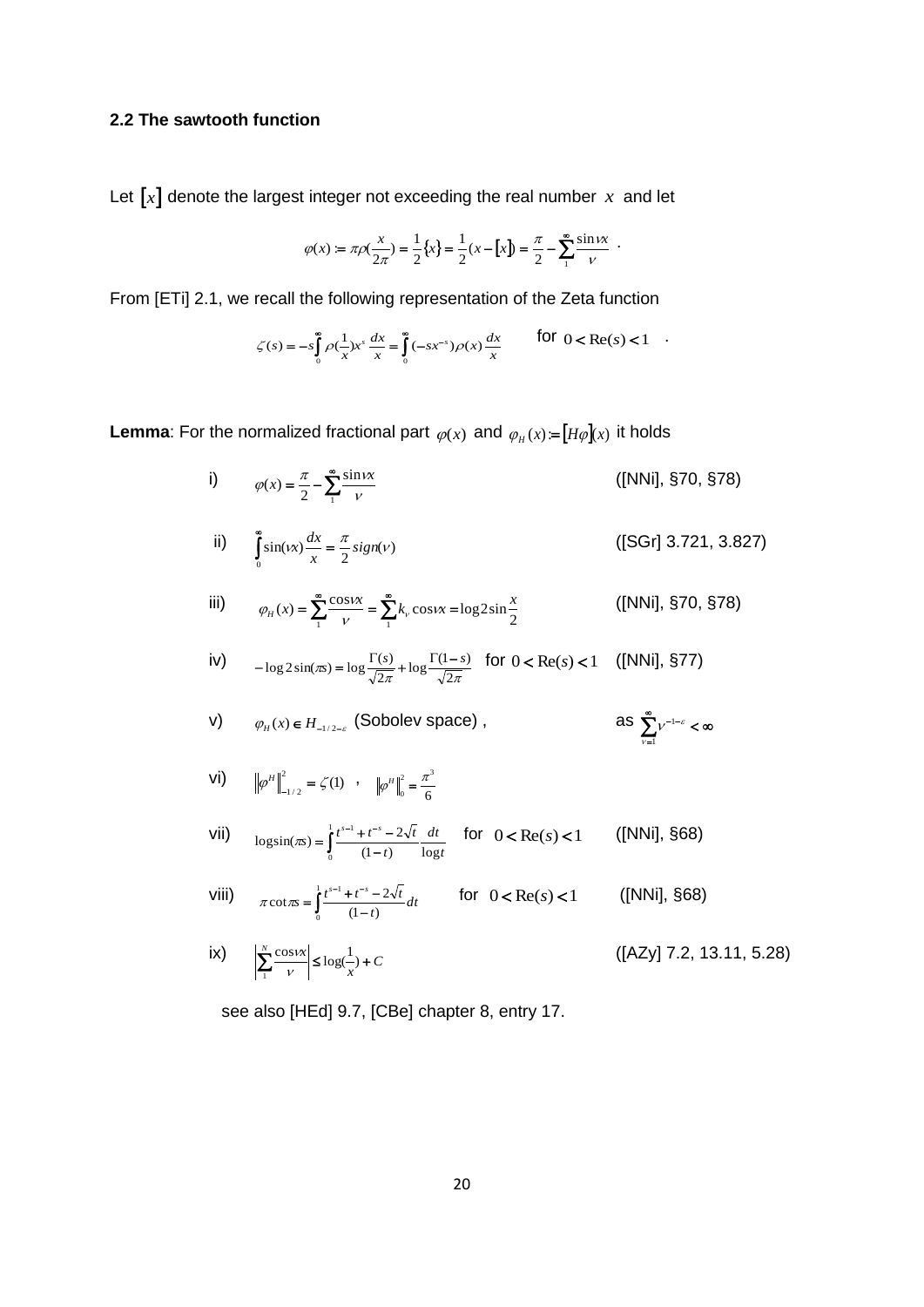**Remark**: We note ([HEd], [TAm], [SGr] 4.224 7./8.)

i) 
$$
\frac{1}{2\pi} \int_{0}^{2\pi} \log 2 \sin \frac{y}{2} dy = \frac{1}{2\pi} \int_{0}^{2\pi} \varphi_{H}(y) dy = \frac{\pi}{1} \xi(1) = 0
$$
  
ii) 
$$
\frac{1}{2\pi} \int_{0}^{2\pi} \log^{2} 2 \sin \frac{y}{2} dy = \frac{1}{2\pi} \int_{0}^{2\pi} \varphi_{H}^{2}(y) dy = \frac{1}{2} \zeta(2) = \frac{\pi}{2} \xi(2) = \frac{\pi^{2}}{12}
$$

**Lemma:** It holds for  $0 < \text{Re}(s) < 1$ 

$$
\frac{(2\pi)^{1-s}}{\pi} \int_{0}^{\infty} x^{s} \varphi_{H}(x) \frac{dx}{x} = \frac{(2\pi)^{1-s}}{\pi} \zeta(1+s) \Gamma(s) \cos(\frac{\pi}{2} s) = \zeta(1+s) \chi(1-s)
$$

with

$$
\chi(s) := \pi^{s-1/2} \frac{\Gamma(\frac{1-s}{2})}{\Gamma(\frac{s}{2})}.
$$

**Proof:** It holds for  $0 < \text{Re}(s) < 1$ 

$$
\int_{0}^{\infty} x^{s} \varphi_{H}(x) \frac{1}{x} = \sum_{1}^{\infty} \frac{1}{n} \int_{0}^{\infty} x^{s} \cos(nx) \frac{dx}{x} = \sum_{1}^{\infty} \frac{1}{n^{s+1}} \int_{0}^{\infty} y^{s} \cos(y) \frac{dy}{y}
$$

$$
= \zeta (1+s) \int_{0}^{\infty} y^{s} \cos(y) \frac{dy}{y} = \zeta (1+s) \Gamma(s) \cos(\frac{\pi}{2}s)
$$

whereby

$$
\int_{0}^{\infty} y^{s} \cos y \frac{dy}{y} = \Gamma(s) \cos \frac{\pi}{2} s \qquad \text{for} \quad 0 < \text{Re}(s) < 1
$$

and

$$
(2\pi)^{s-1}\pi\chi(1-s) = \cos(\frac{\pi}{2}s)\Gamma(s)
$$
q.e.d.

.

**Remark:** Regarding the correlation of  $f_H(x)$  and  $\varphi_H(x)$  we note

i) 
$$
\int_{0}^{\infty} f_{H}(x) \chi(x) dx = c \int_{0}^{\infty} \int_{0}^{\infty} \xi e^{-\pi \xi^{2}} \sin(\xi x) \chi(x) d\xi
$$
  
ii) 
$$
\int_{0}^{\infty} \varphi_{H}(x) \chi(x) dx = c \sum_{1}^{\infty} \frac{1}{\nu} \left[ \int_{0}^{\infty} \cos(ix) \chi(x) dx \right].
$$

For further Hilbert space analysis of the function  $\varphi_{\scriptscriptstyle H}$  we refer to [KBr2].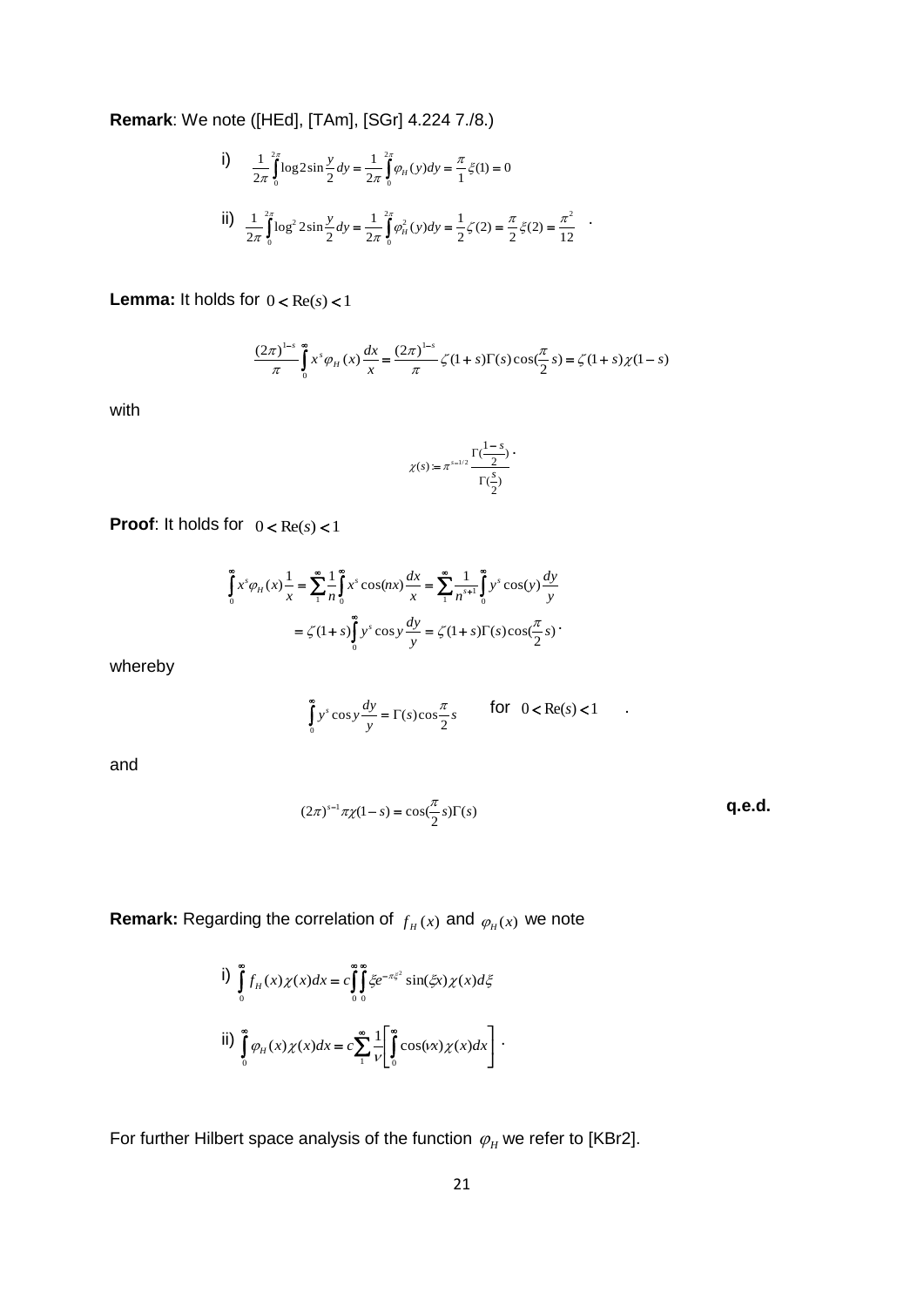With respect to i) and ii) above we refer to the Bessel-Hilbert space  $H_{B}$ resp. to  $H_{-1/2}$  ([KBr1], ([KBr2]). In the  $H_{-1/2}$  – Hilbert space framework the shift  $s \rightarrow s+1$  in the argument of the Zeta function (while performing the variable transformation  $y = nx$ )

$$
\frac{(2\pi)^{1-s}}{\pi} \int_{0}^{\infty} x^s \varphi_H(x) \frac{dx}{x} = \zeta(1+s)\chi(1-s)
$$

wouldn't happen. Therefore in the  $H_{\perp_{1/2}}$  – framework a correspondingly defined weak Zeta function leads to the definition of  $\,\zeta(s)\,$  instead of  $\,\zeta(1\!+\!s)\,$  in the critical stripe:

therefore, with

$$
\varphi_s^H := -sx^{s-1}\varphi^H(x) = (-\varphi^H(x))\frac{d}{dx}x^s
$$

by

$$
(\xi_s^{**}, \chi)_{-1/2} = (\varphi_s^H, \chi)_{-1/2}
$$
 for all  $\chi \in H_{-1/2}$ 

a complex-valued distribution Zeta function is defined ([KBr2]), [AZe] 4.4, 4.6). .

It holds

**Proposition**: The complex-valued distribution Zeta function  $\zeta^{\ast\ast}_{s}$  fulfills

$$
2\int_{0}^{\infty} x^{s} \varphi_{H}(2\pi x) \frac{dx}{x} = \zeta(s) \chi(1-s) =: \xi^{**}(s) \qquad \text{(with } \xi^{**}(1) = 0 \text{)}
$$

In the critical stripe a duality equation is valid in the form

$$
(\xi_s^{**}, \chi)_{-1/2} = (\xi_{1-s}^{**}, \chi)_{-1/2}
$$
 for all  $\chi \in H_{-1/2}$ .

**Corollary**: As the duality equation is built as transform of a self-adjoint integral operator the zeros of the Zeta function  $\zeta^{\ast\ast}_{s}$  have to lie on the critical line ([DCa]).

**Remark**: In order to enable an analysis within the  $L_2$  -framework we note the representation

$$
\zeta(s) = -sc \int_0^\infty x^{1-s} \left[ \frac{\varphi(x)}{x} \right] \frac{dx}{x} \quad \text{for} \quad 0 < \text{Re}(s) < 1 \; .
$$

This suggests an analysis of the Hilbert transform  $\psi_{\scriptscriptstyle H}(x)$  of

$$
\psi(x) := \frac{\varphi(x)}{x} \cdot
$$

We note that the formula

$$
M[x\psi'](s) = -sM[\psi](s) .
$$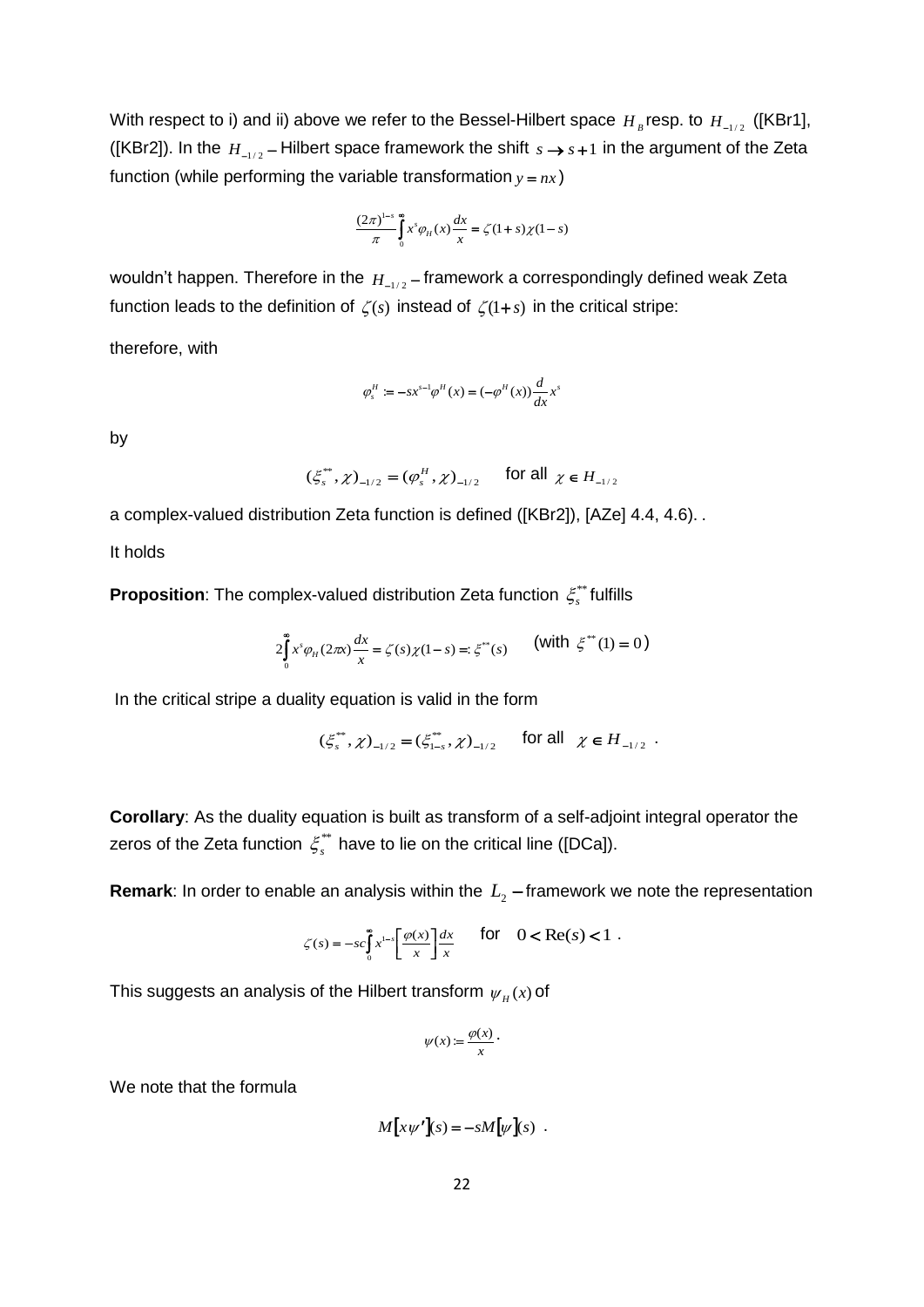### **Remark** (**Lommel polynomials**), see also §3 below:

In [KBr2] the Lommel polynomials  $g_{n,1}(x)$  are proposed corresponding polynomial orthogonal system framework to build a (negatively scaled) Hilbert space. D. Dickinson's proof ([DDi]) of the orthogonality of the modified Lommel polynomials is built on a properly defined Riemann-Stieltjes integral, enabled by the density function

$$
d\psi = \frac{J_1(2\sqrt{x})}{\sqrt{x}J_0(2\sqrt{x})}dx \quad \text{with} \quad \frac{J_1(2\sqrt{x})}{\sqrt{x}J_0(2\sqrt{x})} = \lim_{n \to \infty} \frac{g_{n,1}(x)}{g_{n+1,0}(x)},
$$

which is analytic outside any circle that contains the finite zeros of  $J_{\nu}(1/x)$ . The prize to be paid to build the orthogonality relation is an only stepwise density (bounded variation) function  $\,d\psi$  . It leads to the following orthogonality relation (whereby the  $\,\alpha_{_k}\,$  denote the zeros of  $J_0(2\sqrt{x})$ 

$$
(*)\qquad \sum_{k=1}^{\infty}\frac{g_n(\alpha_k)}{2\alpha_k^{(n+1)/2}}\frac{g_m(\alpha_k)}{2\alpha_k^{(m+1)/2}}=\frac{\delta_{n,m}}{2(n+1)}.
$$

A relation to the Bessel-Fourier Hilbert space framework is given by:

$$
\int_{0}^{\infty} \sum_{k=1}^{\infty} J_1(j_{\nu} x) dx = \int_{0}^{\infty} \mathcal{G}(x) \frac{dx}{x} = \int_{0}^{\infty} \mathcal{G}(\frac{1}{x}) \frac{dx}{x} = 1 \qquad ,
$$

whereby  $\left\{\begin{smallmatrix} 4\alpha_k=j_k^{-2} \end{smallmatrix}\right\}_{k\in\mathbb{N}}$  and

$$
\mathcal{G}(x) := \frac{1}{2} \sqrt{x} \sum_{k=1}^{\infty} J_1(2\sqrt{\alpha_{k} x}) \quad .
$$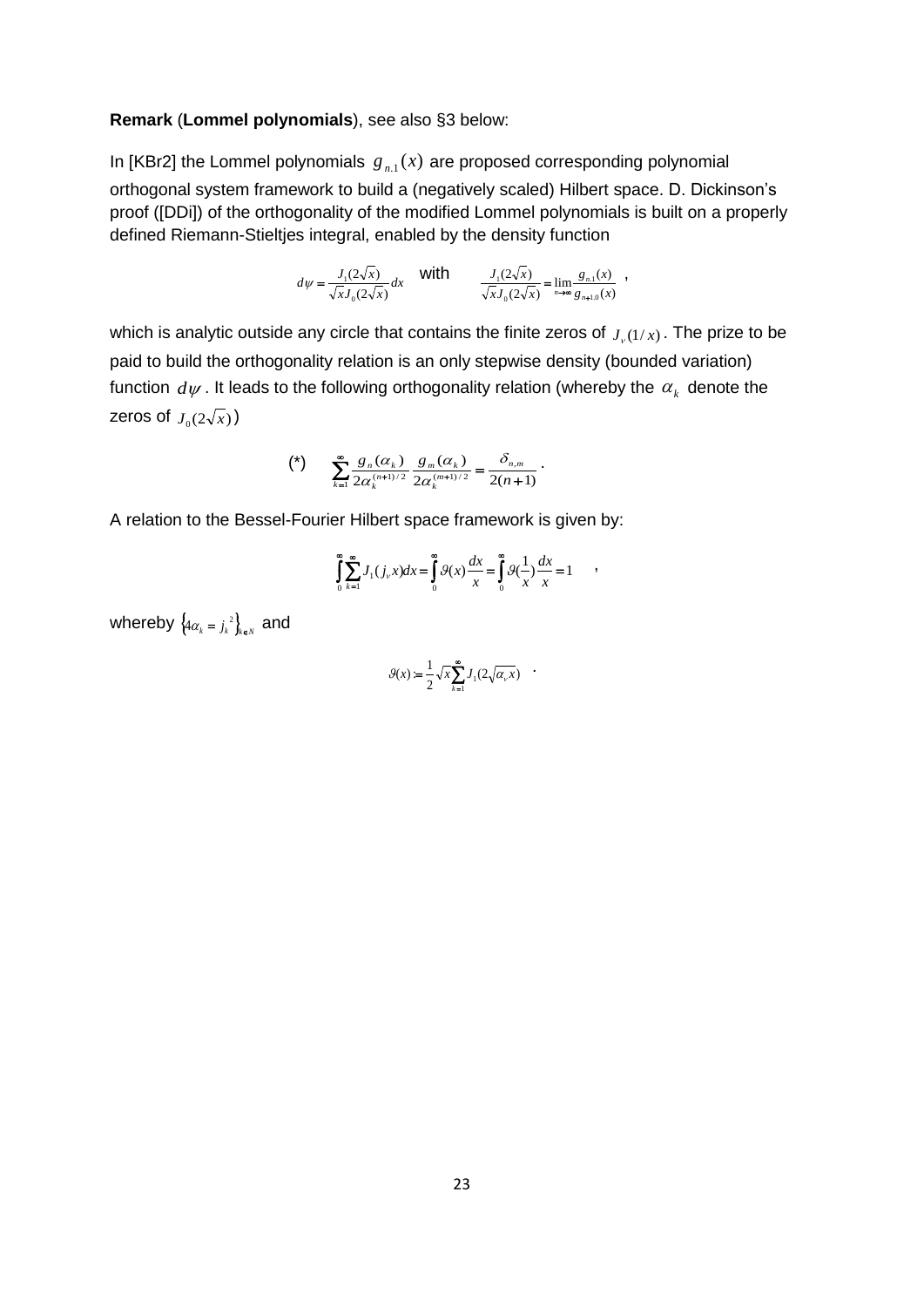**Remark (the 1<sup>st</sup> Mellin' inverse problem):** For complex number in the critical stripe, not lying on the critical line, the 1<sup>st</sup> Mellin' inverse problem has an solution:

putting

\n
$$
W(s) := \int_{0}^{1} x^{s} \psi(x) \frac{dx}{x}
$$
\nwith

\n
$$
\psi(x) := \log \sin(\frac{\pi}{2} x)
$$

it holds ([SGr] 4.322)

$$
W(s) = -\frac{1}{s} \left[ \frac{1}{s} - \sum_{1}^{\infty} \frac{\zeta(2k)}{4^k (s+2k)} \right] \quad \text{for} \quad \text{Re}(x) > 0 \ .
$$

**Remark**: Let

$$
f(x) := \int_0^1 \frac{\psi(t)}{1 - (1 - t)x} dt \quad , \quad g(x) := -\int_0^1 \frac{\psi(t)}{1 + tx} dt
$$

and

$$
F(s) := \int_0^1 x^s \frac{f(\frac{1}{1+x})}{1+x} dx \quad , \quad G(s) := \int_0^1 x^{1-s} g(x) \frac{dx}{x} .
$$

Then it holds

$$
f(x) = \frac{1}{1-x} g(\frac{x}{1-x}) \quad , \quad g(x) = \frac{1}{1+x} g(\frac{x}{1+x})
$$

and the solution of the 1<sup>st</sup> Mellin' inverse problem can be applied ([NNi] §89) leading to the representation of  $W(s)$  in the form

$$
W(s)\frac{\pi}{\sin \pi s} = W(s)\Gamma(s)\Gamma(1-s) = G(1-s) + F(s) \qquad \text{for} \quad 0 < \text{Re}(s) < 1/2.
$$

**Remark:** With respect to the representation of the 1<sup>st</sup> Mellin inverse problem we refer to the Riemann-Siegel integral formula ([HEd] 7.9)

$$
\frac{2\xi(s)}{s(s-1)} = F(s) + \overline{F(1-\overline{s})}
$$

**Remark:** We recall from the above ([NNi], §77)

$$
-\log 2\sin(\pi s) = \log \frac{\Gamma(s)}{\sqrt{2\pi}} + \log \frac{\Gamma(1-s)}{\sqrt{2\pi}} \quad , \ 0 < \text{Re}(s) < 1
$$

.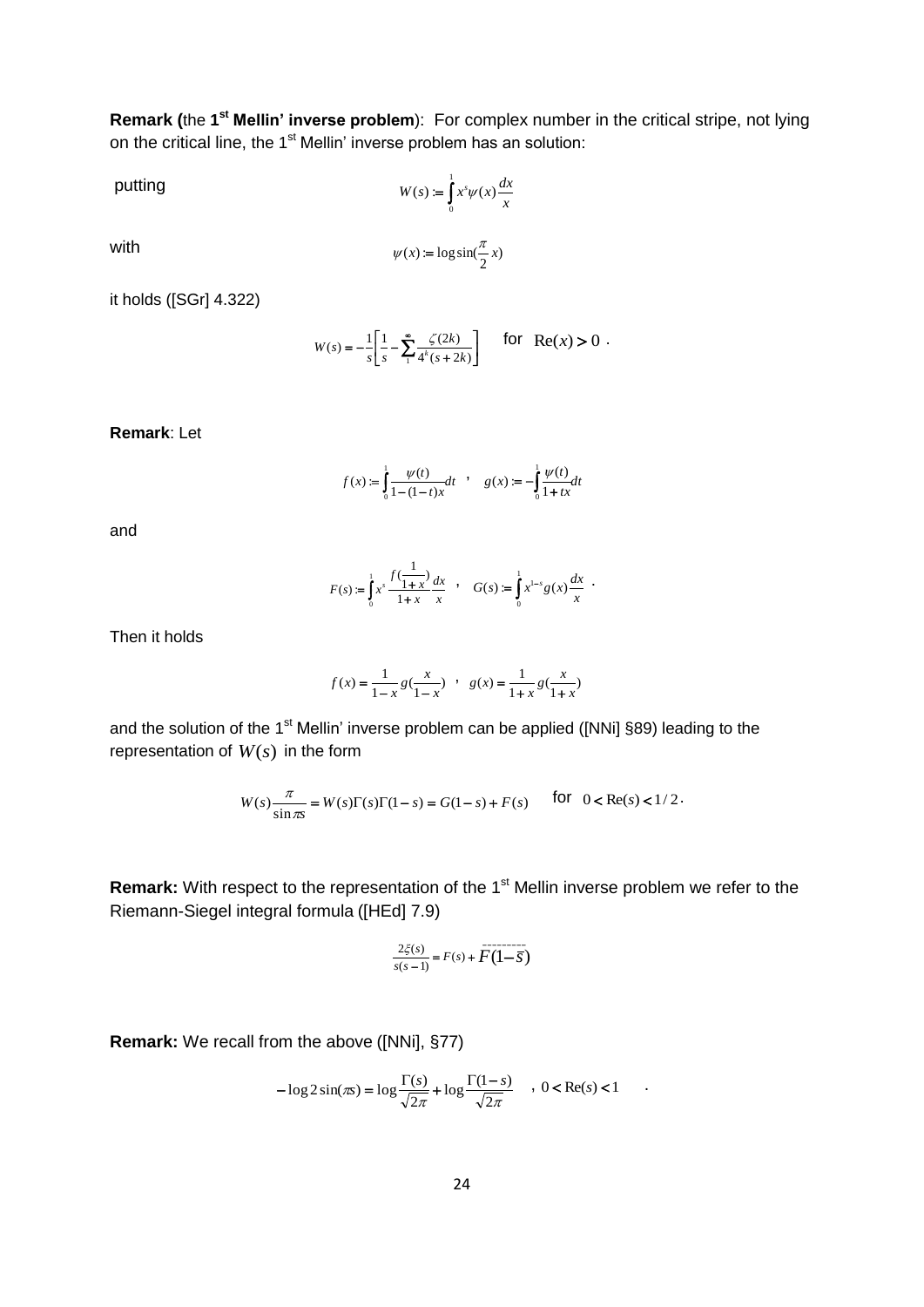# **Remark** (**the Stieltjes transform**):

The Stieltjes-transform for complex  $s \in C$  is given by

$$
S[f](s) := \int_{-\infty}^{\infty} f(y) \frac{dy}{s+y} \quad .
$$

Putting

$$
\psi_c(x) := \frac{1}{2}\csc h(\frac{x}{2}) = \frac{1}{e^{x/2} - e^{-x/2}} , \quad \psi_s(x) := \frac{1}{2}\sec h(\frac{x}{2}) = \frac{1}{e^{x/2} + e^{-x/2}}
$$

the following relations between the convolutions

$$
\mathcal{K}_c[\mathcal{G}](x) := (\psi_c * \mathcal{G})(x) := \int_{-\infty}^{\infty} \psi_c(x - y) \mathcal{G}(y) dy \quad K_s[\mathcal{G}](x) := (\psi_s * \mathcal{G})(x) := \int_{-\infty}^{\infty} \psi_s(x - y) \mathcal{G}(y) dy
$$

and the Hilbert- resp. the Stieltjes-transforms of  $\psi_{c/s}(x)$  are valid:

**Lemma**: It holds

$$
\frac{K_{c}[9](\log x)}{\sqrt{x}} = H\left[\frac{9(x)}{\sqrt{x}}\right](x) \quad \text{and} \quad \frac{K_{s}[9](\log x)}{\sqrt{x}} = S\left[\frac{9(x)}{\sqrt{x}}\right](x)
$$

**Proof**: Putting

$$
\Theta_c(x) := (\psi_c * \mathcal{G})(x) \quad , \quad \Theta_s(x) := (\psi_s * \mathcal{G})(x)
$$

it holds

$$
\Theta_{c/s}(x) = \mathbf{K}_{c/s} \left[ \mathcal{G} \right](x) = \int_{-\infty}^{\infty} \frac{1}{e^{(x-t)/2} \mp e^{-(x-t)/2}} \mathcal{G}(t) dt
$$

Substituting the variables by  $y = e^x$  and  $\tau = e^t$ , results into

$$
e^{(x-t)/2} = \frac{\sqrt{y}}{\sqrt{\tau}}
$$

and therefore

$$
\frac{\Theta_{c/s}(\log y)}{\sqrt{y}} = \int_{-\infty}^{\infty} \frac{\mathcal{G}(\log \tau)}{\sqrt{\tau}} \frac{d\tau}{y \mp \tau}
$$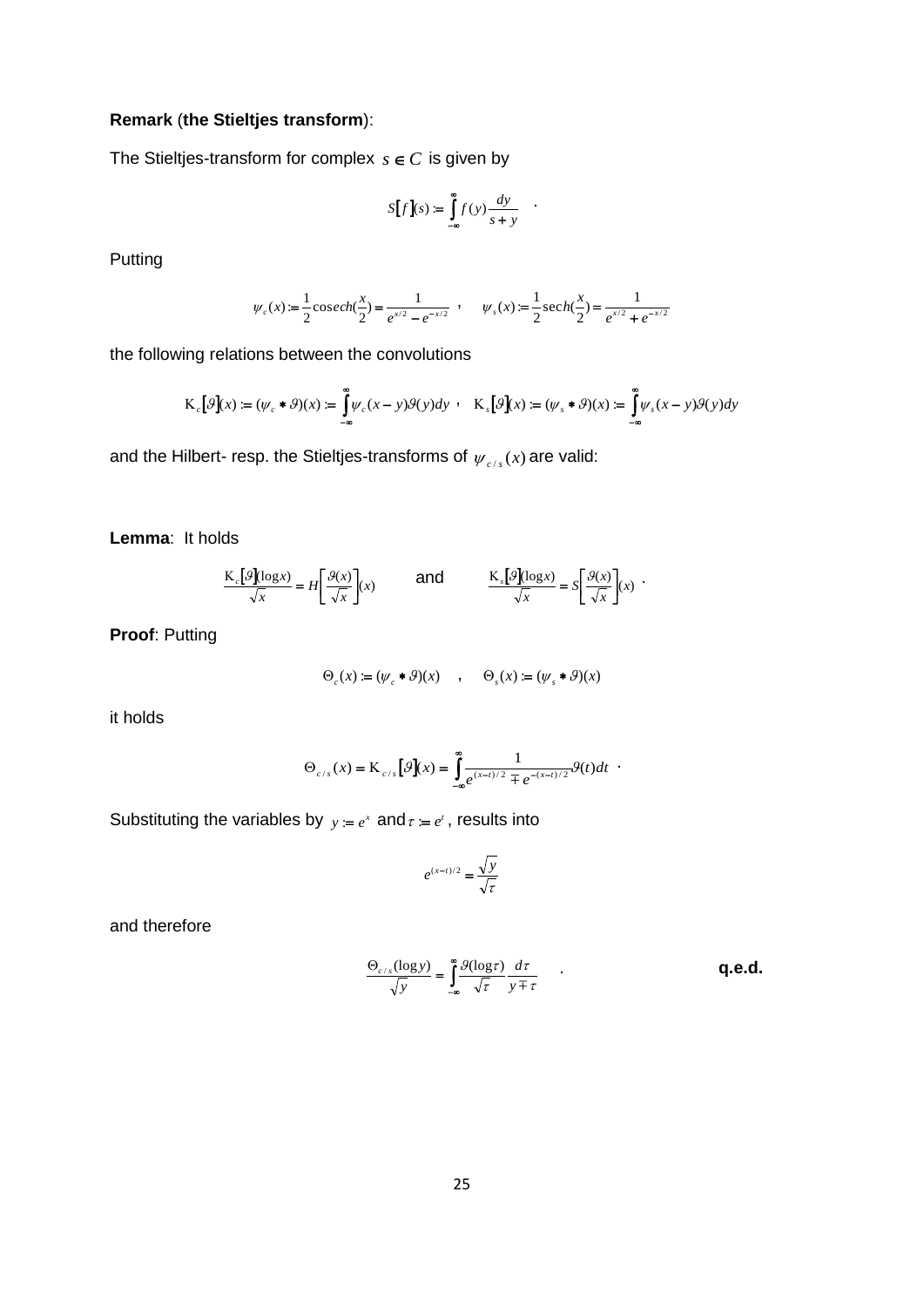**Remark (the Euler constant)**: (related to an idea about a proof that the Euler constant is irrational): By the cosinus integral function

$$
ci(x) = -\int_{x}^{\infty} \cos(t) \frac{dt}{t} = \frac{1}{2} li(e^{ix}) + li(e^{-ic})
$$

the following characterization of the Gamma constant ([NNi] chapter II, §33, [JHa] 12.2) is given

$$
\gamma = \frac{1}{2} + \sum_{n=1}^{\infty} \int_{n}^{\infty} \cos(2\pi t) \frac{dt}{t} = 1 - 2 \int_{1}^{\infty} \frac{\varphi(x)}{x} \frac{dx}{x} .
$$

In [ELa] a continuous fraction representation is given for the integral  $\int_x^\infty x^{-1}e^{-x}$ *x*  $x^{-1}e^{-x}dx$  . With an analogue approach (see [PHu]) building an ICF representation of *ci*(*x*) to prove the irrationality of  $\gamma$ , based on the theory of CF from Laplace, Soldner, Legendre ([NNi] chapter II, §17) and Stieltjes ([EHe]) due to the following

**Theorem**: (irrationality and uniqueness of ICF (Infinite Continued Fraction)) The value of any infinite simple continued fraction is an irrational number. Given any irrational number x, the ICF determined from x by the Continued Fraction Algorithm converges to x, and no other ICF converges to x.

An alternative representation of the Euler constant is given by

$$
\gamma = \int_{0}^{\infty} d\mu = \lim_{x \to 0} \mu(x)
$$

whereby

$$
\mu(x) := \int_{x}^{\infty} \left[ e^{-t} - J_0(2\sqrt{t}) \right] \frac{dt}{t}
$$
 and 
$$
\int_{0}^{\infty} x^s d\mu = \Gamma(s) - \frac{\Gamma(s)}{\Gamma(1-s)}
$$
.

**Proof:** Since  $\Gamma(1)=1$ ,  $\Gamma'(1)=-\gamma$  and  $s\Gamma(s)=\Gamma(1+s)$  it holds

$$
\Gamma(s) - \frac{\Gamma(s)}{\Gamma(1-s)} = \frac{1}{s} \left[ (1 - \gamma s) - \frac{(1 - \gamma s)}{(1 + \gamma s)} + O(s^2) \right] = \gamma \frac{(1 - \gamma s)}{(1 + \gamma s)} + O(s) \underset{s \to 0^+}{\longrightarrow} \gamma
$$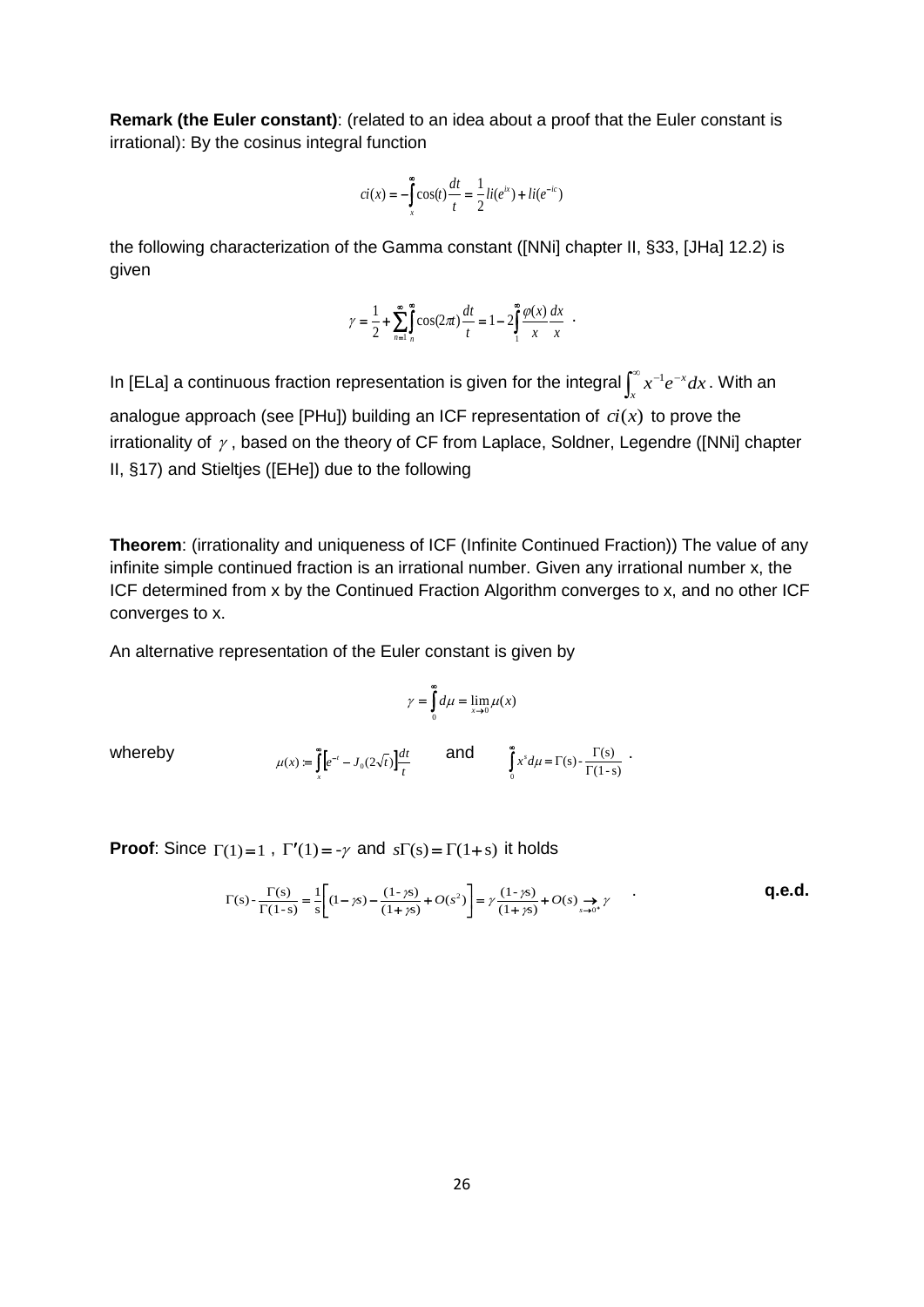### **Remark (Dirac function)**: see also § 3 below:

The Dirac function

$$
\delta(x) := \frac{1}{2\pi} \int_{0}^{2\pi} e^{ikx} dk = \frac{1}{\pi} \int_{0}^{\pi} \cos(kx) dk
$$

can be interpreted as density function of particles to build the bridge between continuum physics and particle (quantum) physics. We note that for the space dimension *n* it holds  $\delta \in H_{m/2-\varepsilon}$  (Sobolev space), i.e. its regularity is depending from the dimension n. In the current case  $n = 1$  the regularity of the Dirac function is by the factor  $\varepsilon$  less regular than the Energy Hilbert space concerning the Operator A resp. the "weak" regularity of  $\varphi^H(x) \in H_{\perp/2}$ . Applying the concepts of logarithmic capacity of sets and convergence of Fourier series ([AZy] V-11) to functions with

$$
\sum_{1}^{\infty} n \bigg[a_n^2 + b_n^2\bigg] < \infty
$$

we propose to apply  $\varphi^H(x)$  to define an alternative Dirac function in the form

$$
\delta^*(x) := \frac{1}{2\pi} \int_0^{2\pi} \log \frac{1}{|2\sin(x-y)/2|} d\mu(y) ,
$$

where  $d\mu(y)$  is a mass distribution concentrated in an open set  $O \subset (0, 2\pi)$ .

**Remark:** We note that in harmonic analysis by  
\n
$$
[\varphi]^2 := \frac{\pi}{2} \sum_{i=1}^{\infty} v(a_i^2 + b_i^2) = \frac{1}{2} \iint |dh(z)|^2 dx dy = \frac{1}{4\pi} \iint_{\partial B} \frac{|\varphi(w) - \varphi(\zeta)|^2}{|w - \zeta|^2} ds(w) d\zeta < \infty
$$

the energy of the harmonic continuation  $h = E(\varphi)$  to the boundary is given. The theorem of Levi and the Douglas-functional provides the foundation for the related minimal surfaces theory ([RCo]).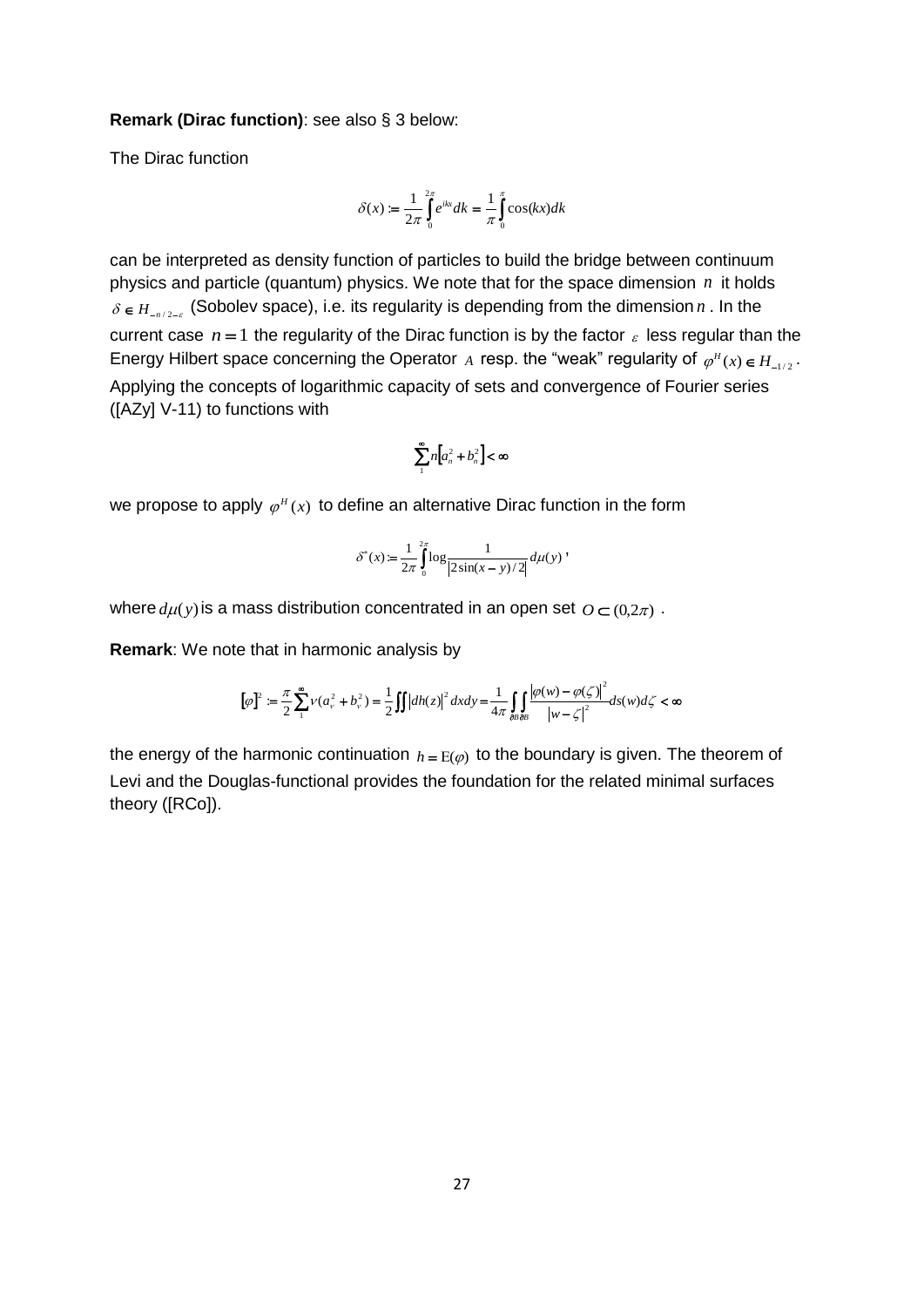# **§ 3 The Helmholtz Free Energy**

In this chapter we recall the mathematical background of the Helmholtz free energy of a quantum harmonic oscillator. Its link to the Zeta function and the basic ideas of §1 and §2 is the fact, that due to convergence issues the ground state energy is neglected, when calculating the free energy normalization factor. Even if this per definition very small it seems to be a problem of mathematics, which has to be solved, instead of dropping it out of the physical model itself.

Concerning the notations and the analysis of Hilbert scales we refer to [KBr2]. Our proposal is to move current quantum theory models from a  $L_{2}$  – based to a  $H_{-1}$  – based Hilbert space environment, applying spectral theory for Hermitian operator.

Let

$$
\varphi_\lambda(x) := -\frac{1}{2\pi} \log \left[ 2\sin \frac{x-\lambda}{2} \right] \quad , \quad \lambda \in [0,x].
$$

For

$$
\psi = \sum_{n=1}^{\infty} (\psi, \varphi_n) \varphi_n + \int \varphi_{\lambda}(\varphi_{\lambda}, \psi) d\lambda
$$

in combination with the relations (see e.g. [JNe])

$$
(\varphi_n, \varphi_m) = \delta_{n,m} , (\varphi_\lambda, \varphi_n) = A \varphi_n(\lambda)
$$

one gets

$$
\psi = \sum_{n=1}^{\infty} (\psi, \varphi_n) \varphi_n + \int \varphi_{\lambda} \big[ A \psi \big] (\lambda) d\lambda = \sum_{n=1}^{\infty} (\psi, \varphi_n) \varphi_n + A^2 \psi
$$

We recall that the spectrum for a self-adjoint operator is real and closed. If the operator is additionally compact, then the spectrum is discrete. In case the operator is not compact, but bounded (continuous), there is a spectral representation built on Riemann-Stieltjes integral over projection operator valued step functions (see also [KBr2], Lommel polynomials). In case of unbounded operators the closed graph theorem can be applied to build bounded operators with respect to the graph norm. The below indicates to further analyze the graph norm for the momentum operator for those physical states, represented by the elements out of

$$
H_0^{\perp} := \left\{ \psi \in H_{-1} := \overline{H}_0^{\parallel \parallel} \middle| ((\psi, \varphi)) = 0, \varphi, H\varphi \in H_0 \right\}
$$

whereby

$$
\|\psi\|^2 = \sum_{n=1}^{\infty} |(\psi, \varphi_n)|^2 + \|A \psi\|^2 = \sum_{n=1}^{\infty} |(\psi, \varphi_n)|^2 + \|\psi\|^2_{-1}.
$$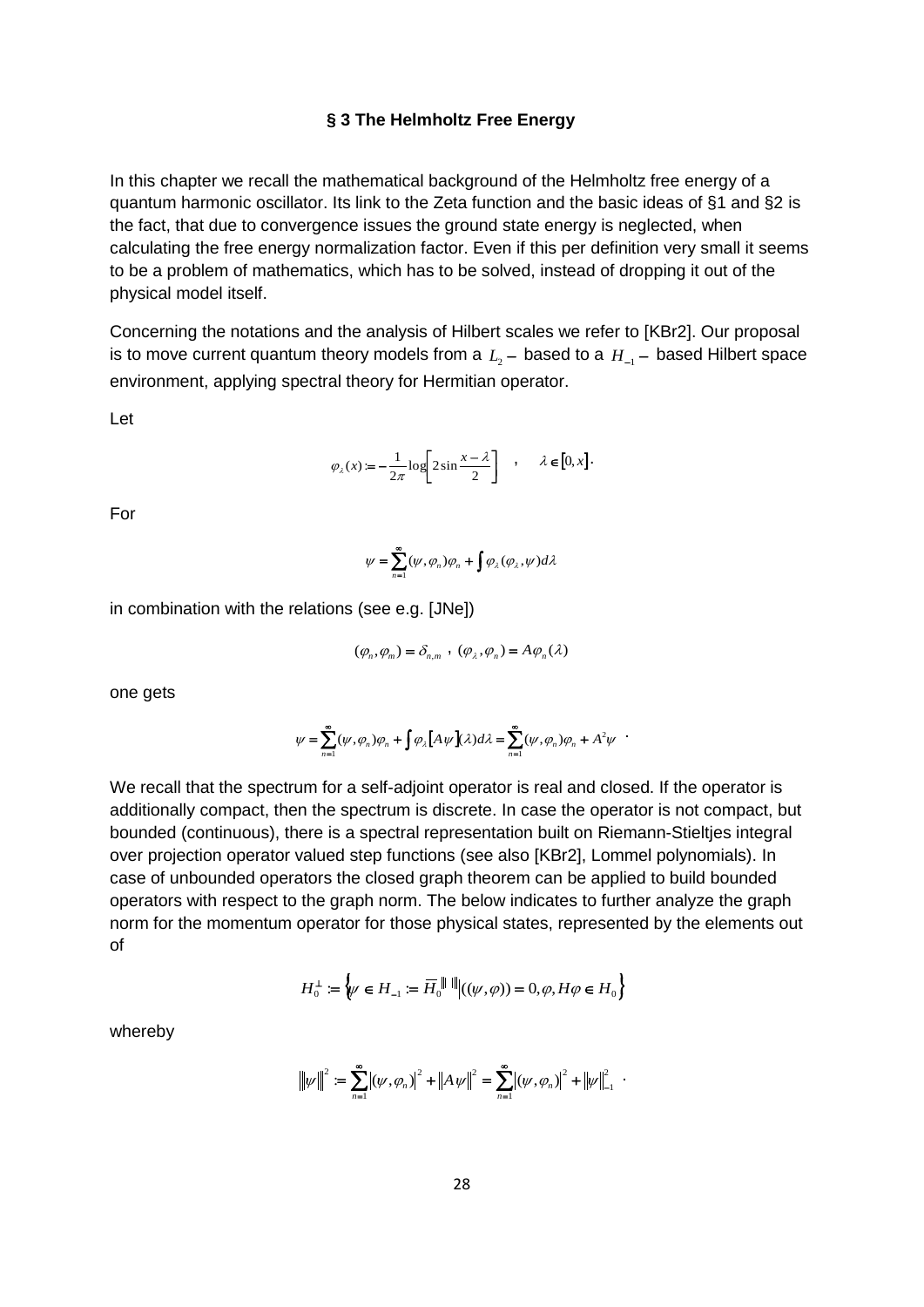**Remark**: The norm

$$
\|\psi\|_{*}^{2} := \sum_{n=1}^{\infty} |(\psi, \varphi_{n})|^{2} + |(\psi, \varphi_{n})_{-12}|^{2} + |\psi\|_{-1}^{2}
$$

which is equivalent to  $\left\Vert \mathbf{\psi}\right\Vert ^{2}$  $\|\psi\|_{_{-1}}^{\!\scriptscriptstyle{+}}$ , is proposed to be used to model spin (e.g. Zeeman) effects.

**Remark**: For  $\psi \in H_0^{\perp}$  it holds

$$
(\left(\frac{\partial}{\partial x}x - x\frac{\partial}{\partial x}\right)\psi, \varphi)) \cong (A\psi', \varphi) \cong -(H\psi, \varphi) = (\psi, H\varphi) = 0 \quad \text{for all } \varphi \in H_0.
$$

**Remark**: We note that e.g. in case of the harmonic quantum oscillator it holds in the *L*<sup>2</sup> framework

$$
\overline{E}_0 = \frac{1}{2} \sum \hbar \omega_n \approx c \sum \hbar n = \infty ,
$$

which leads to the concept/requirement of "re-normalization" to ensure the existence of *bounded* hermitian operators *Hrenorm* , with

$$
\overline{H} = \overline{H}_{\text{renorm}} + \overline{E}_0 \qquad .
$$

**Remark**: For the corresponding relation of the the norm  $\|\psi\|^2$  to commutators of hermitian operators in the weaker  $_{\Vert \! \psi \Vert_{_{-1}}}$  – norm we recall (from §2 resp. [SGr] 4.384, 1.441):

i) the norms  $\|HAw\|^2 \cong \|Aw\|^2 \cong \|w\|^2$ 1 2 0  $HA \psi \big\|_0^2 \cong \|A \psi\|_0^2 \cong \big\| \psi\big\|_{-1}^2$  are equivalent

ii) the range of a "constant" operator is zero according to

$$
\frac{1}{2\pi} \oint_{0 \to 2\pi} \log 2 \sin \frac{y}{2} dy = 0 \qquad , \qquad \frac{1}{2\pi} \oint_{0 \to 2\pi} \cot \frac{\lambda - y}{2} dy = 0
$$

**Remark**: For the commutator *P*,*Q* it holds

$$
((\llbracket P,Q \rrbracket \psi, \chi)) = c((\psi, \chi)) \qquad \text{for all} \quad \chi \in H_{-1} \; .
$$

Therefore for the Ritz projection ([KBr3])

$$
\begin{aligned} R_{-1.0}: H_{-1} &\to H_0 \\ \bigl[P,Q\bigr] &\psi \to \psi_R := \bigl[P,Q\bigr]_R \psi := R_{-1.0}(\bigl[P,Q\bigr] \psi) \end{aligned}
$$

it holds

$$
(\psi_h, \chi) = 0
$$
 for all  $\chi \in H_0 \subset H_{-1}$ .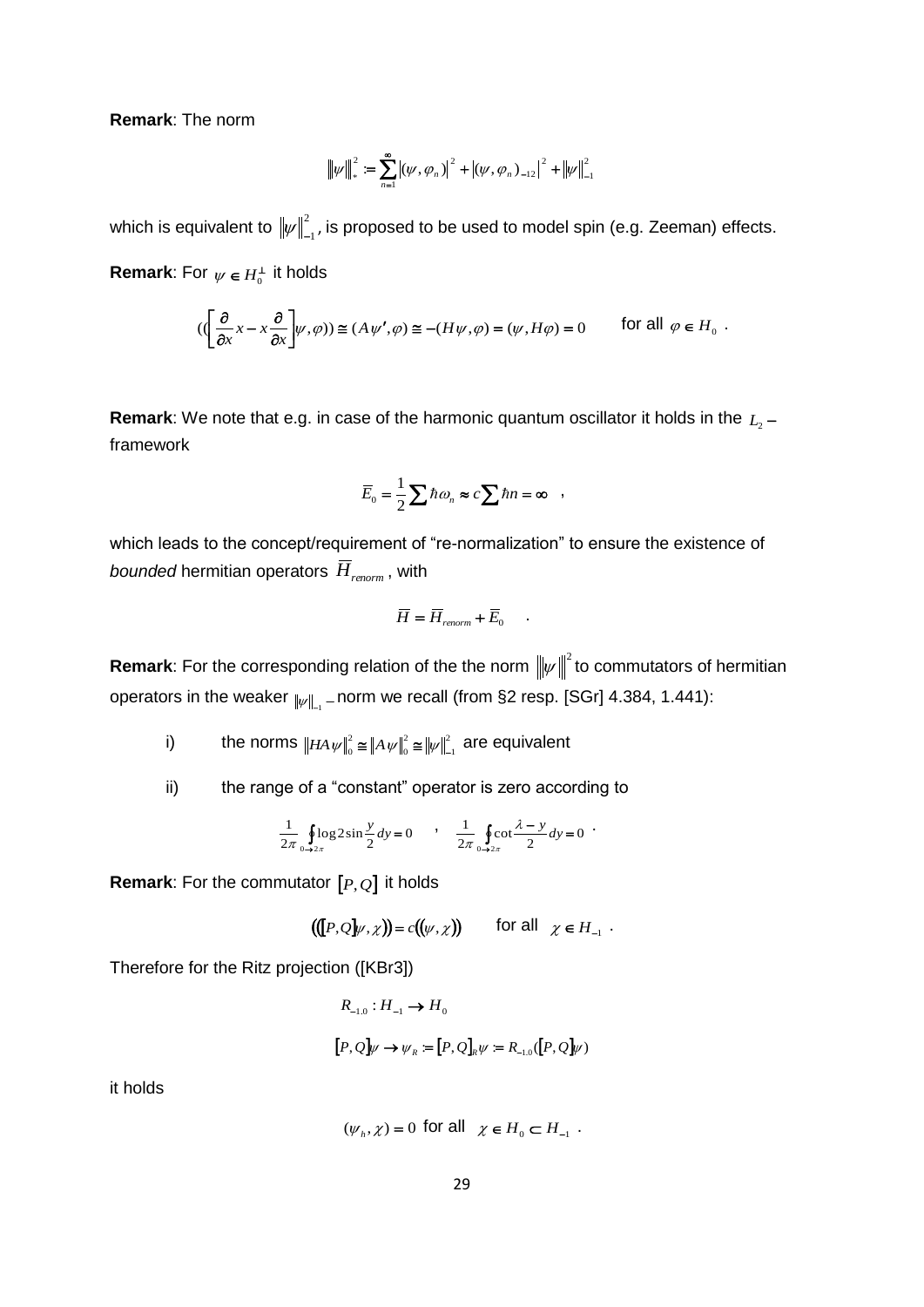**Remark**: We note ([HEd], [TAm], [SGr] 4.224 7./8.)

i) 
$$
\log \xi(0) = -\log \zeta(0) = \log \frac{1}{2}
$$

ii) 
$$
\frac{1}{2\pi} \int_{0}^{2\pi} \log 2 \sin \frac{y}{2} dy = \frac{\pi}{1} \xi(1) = 0
$$

$$
\text{iii)} \quad \frac{1}{2\pi} \int_{0}^{2\pi} \log^2 2\sin \frac{y}{2} \, dy = \frac{\pi^2}{12} = \frac{1}{2} \zeta(2) = \frac{\pi}{2} \xi(2)
$$

resp.

$$
\int_{0}^{1} \log^{2} \frac{1}{2} \sin \frac{\pi}{2} x dx = \frac{\pi^{2}}{12} , \quad \int_{0}^{1} \log^{2} \frac{1}{2} \cos \frac{\pi}{2} x dx = \frac{\pi^{2}}{12}
$$

**Remark**: The internal forces of strings (being looked at as mechanical systems) are built on strains (see below), depending proportionally from its lengths:

$$
L = \int_0^l \sqrt{1 + u_x^2(x, t)} dx
$$
.

In physical models for small displacements this is replaced by

$$
L = l + \Delta l = \int_0^l \left[ 1 + \frac{1}{2} u_x^2(x, t) + \dots \right] dx \quad \text{with} \quad \Delta l \approx \int_0^l \frac{1}{2} u_x^2(x, t) dx.
$$

The study of minimal surfaces (optimal geometry) applies methods of differential calculus to geometrical problems. A "minimal surface" is not meant in the sense, that e.g. a sphere is a "minimal surfaces" that it minimizes the surface area-to-volume, but in the sense of the minimal surface of smallest area spanning a given contour. The Lagrange formalism related to the Plateau problem is the minimization problem of the area

$$
A_{\Omega}(u) = \iint_{\Omega} \sqrt{1 + |\nabla f|^{2}} du dv
$$

for an assumed existing graph *S* in the form

$$
S = \{(u, v, f(u, v) | (u, v) \in \Omega\} =: G_f
$$

of a function  $f: \Omega \to R$ . We further note that S is a minimal graph if and only if

$$
f_{uu}(1+f_v^2) - 2f_u f_v f_{uv} + f_w (1+f_u^2) = 0
$$

If  $f_f$  can be separated into two functions in the form  $f(u,v) = g(u) + h(v)$  then it holds

 $g(u) = \log|\cos u|$  and  $h(v) = -\log|\cos v|$  , hence

$$
f(u, v) = \log \left| \frac{\cos u}{\cos v} \right| \quad .
$$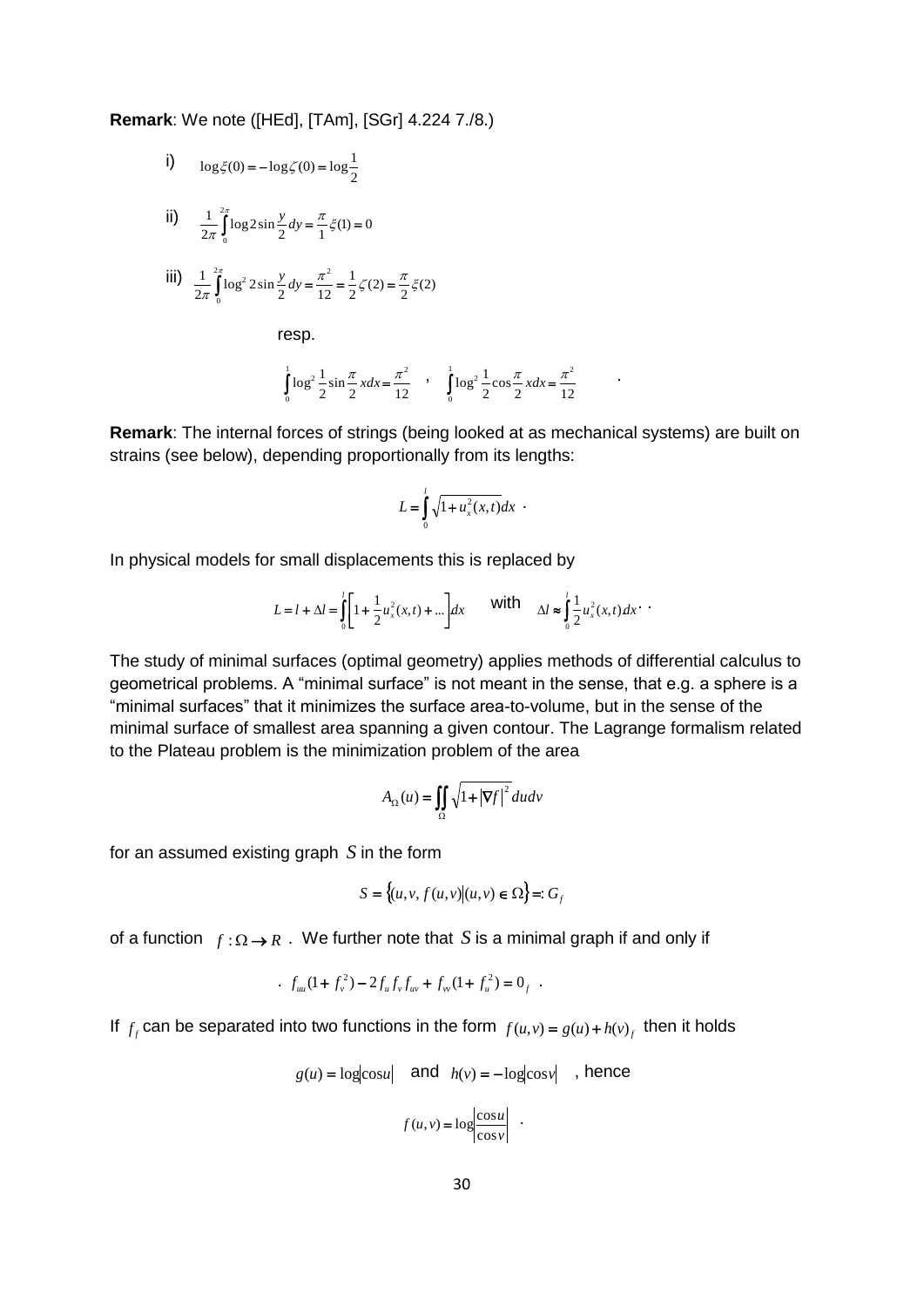**Remark**: We recall from §2 the concepts of logarithmic capacity of sets and convergence of Fourier series ([AZy] V-11) to functions with

$$
\sum_{1}^{\infty} n \bigg[a_n^2 + b_n^2\bigg] < \infty
$$

and the noted reference to harmonic analysis by  
\n
$$
[\varphi]^{2} := \frac{\pi}{2} \sum_{1}^{\infty} v(a_{v}^{2} + b_{v}^{2}) = \frac{1}{2} \iint |dh(z)|^{2} dx dy = \frac{1}{4\pi} \iint_{\partial B} \frac{|\varphi(w) - \varphi(\zeta)|^{2}}{|w - \zeta|^{2}} ds(w) d\zeta < \infty
$$

It describes the energy of the harmonic continuation  $h = E(\varphi)$  to the boundary is given. The theorem of Levi and the Douglas-functional provides the foundation for the related minimal surfaces theory ([RCo]). We note that solutions of the Plateau problem are very much depending on the dimension, i.e. in case of  $n \geq 4$  branch points (i.e. at those points the parametrisation can become singular) are inevitable; for  $n = 3$  see [ROs]. For  $n = 2$  this is the Riemann mapping theorem. In case of  $n \geq 4$  the singular behavior fits well to the black hole phenomena.

**Remark:** A. Einstein developed his quantum/photon concept motivated by the question: "if one moves exactly in parallel to a light signal (a photon or a wave?), how the light signal looks like? In principle it should be that the signal of light is a sequence of stationary waves, which are fixed in the time, i.e. the light signal should look like without any movement. If one follows it, it looks like a non-moving, oscillating, electromagnetic field. But something like this seems to be not existed neither caused by observation, nor by the Maxwell-equations model. The later ones exclude the existence of stationary, inelastic waves. Based on the Maxwell equations the electrons would have to loose its energy within nearly no time.

In any relativistic theory the vacuum, the state of lowest energy, if it exists in "reality", has to have the energy zero.

In the same way for any free particle with momentum  $\vec{p}$  and mass m the energy has to be

$$
E = \sqrt{m^2 c^4 + \vec{p}^2 c^2}.
$$

In the literature the ground state energy of the harmonic operator is mostly defined by  $\frac{1}{2}\hbar\omega$  $\frac{1}{\hbar\omega}$  .

Already M. Planck knew that this cannot be, when deriving his radiation formula: he assigned states with *n* photons the energy  $n\hbar\omega$  , but not the value

$$
(n+\frac{1}{2})\hbar\omega \quad ,
$$

which is not compatible with the relativistic co-variant description of photons.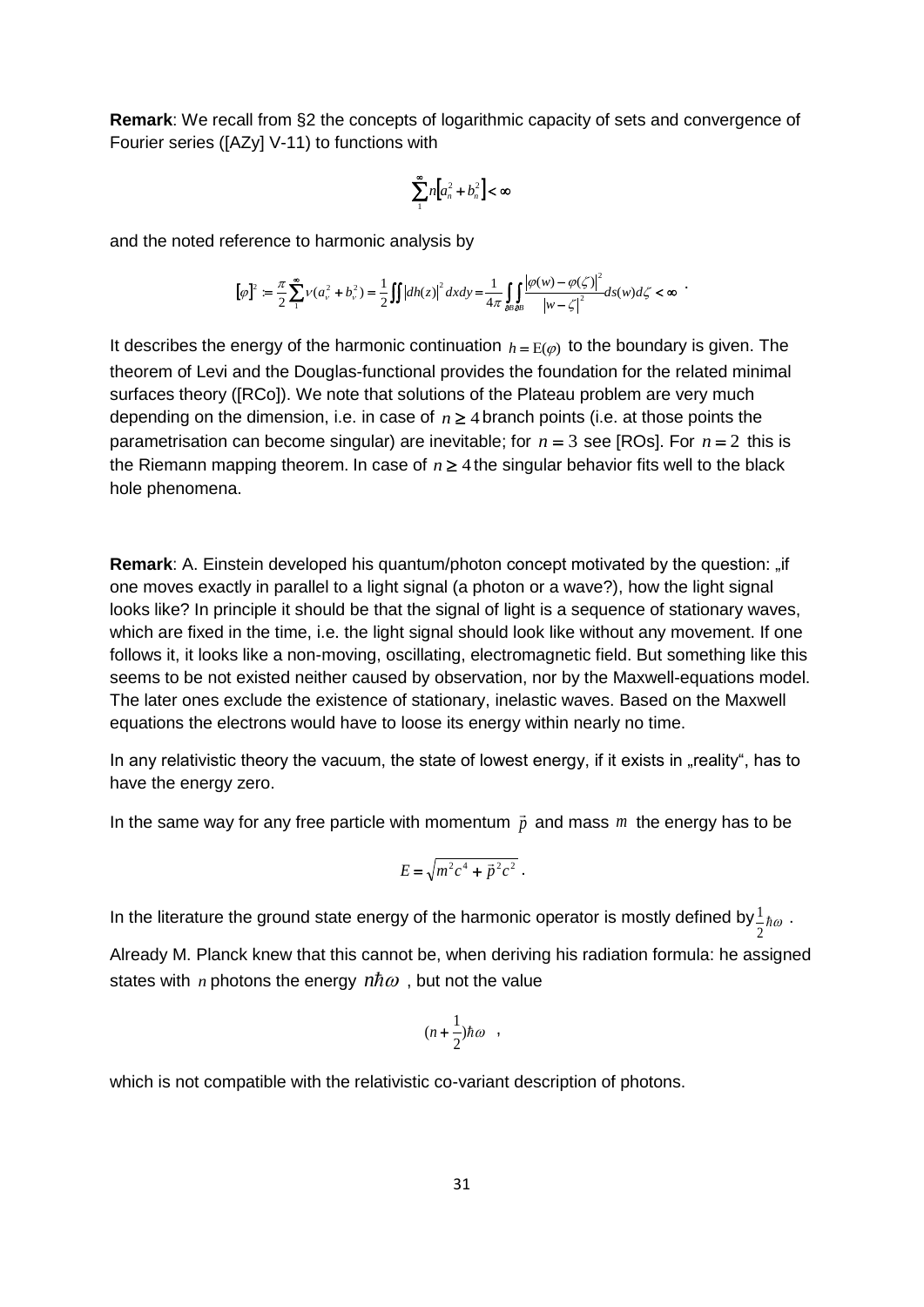The ground state energy is not measurable. Its chosen value is therefore arbitrarily, triggered only by the fact, to keep calculations as easily as possible, and, mainly, to ensure convergent integrals/series. Energies of freely composed systems should be additive. For photons in a box section (cavity) there are infinite numbers of frequencies  $\ket{\omega_i}$ . If one assigns any

frequency a ground state energy value  $\,\hbar\omega_{_{i}}$  /  $2$  , then the ground state energy without photons has the infinite energy

$$
\frac{1}{2}\sum_i\hbar\omega_i=\infty\,\cdot
$$

The **miss understanding**, that the **ground state energy is fixed** and uniquely defined, starts already in the classical physics: The definition of the Hamiltonian

$$
H = \frac{p^2}{2m} + \frac{1}{2}\omega^2 x^2 = T + V
$$

defines the non-measurable ground state energy in that way, that the state of lowest energy, the point  $(x=0, p=0)$  in the phase space, that the energy is zero:

the kinetic energy of strings with mass  $\rho$  are given by

$$
T = \rho \int_0^l \frac{1}{2} u_x^2(x,t) dx
$$

The internal forces of strings (being looked at as mechanical systems) are built on strains, depending proportionally from its lengths:

$$
L = \int_{0}^{l} \sqrt{1 + u_{x}^{2}(x, t)} dx
$$
.

For small displacements this is replaced by

$$
L = l + \Delta l = \int_0^l \left[ 1 + \frac{1}{2} u_x^2(x, t) + \dots \right] dx \quad \text{with} \quad \Delta l \approx \int_0^l \frac{1}{2} u_x^2(x, t) dx
$$

Correspondingly the potential energy  $V(x)$  is approximately defined by

$$
V(L) = V(l + \Delta l) \approx V(l) + \Delta l \frac{dV}{dL}\Big|_{L=l}
$$

.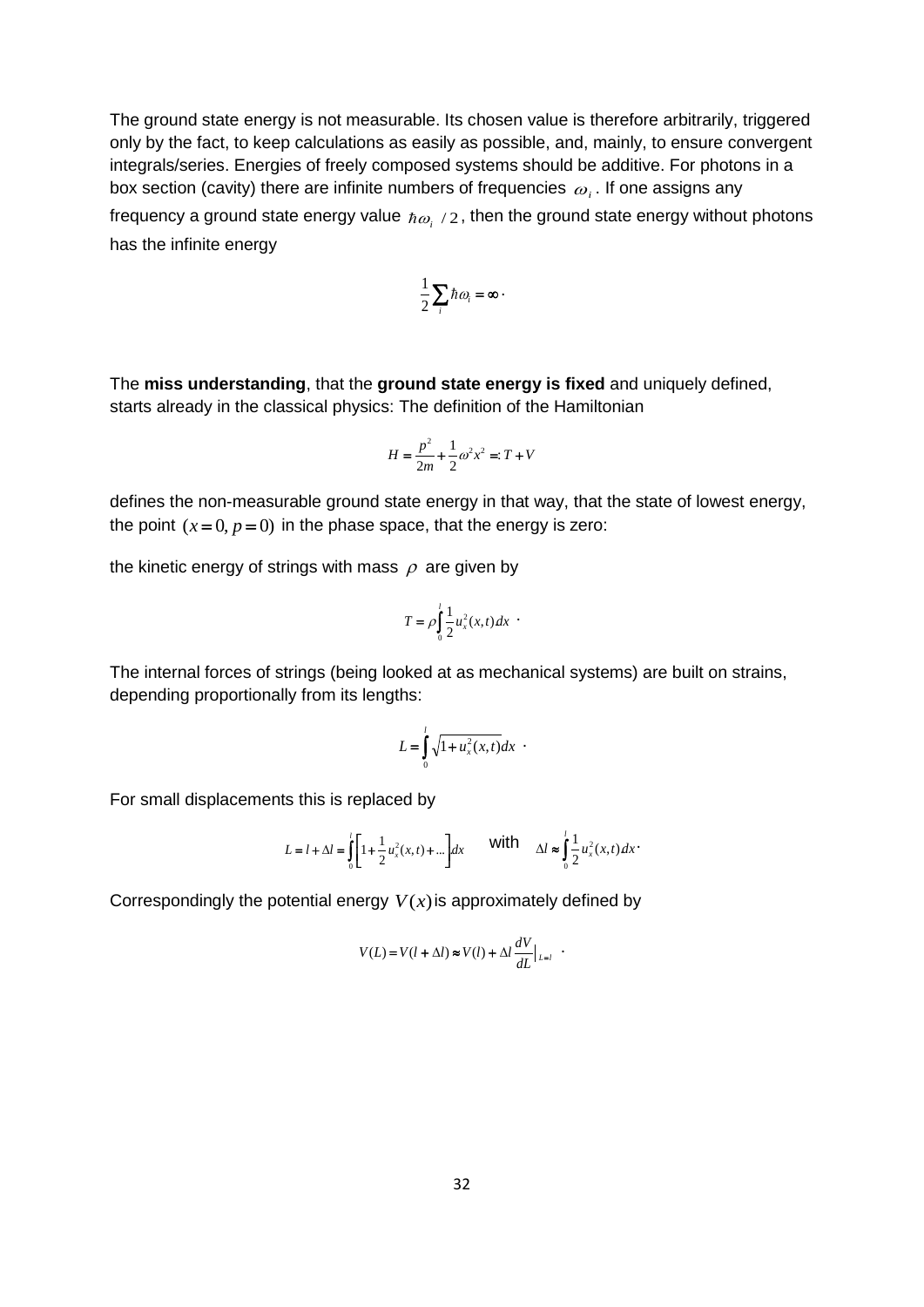Putting

$$
\sigma_s := \frac{dV}{dL}\big|_{L=l}
$$

as "tension" or "strain constant", the choice

 $V(l) := 0$ 

simplifies the algebraic term for the potential energy  $V$  in the form:

$$
V \approx \sigma_s \int_0^l \frac{1}{2} u_x^2(x,t) dx
$$

Putting the "string velocity"

$$
c_s:=\sqrt{\frac{\sigma_s}{\rho}}
$$

then, for example, the wave equation of strings is given by

$$
u_{tt}-c_s^2u_{xx}=0\cdot
$$

Alternatively to  $V(x)$  in case of the harmonic oscillator one could have chosen instead e.g.

$$
V(x) = \frac{1}{2}\omega^2 x^2 - \hbar \omega/2
$$

or (with reference to the theory of minimal surfaces, using  $1 + \sinh^2 x = \cosh^2 x$ )

$$
1 + V(x) = \kappa \cosh x.
$$

For a single particle in a potential energy  $V(x,t)$  the Schrödinger equation is ([RFe] 4-1)

$$
\psi_t(x,t) = -\frac{i}{\hbar} \overline{H} \psi(x,t)
$$

with

$$
\overline{H}\psi(x,t) := -\frac{\hbar^2}{2m}\frac{\partial^2}{\partial x^2} + V(x,t) \; \cdot \;
$$

With respect to our proposal above we note

$$
\overline{H}x - x\overline{H} = -\frac{\hbar^2}{m} \frac{\partial}{\partial x} \qquad \text{resp.} \qquad \left\| (\overline{H}x - x\overline{H})\psi \right\|_{-1} = c \|\psi\|_{0}
$$

.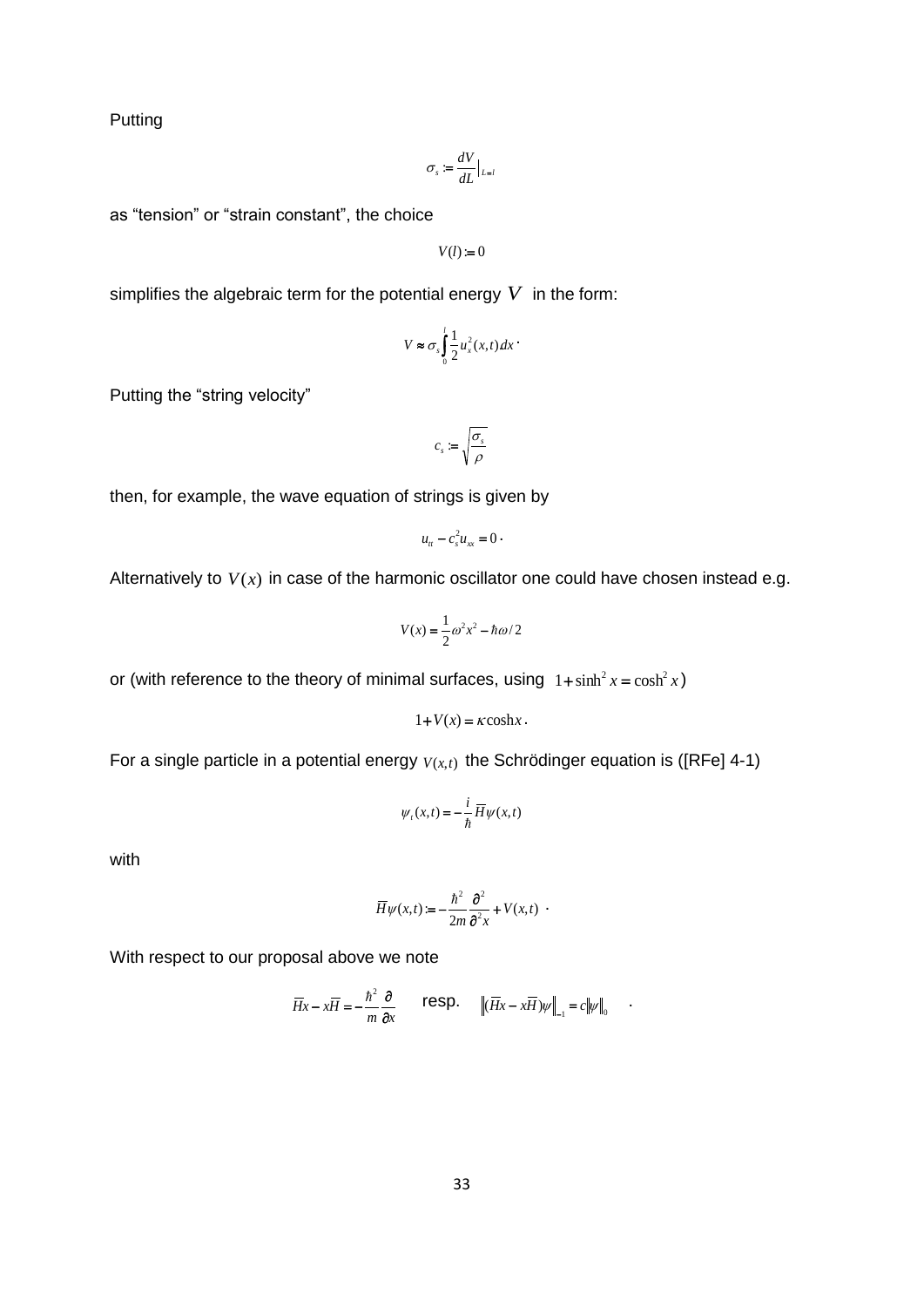**Remark**: The analogue to the physical state of a particle

$$
\psi = \sum_{n=1}^{\infty} (\psi,\varphi_n) \varphi_n + (\psi,\varphi_n)_{-1/2} \varphi_n + \int \varphi_{\lambda} \big[ A \psi \big](\lambda) d\lambda
$$

resp. to the a priori representation of a hermitian operator in the form

$$
\overline{H} = \overline{H}_{renorm} + \overline{E}_0
$$

can be interpreted as "ideal number" or "non-standard number" as analogue to a real number  $r$  represented in the form  $r + i$ , whereby *i* denotes an infinitely small, finite non-real number, which is not eqaul zero, but smaller than any positive real number  $\varepsilon \in R^+$ .

The negative-scaled inner product might enable an alternative for current wave package model to "bridge" the gap caused by particle and field dualism to model e.g. scattering phenomena.

In the mathematical world non-zero infinitesimal small numbers exist, as well. Ordered fields (like the real numbers) that have infinitesimal small elements do not fulfill the Archimedean principle. Such fields are called non-Archimedean. The Non-Archimedean extention of real numbers are the Hyperreals (monads, ideal points) and the related analysis is the Nonstandard Analysis [ARo1/2].

The existence of non-standard models of arithmetic was discovered by Th. Skolem in 1938/1938, one year after Heidegger's publication of "The Age of the World", where we took the following quotation from:

"… *modern physics is called mathematical because, in a remarkable way, it makes use of a quite specific mathematics. But it can proceed mathematically in this way only because, in a deeper sense, it is already itself mathematical.* ..."

Some other related quotations are:

". . . *we observe that the non standard analysis is presented naturally, within the framework of contemporary mathematics, and thus appears to affirm the existence of all sorts of infinitely entities. . . . it appears to us today that the infinitely small and infinitely large numbers of a non-standard model of Analysis are neither more nor less real than, for example, the standard irrational numbers..."* (A. Robinson, 1966)

"..."*We may say a thing is at rest when it has not changed its position between now and then, but there is no 'then' in 'now', so there is no being at rest. Both motion and rest, then, must necessarily occupy time...."* Aristotle, 350 BC

"...*It is probably the last remaining task of the theoretical physics to show us how the term "force" is completely absorbed in the term "number"..."* ([RTa]).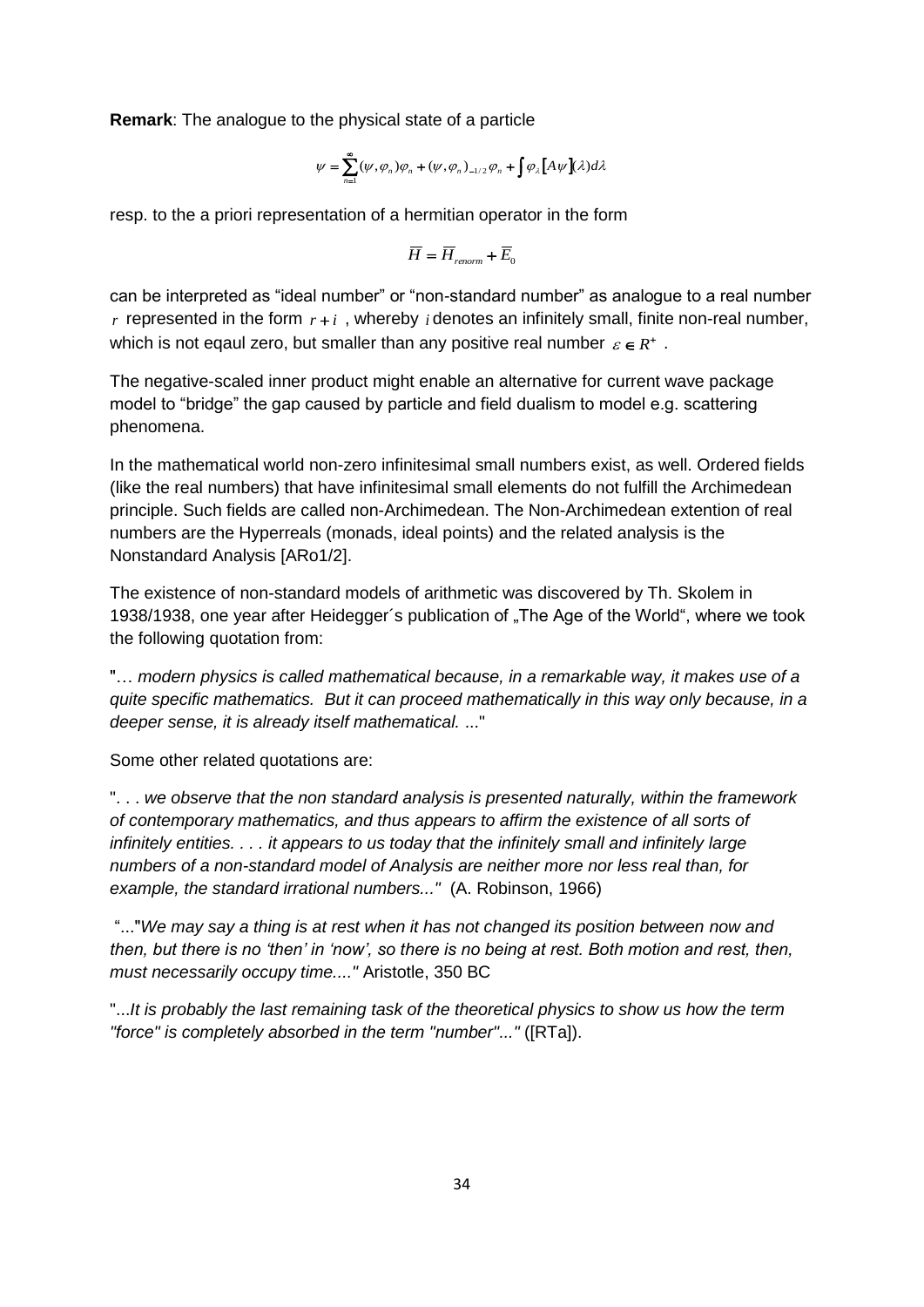The function

$$
L(x) := -\log 2\sinh(x)
$$

plays a key role in the context of free energy, vacuum energy of electromagnetic fields, the density matrix for a one-dimensional harmonic oscillator and the Planck black body radiation law (concerning the notations we refer to [RFe]):

the exact value of the free energy F of a linear system of harmonic oscillators is given by

$$
\beta F := \sum_{k=1}^{\infty} L(\beta \lambda_k) \quad \text{with} \quad \frac{1}{\beta} = k_B T \text{ and } \lambda_k := \frac{\hbar \omega_k}{2}
$$

with the related probability values in the form

$$
a_k = e^{-\beta(\lambda_k - F)}.
$$

Due to convergence issues in order to calculate a normalization factor *Z* the ground state zero term  $\,\beta\lambda_{\rm o}$  is omitted and  $\,F\,$  is replaced by

$$
\beta F^* = \sum_{k=1}^{\infty} \log(1 - e^{-2\beta \lambda_k}) = -\sum_{k=1}^{\infty} K(2\beta \lambda_k)
$$

leading to

$$
a_k^* = e^{-\beta(\lambda_k - F^*)} = \frac{1}{Z^*} e^{-\beta \lambda_k}
$$
 and  $\varphi^* := \sum_{k=1}^{\infty} a_k^* \varphi_k \in H_0$ .

We propose the shift from the underlying Hilbert space  $H_0$  into  $H_{-1}$  while keeping the information about the ground state term as part of the physical models, but applying the analysis of this paper to e.g.

$$
a_k = e^{-\beta(\lambda_k - F)} = \frac{1}{Z} e^{-\beta \lambda_k} \quad \text{and} \quad \varphi := \sum_{k=1}^{\infty} a_k \varphi_k \in H_{-1} \text{ and } Z := ||\varphi|| \enspace .
$$

**Remark:** We recall from [KBr2]: In [CBe] 8, Entry17 (iv) it's mentioned: "*Ramanujan informs us to note that*

$$
\sum_{1}^{\infty} \sin(2\pi x x) = \frac{1}{2} \cot(\pi x)
$$

*which also is devoid of meaning .... may be formally established by differentiating the well known equality"*

$$
\sum_{1}^{\infty} \frac{\cos 2\pi x}{v} = -\log 2\sin(\pi x)
$$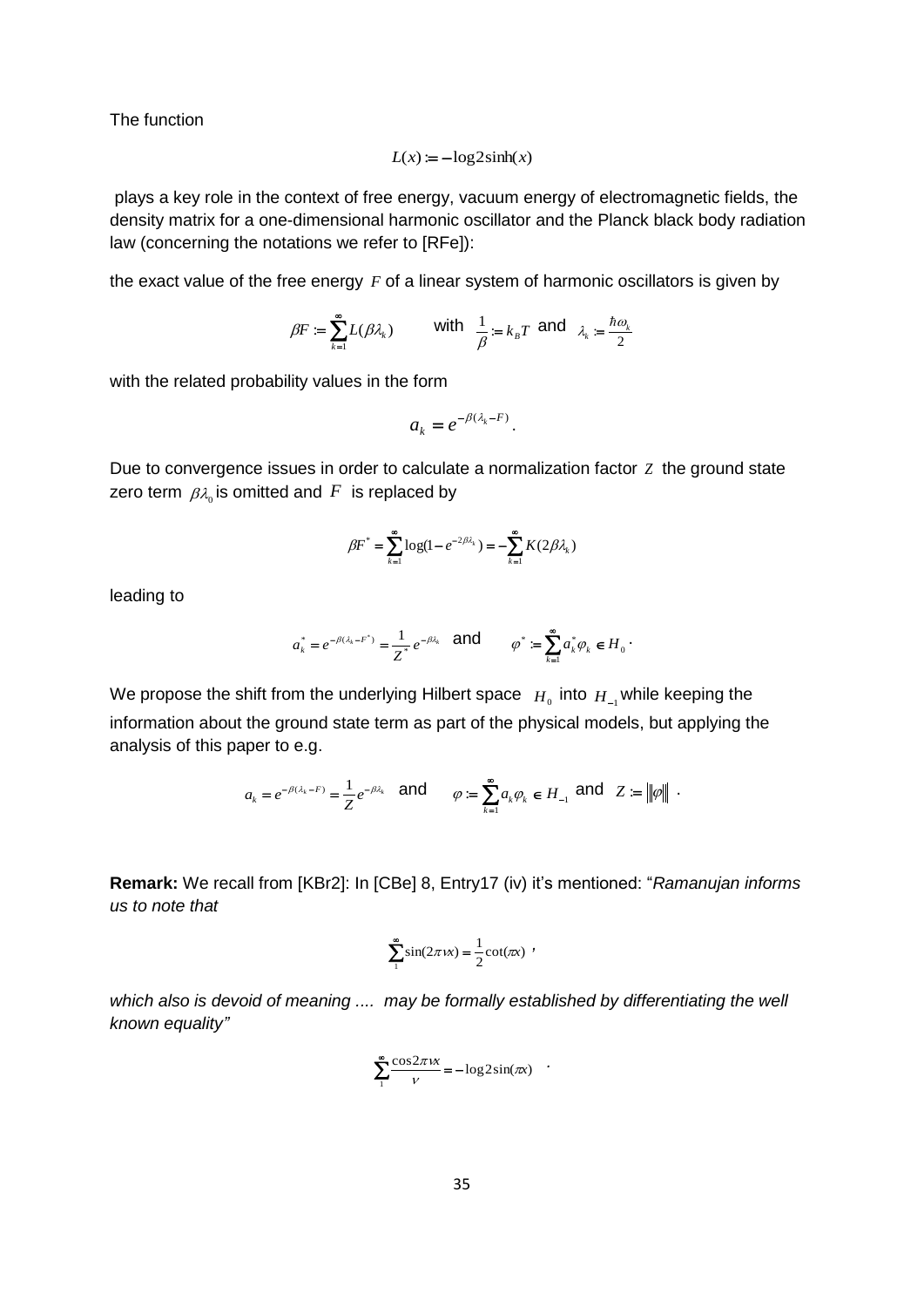In this context we refer to §2 and the concept of "logarithmic capacity" of sets and convergence of Fourier series ([AZy], 13.11) with the example ([SGr] 4.384)

$$
\lambda(x) \approx \sum_{1}^{\infty} \frac{\cos 2\pi x}{v} = -\log 2 \sin(\pi x)
$$

with

$$
\int_{0}^{2\pi} \log 2\sin \frac{y}{2} dy = 0
$$

**Remark**: The polynomial system to build the  $H_0$ are the Hermite polynomials. We sketch the building of a polynomial system for  $H_{-1}^{\phantom{\dag}}$ :

Let  $\{\xi_k\}$ denote the zeros of  $p_{n+1}(x)$ . Then the theory of distributions of Stieltjes type with its relation to orthogonal polynomial systems and distribution  $d\alpha(x)$  provide a decomposition into partial fractions ([GSz] theorem 3.3.5) in the form

$$
\frac{p_n(x)}{p_{n+1}(x)} = \sum_{k=0}^{\infty} \frac{l_k}{x - \xi_k} \quad \text{with} \quad l_k := \frac{p_n(\xi_k)}{p'_{n+1}(\xi_k)} = \frac{p'_{n+1}p_n - p'_n p_{n+1}}{\{p'_{n+1}\}^2}(\xi_k) > 0 \quad .
$$

We propose to apply the Lommel polynomials  $g_{n,\nu+1}(x)$  as corresponding polynomial orthogonal system framework to build the (negatively scaled) Hilbert space. D. Dickinson's proof ([DDi]) of the orthogonality of the modified Lommel polynomials is built on a properly defined Riemann-Stieltjes integral, enabled by the density function

$$
d\psi_{v} = \frac{J_{v+1}(2\sqrt{x})}{\sqrt{x}J_{v}(2\sqrt{x})}dx \quad \text{with} \quad \frac{J_{v+1}(2\sqrt{x})}{\sqrt{x}J_{v}(2\sqrt{x})} = \lim_{n \to \infty} \frac{g_{n,v+1}(x)}{g_{n+1,v}(x)},
$$

which is analytic outside any circle that contains the finite zeros of  $J_{\nu}(1/x)$ . The prize to be paid to build the orthogonality relation is an only stepwise density (bounded variation) function  $d\psi_{_{\mathcal{V}}}$  .

In [JGr] a (Mittag-Leffler) decomposition into fractions is given in the form

$$
2\nu \frac{J_{\nu}(z)}{J_{\nu-1}(z)} = \sum_{n=1}^{\infty} \frac{d\phi(\frac{1}{z_n})}{\frac{1}{z} - \frac{1}{z_n}}
$$

The zeros of continued fraction functions of Stieltjes type are analyzed in [OPe] §69, thm 5.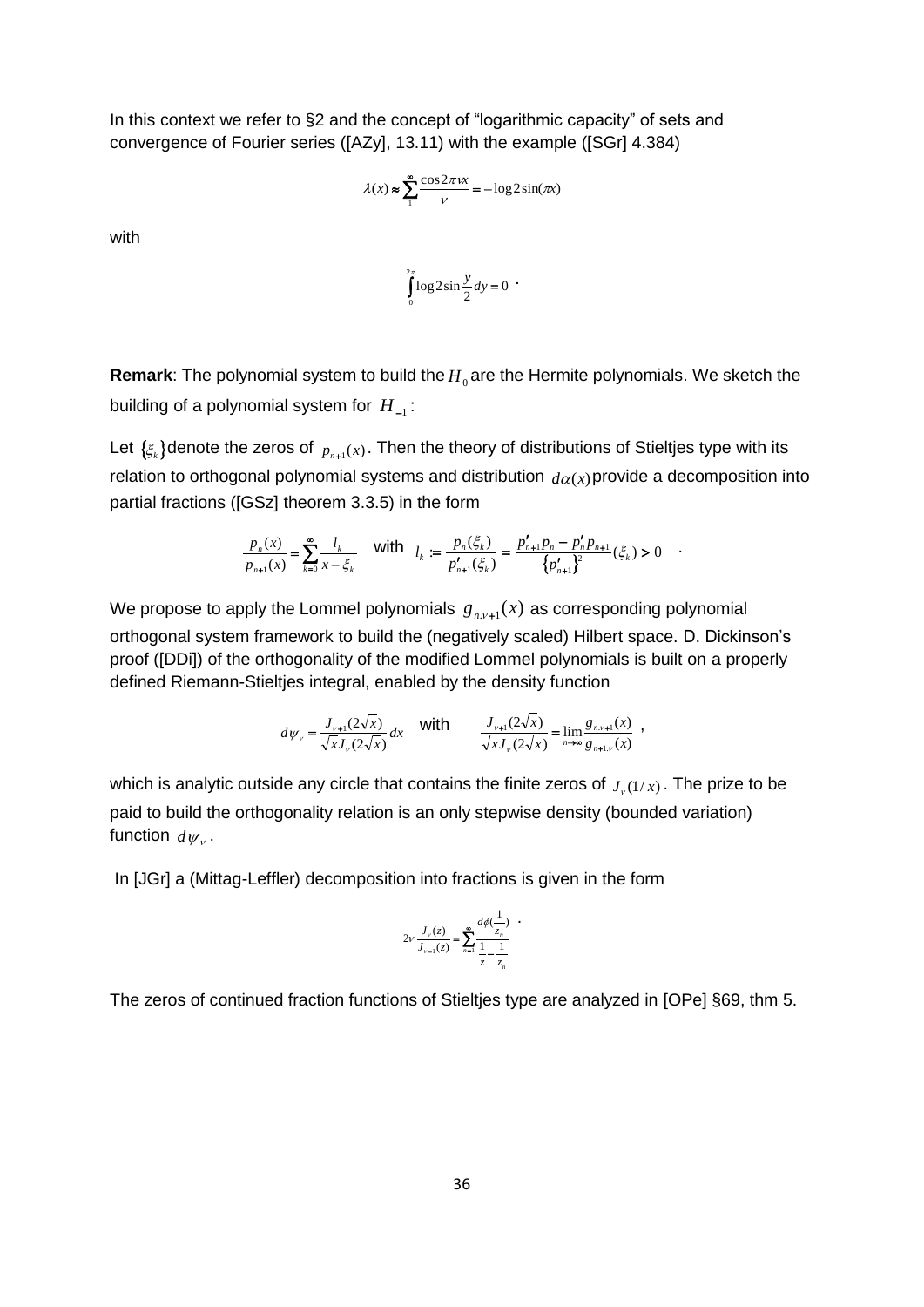The stepwise density (bounded variation/fluctuation) function  $d\psi \coloneqq d{\psi}_{{}_0},$  whereby

$$
\int_{0}^{\infty} d\psi(x) < \infty
$$

and all "moments"

$$
c_k := \int_0^{\infty} (-x)^{k-1} d\psi(x) < \infty \quad \text{for} \quad k = 1, 2, 3, \dots
$$

do exist. This leads to the following orthogonal relations (whereby the  $\, \alpha_{_k} \,$  denote the zeros of  $J_{0}(2\sqrt{x})$ 

$$
(*)\qquad \sum_{k=1}^{\infty}\frac{g_n(\alpha_k)}{2\alpha_k^{(n+1)/2}}\frac{g_m(\alpha_k)}{2\alpha_k^{(m+1)/2}}=\frac{\delta_{n,m}}{2(n+1)}.
$$

The polynomial system defines a (Distribution) Hilbert space, which is less regular than  $H_0 = L_2$ .

**Remark**: Favards's theorem (([TCh] 7, II, theorem 6.4) implies that the Lommel polynomials are orthogonal polynomials with respect to a positive weighted, bounded variation measure function. We recall from [DDi]

$$
(*)\qquad \sum_{k=1}^{\infty}\frac{1}{j_k}h_m(\frac{\pm 1}{j_k})h_n(\frac{\pm 1}{j_k})=\frac{\delta_{n,m}}{2(n+1)}.
$$

With the relations above it follows

**Proposition**: For the Lommel polynomials the following orthogonality relation holds true

$$
\binom{**}{\ast} \sum_{k=1}^{\infty} \frac{g_n(\alpha_k)}{2\alpha_k^{(n+1)/2}} \frac{g_m(\alpha_k)}{2\alpha_k^{(m+1)/2}} = \frac{\delta_{n,m}}{2(n+1)}.
$$

The proof of the orthogonality of the modified Lommel polynomials is built on a properly defined Riemann-Stieltjes integral [DDi], enabled by the term

$$
\frac{d\rho}{dx} := \left[J_1(\frac{1}{x})\right] / \left[J_0(\frac{1}{x})\right] \;,
$$

which is analytic outside any circle that contains the finite zeros of  $J_{\rho(1/x)}$  . Hence it possesses a Laurent expansion about the origin that converges uniformly on and in any annulus, whose inside boundary has the finite zeros of  $J_{\rho(1/x)}$  in its interior: Let  $C$  be the contour that encircles the origin in a positive direction and that lies within the annulus.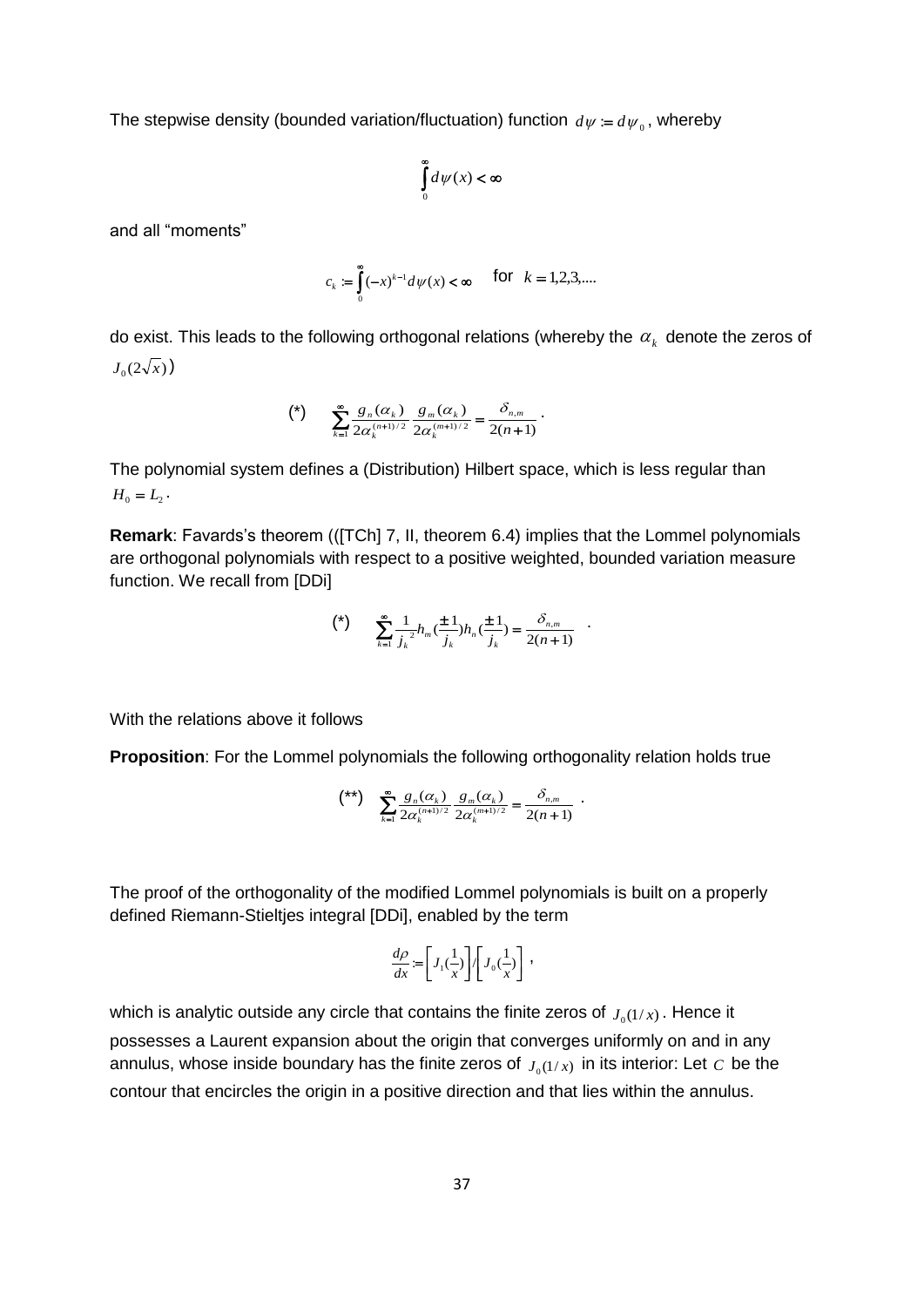Then it holds [DDi]

$$
\frac{1}{2\pi i}\int\limits_{C}x^{k}h_{n}(x)d\rho=\begin{cases}0&k
$$

Let  $\alpha(x)$  the non-decreasing step function having increase of

$$
\frac{1}{j_k^2} = \frac{1}{4\alpha_k}
$$
 at the point  $x = \frac{\pm 1}{j_k} = \frac{1}{2\sqrt{\alpha_k}}$  for  $k = 1, 2, 3,...$ 

then it holds [DDi]

$$
\int h_n(x)h_m(x)d\widetilde{\alpha}(x) = \frac{\delta_{n,m}}{2^{n+1}(n+1)} \qquad \qquad
$$

**Remark**: We sketch the link between Riemann-Stieltjes integral densities and hyper functions and distributions (see [KBr2]):

Let  $\sigma(\lambda) = |E_{\lambda}x|^2$  in  $\lambda \in (-\infty, \infty)$  be a bounded variation spectral function, which builds according to the Green function

$$
G(z) = \int \frac{d\sigma(\lambda)}{\lambda - z}
$$

the two holomorph Cauchy-Riemann representation in  $\text{Re}(s) > 0$ ,  $\text{Re}(s) < 0$  by

$$
G(x+iy) - G(x-iy) = \int \left[ \frac{1}{\lambda - (x+iy)} - \frac{1}{\lambda - (x-iy)} \right] d\sigma(\lambda)
$$

Then the Stieltjes inverse formula is valid for continuous points  $a$  and  $b$ , i.e.

$$
\sigma(b) - \sigma(a) = \lim_{y \to 0} \frac{1}{2\pi i} \int_{a}^{b} G(x + iy) - G(x - iy) dx
$$

If there exists a spectral density functions  $\sigma'(\lambda)$ , it holds

$$
\sigma'(\lambda) = \lim_{\mu \to 0^+} \frac{1}{2\pi} \Big[ G(\lambda + i\mu) - G(\lambda - i\mu) \Big] \quad .
$$

In the one-dimensional case any complex-analytical function, as any distribution  $f$  on  $R$ , can be realized as the "jump" across the real axis of the corresponding in  $C - R$  holomorphic Cauchy integral function

$$
F(x) := \frac{1}{2\pi i} \oint \frac{f(t)dt}{t - x},
$$

given by

$$
(f, \varphi) = \lim_{y \to 0^+} \int_{-\infty}^{\infty} F(x + iy) - F(x - iy) \varphi(x) dx
$$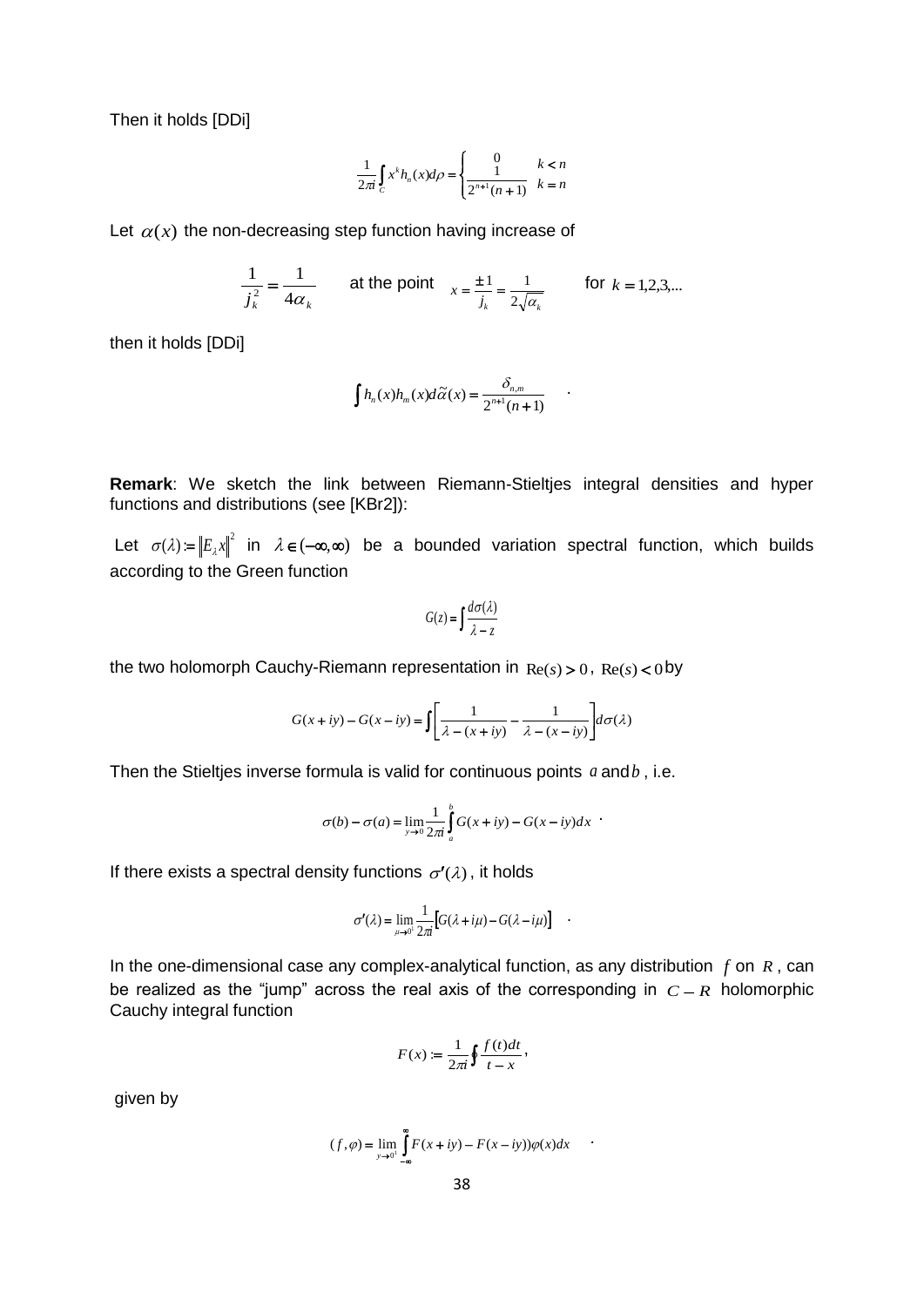**Remark**: The Hilbert space  $L^2[0,1]$  is built on the Friedrichs extension of the regular operator

$$
L: D(L) \to L_2(R^+, dx)
$$
  

$$
L[g(x)] = -g''(x) \qquad , \quad D(L) := \{g | g \in C^2, g(0) = g(1) = 0 \}.
$$
  
For

 $L\psi = \lambda \psi$ ,  $\lambda \in C$ ,

all eigenvalues are real and the eigenfunctions to different eigenvalues are orthogonal. In the case above those eigenvalues and eigenfunctions are

$$
\lambda_k = k^2 \pi^2 \qquad \psi_k(x) = \sin(k \pi x) \enspace .
$$

The domain of the Friedrichs self adjoint extension of the singular Bessel operator

$$
L: D(L) \to L_2(R^+, dx)
$$

$$
L[g(x)] = -g''(x) - \frac{1}{4x^2} g(x)
$$

requires an additional condition ([WBu]) in the form

$$
D(L) := \left\{ g \middle| g, g' \in AC_{loc}, \lim_{x \to 0^+} \frac{g(x)}{\sqrt{x \log x}} = \lim_{x \to 0^+} g(x) \frac{d\sigma(\log x)}{dx} = 0, g, g', \tilde{L}g \in L_2 \right\}
$$

.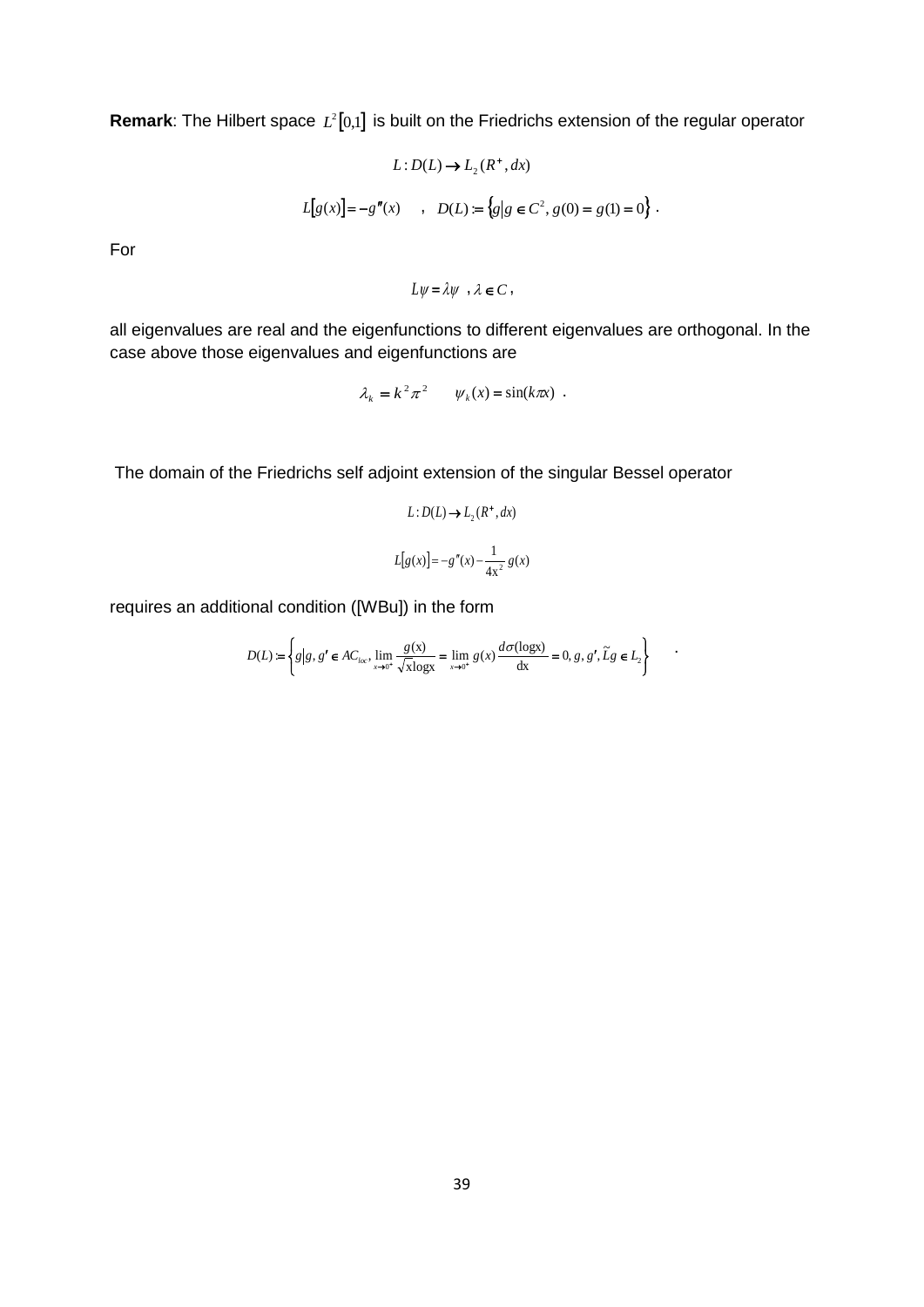**Remark**: For some further analysis of the Hamiltonian

$$
H_{\text{amiltonian}} = \frac{\omega}{2} (a^* a + a a^*)
$$

with its relation to the operators

$$
P_x := -i\hbar \frac{d}{dx} = -i \frac{1}{\sqrt{2}} \sqrt{m\omega} (a - a^*) \quad , \qquad Q_x := x := \frac{1}{\sqrt{2}} \sqrt{\frac{1}{m\omega}} (a + a^*)
$$

we note that for any real functions  $\hat{\varphi}, \varphi \in L^2(R)$  it holds  $(\hat{\varphi}, \varphi) = 0$ . We further mention that any real function  $\varphi(t)$  and its Hilbert transform  $\hat{\varphi}(t)$  are orthogonal, if  $\varphi(t), H(\varphi(t)) \in L^1$  and the Fourier transform  $F(\varphi(t)) \in L^1$ . This is due to the relation

$$
\int_{-\infty}^{+\infty} \varphi(t)\hat{\varphi}(t)dt = \frac{i}{2\pi} \int_{-\infty}^{+\infty} sign(\omega) |F(\varphi(\omega))|^2 d\omega
$$

whereby  $|F(\varphi(\omega))|^2$  is an even function. We further note that with  $\alpha = 1/(\omega m)$  it holds

$$
\alpha P^2 + \frac{1}{\alpha} Q^2 = \frac{1}{2} (a + a^*)(a - a^*)
$$

Putting

$$
\widetilde{A} := A - (\psi, A\psi) \ , \ \ \psi := B - (\psi, B\psi)
$$

the variances of the Hermitian operators *A*,*B* are defined by

$$
(\Delta A)^2 := (\psi, \widetilde{A}\,\psi) \,, \quad (\Delta B)^2 := (\psi, \widetilde{B}\,\psi) \, .
$$

Let  ${A, B}$  be the anti-commutator and let  ${A, B}$  denote the commutator. Putting

$$
\begin{array}{cc} c:=\frac{1}{2}(\psi ,\left\{\widetilde{A}\widetilde{B}\right\}\!\!/\!\!/ )\in R &\quad \ \cdot\ d:= -\frac{1}{2i}(\psi ,\left\[\widetilde{A}\widetilde{B}\right\}\!\!/\!\!/ )\in R\\ \\ (\Delta A)(\Delta B)\geq (\psi ,\widetilde{A}\widetilde{B}\,\psi )=c+id\quad . \end{array}
$$

then

This leads to the Heissenberg uncertainty inequality in the form

$$
(\Delta A)^{2}(\Delta B)^{2} \geq \left|(\psi, \widetilde{A}\widetilde{B}\psi)\right|^{2} = \left|c\right|^{2} + \left|d\right|^{2} \geq \left|c\right|^{2} \quad \cdot
$$

**Corollary**: Let the harmonic (quantum) oscillator model be defined (only!) as (Hilbert transformed) distributions equation in the form

$$
(\tilde{H}_{\mathit{amiltonian}}\psi,\psi)_{-1/2}=(A[\tilde{H}_{\mathit{amiltonian}}\psi]\psi)_{0}
$$

Then (note that  $FT|x^2u(x)|$ = – $FT''[u(\xi)]$ ) the corresponding weak commutator fulfills

$$
([P_x,Q_x]\psi,\psi)=0
$$

and the anti-communicator is self-adjoint.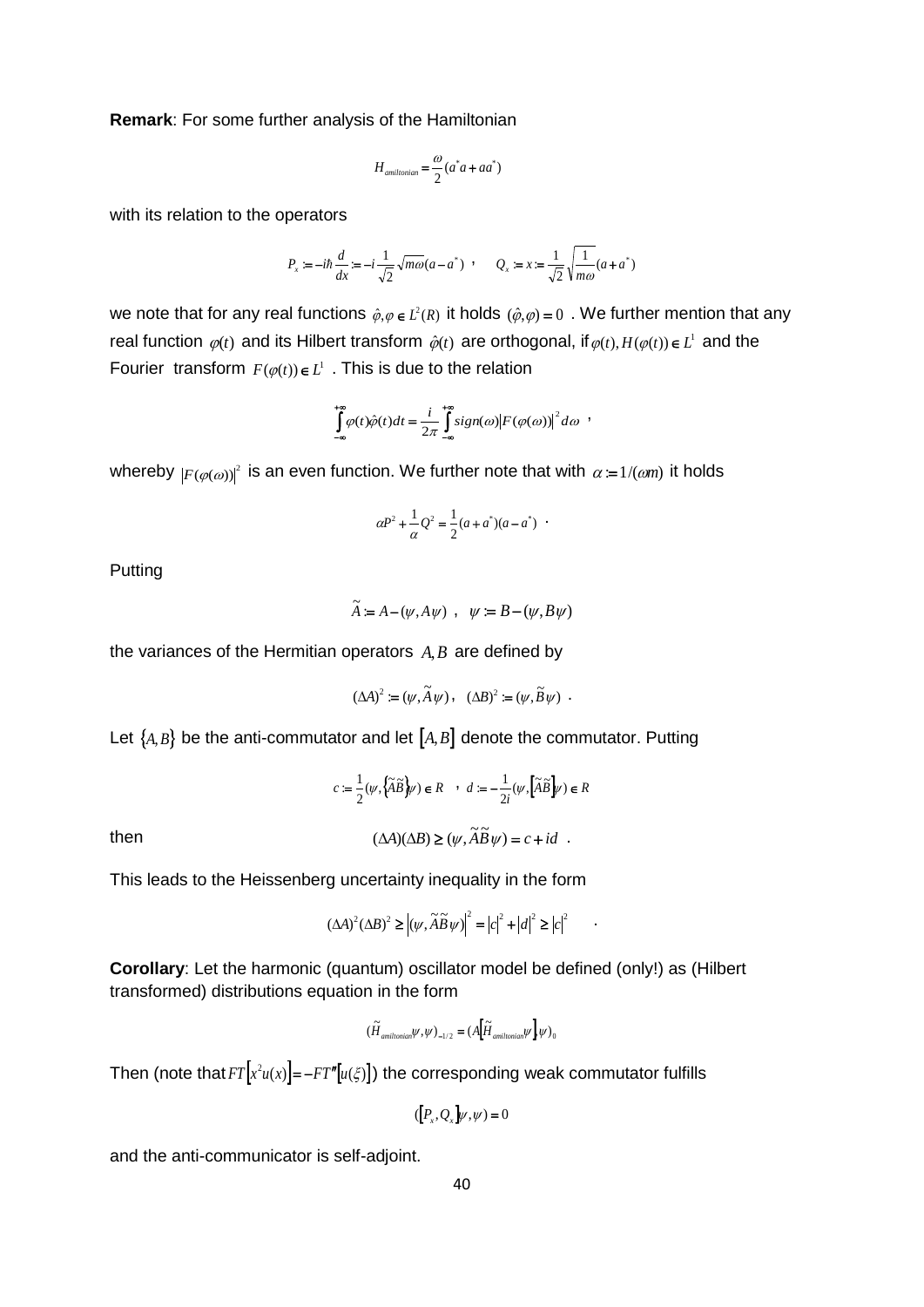# **§ Appendix**

It holds  $f_H(x) \notin L_1(o,\infty)$  but  $f_H(x) \in H_{-\beta}$  ([BPe]). The dualizing technique of [RDu], building on the Poisson summation formula in combination with the Müntz formula structure, can only be applied, when an appropriate Hilbert space environment guarantees convergent integrals (in a weak sense). The corresponding framework are a Hilbert space with negative scale factor  $H_{-\beta}^{\phantom{\dag}}$  where the scale factor is chosen in relation to the kernel of the underlying appropriate singular integral operator, enabling a weak (variational) formulation of the Müntz formula  $(IAZel).$ 

The property of vanishing constant Fourier term of a Hilbert-transformed function is used when building appropriate density function  $d\sigma(x)$ , which enable a self-adjoint-property of the underlying singular integral operator. As our proposed kernels result into singular integral operators a proper framework is required to ensure convergent integrals. In our cases the underlying Hilbert (variational) energy space is  $H_{1/2}$  with the inner product  $(u, v)_{-1/2}$  ([KBr2].

The class of distributions, which is defined by divergent integrals, is the class of *oscillatory integrals* ([BPe] 1.19) leading to the concept of pseudo-differential operator. They are in the form

$$
A(x) = \int e^{i\phi(x,\theta)} a(x,\theta) d\theta ,
$$

where the phase function  $\phi(x, \theta)$  is a suitable real valued function such that the integrand oscillates rapidly for large  $|\theta|$  and the amplitude function  $a(x, \theta)$  being allowed to have polynomial growth in  $\theta$ . It would be too restrictive to require the integral to define a function. Therefore it's interpreted in the distribution sense. Thus one is actually be concerned with integrals of the type

$$
\langle A, v \rangle = \iint e^{i\phi(x,\theta)} a(x,\theta)v(x) dx d\theta .
$$

The study of the Hilbert transform and the study of operational calculus for non-commuting operators in quantum mechanics contain some basic ingredients of the theory of pseudodifferential operators [BPe] 3.1).The Hilbert transform is a classical pseudo-differential operator with symbol–*isign*(s). Its salient features enabled the introduction of the algebra of singular integral operators.

Singular distributions can be generated by Hadamard's "finite part" of a divergent integral ([AZe2] 1.4, 2.5); a technique for extracting a finite part from a divergent part, building pseudo functions appying Cauch's principle value concept), where it turns out that this finite part defines a singular distribution. We note (if  $\phi(0) \neq 0$  ) the "finite part" representation

$$
Fp\int_{-\infty}^{\infty}\frac{\phi(t)}{|t|}dt = \lim_{\varepsilon\to 0}\left[\left(\int_{-\infty}^{\infty} + \int_{\varepsilon}^{\infty}\right)\frac{\phi(t)}{|t|}dt + 2\phi(0)\log\varepsilon\right].
$$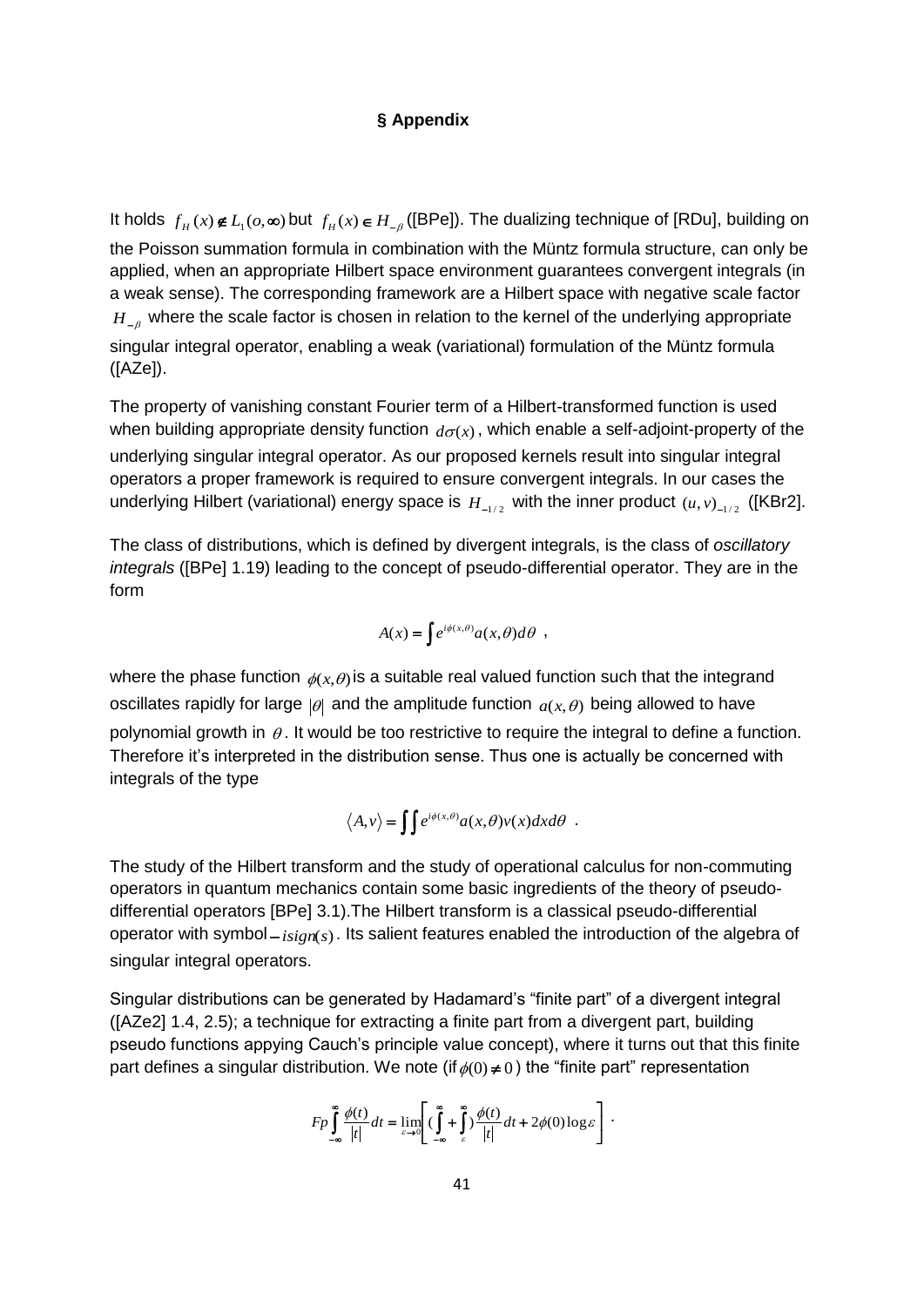The phase function  $\phi(x,\theta)$  of oscillatory integrals is a suitable real valued function such that the integrand oscillates rapidly for large  $|\theta|$  and the amplitude function  $a(x, \theta)$  being allowed to have polynomial growth in  $\theta$ . It would be too restrictive to require the integral to define a function. This is also the "dilemma" when trying to build the Riemann duality equation as transform of an integral operator based on the Müntz formula:

**Lemma (Müntz formula)**: For  $\omega(x), \omega'(x)$  continuous and bounded in any finite interval with  $\omega(x) = o(x^{-\alpha})$  and  $\omega(x) = o(x^{-\beta})$  for  $x \to \infty$  and  $\alpha, \beta > 1$  it holds

$$
\textbf{(M)} \qquad \qquad \zeta(s) \int_{0}^{\infty} x^s \, \frac{\omega(x) dx}{x} = \int_{0}^{\infty} x^s \left[ \sum_{n=1}^{\infty} \omega(nx) - \frac{1}{x} \int_{0}^{\infty} \omega(t) dt \right] \frac{dx}{x} \qquad \text{for} \quad 0 < \text{Re}(s) < 1.
$$

**Proof:** we recall the proof from [ETi] 2.11:

i) because  $\omega(x)$  is continuous and bounded in any finite interval with  $\omega(x) = o(x^{-\alpha})$  it holds

$$
\sum_{1}^{\infty} \frac{1}{n^s} \left| \int_{0}^{\infty} x^{s-1} \omega(x) \right| dx \quad \text{exists for} \quad 1 < \sigma < \alpha.
$$

ii) 
$$
\sum_{1}^{\infty} \omega(nx) - \int_{0}^{\infty} \omega(xt)dt = x \int_{0}^{\infty} \omega'(t)(t - [t])dt = x \int_{0}^{1/x} O(1)dt + x \int_{1/x}^{\infty} O((xt)^{-\beta})dt = O(1)
$$

The first summand is justified, because  $\omega(x)$  is continuous and bounded in any finite interval the second summand is justified, because  $\omega(x) = o(x^{-\alpha})$ , i.e. it holds

$$
\sum_{1}^{\infty} \omega(nx) = O(1) + \frac{c}{x} \quad \text{with} \quad c = \int_{0}^{\infty} \omega(t)dt =: \omega_0.
$$

$$
\int_{0}^{\infty} x^s \sum_{1}^{\infty} \omega(nx) + \frac{dx}{x} = \int_{0}^{1} x^s \left[ \sum_{1}^{\infty} \omega(nx) - \frac{c}{x} \right] \frac{dx}{x} + \int_{1}^{\infty} x^s \sum_{1}^{\infty} \omega(nx) \frac{dx}{x} + \frac{c}{s - x}
$$

for  $\sigma > 0$  except  $s = 1$ . It also holds for  $\sigma < 1$ 

**Hence** 

$$
-c\int_{1}^{\infty} x^{s-2} dx = \frac{c}{s-1} \quad ,
$$

1

and therefore the result for  $0\!<\!\sigma\!=\!\text{Re}(s)\!<\!1$  .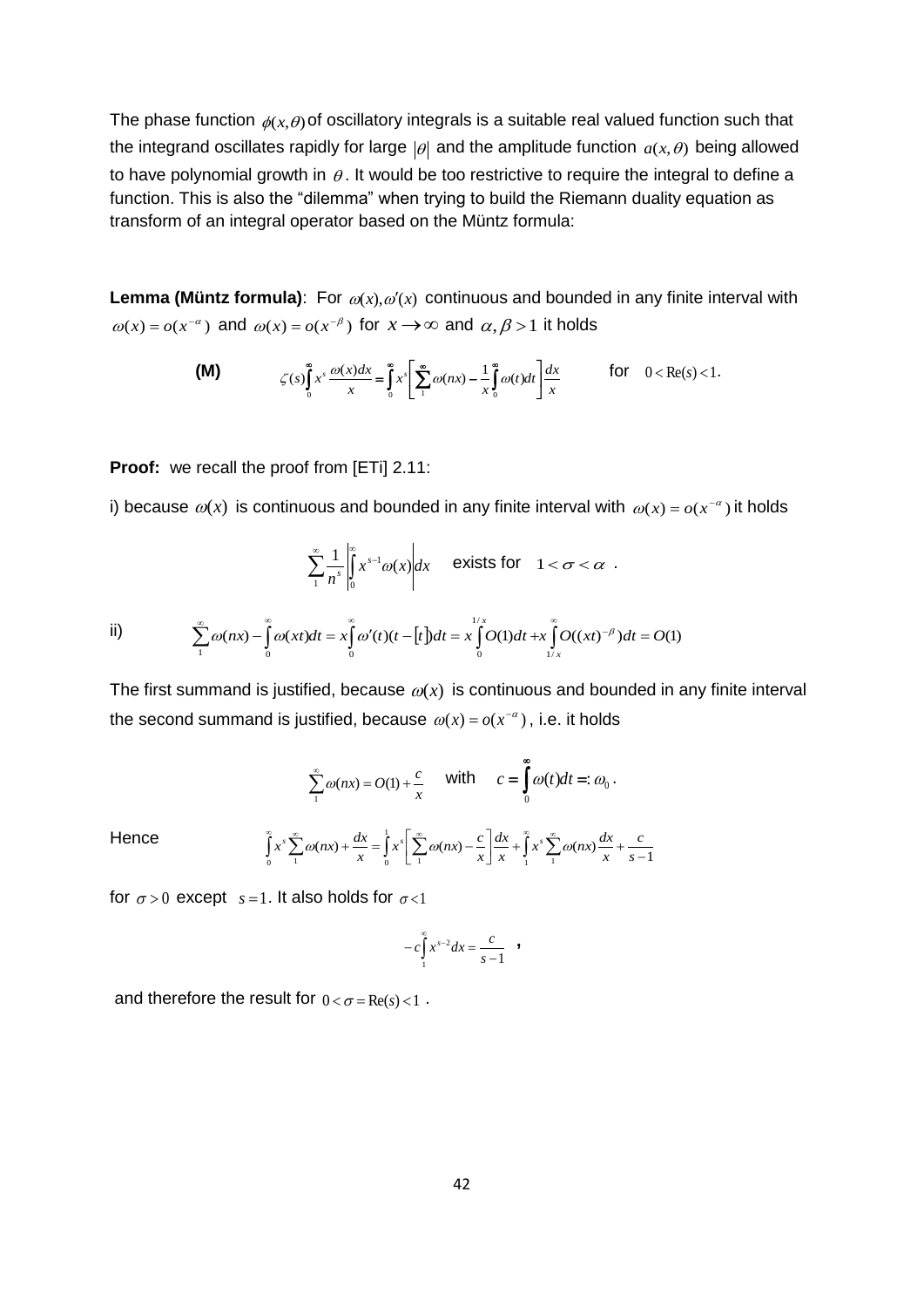**Lemma:** For the Fourier transform of  $f_H(x)$  it holds

$$
\hat{f}_H(x) = -\hat{f}(x) \quad \text{weak in the } L_2 \text{ -- sense, i.e.}
$$
\n
$$
(\hat{f}_H, v) = -(\hat{f}, v) \text{ for all } v \in H := \{v \in W_2^1 | v(0) = v'(0) = 0\}.
$$

**Proof**: We recall the definition  $\omega_1(x) = f(x) = e^{-\pi^2}$ 

It the definition 
$$
\omega_1(x) := f(x) := e^{-\pi x^2}
$$
. It holds in a weak  $L_2$  – sense  
\n
$$
f_H(x) = 4\pi \int_0^{\pi} f(\xi) \sin(2\pi \xi x) d\xi = -4\pi \left[ \frac{f(\xi)}{2\pi \xi} \cos(2\pi \xi x) \Big|_{\xi=0}^{\xi=\infty} - \int_0^{\pi} f'(\xi) \frac{\cos(2\pi \xi x)}{2\pi \xi} d\xi \right]
$$
\n
$$
f_H(x) = \lim_{\xi \to 0} e^{-\pi \xi^2} \frac{\cos(2\pi \xi x)}{\xi} + 2 \int_0^{\pi} f'(\xi) \frac{\cos(2\pi \xi x)}{\xi} d\xi
$$
\n
$$
\frac{1}{2} f_H(x) = \lim_{\xi \to 0} e^{-\pi \xi^2} \frac{\cos(2\pi \xi x)}{\xi} - 2\pi \int_0^{\pi} f(\xi) \cos(2\pi \xi x) d\xi
$$

With

$$
2\int_{0}^{\infty}e^{-\pi\xi^2}\cos(b\xi)d\xi=e^{-\pi x^2}
$$

it follows

$$
\frac{1}{2\pi} f_H(x) = -f(x) + \lim_{\xi \to 0} \frac{e^{-\pi \xi^2}}{\xi} \cos(2\pi \xi x) .
$$

We note the Fourier transform of  $g_x^1(\xi) = \sin(\xi x)$  and  $g_x^2(\xi) = \cos(\xi x)$ :

$$
\hat{g}_x^1(\omega) = \frac{1}{2i} \left[ \delta(\omega - \frac{x}{2\pi}) - \delta(\omega + \frac{x}{2\pi}) \right] \ , \quad \hat{g}_x^2(\omega) = \frac{1}{2} \left[ \delta(\omega - \frac{x}{2\pi}) - \delta(\omega + \frac{x}{2\pi}) \right].
$$

Hence

$$
\frac{1}{2\pi}\hat{f}_H(x) = -\hat{f}(x) + \lim_{\xi \to 0} \frac{e^{-\pi\xi^2}}{2\xi} \left[ \delta(x - 2\pi\xi) + \delta(x + 2\pi\xi) \right]
$$

and therefore

$$
(\hat{f}_H, v) = -(\hat{f}, v) + \lim_{\xi \to 0} \frac{v(0)}{\xi} = -(\hat{f}, v) \text{ for all } v \in H := \{v \in W_2^1 | v(0) = v'(0) = 0\}
$$
 q.e.d.

**Remark:** From [SGr] 3.896 we recall

$$
\int_{0}^{\infty} e^{-ax^{2}} \sin(bx) dx = \frac{b}{2a} e^{-\frac{b^{2}}{4a}} {}_{1}F_{1}(\frac{1}{2}; \frac{3}{2}; \frac{b^{2}}{4a}) = \frac{b}{2a} {}_{1}F_{1}(1; \frac{3}{2}; -\frac{b^{2}}{4a}) = \frac{b}{2a} \sum_{k=1}^{\infty} \frac{1}{(2k-1)!!} (-\frac{b^{2}}{4a})^{k-1}
$$

$$
\int_{0}^{\infty} e^{-ax^{2}} \cos(bx) dx = \frac{1}{2} \sqrt{\frac{\pi}{a}} e^{-\frac{b^{2}}{4a}}, \quad \text{Re}(a) > 0
$$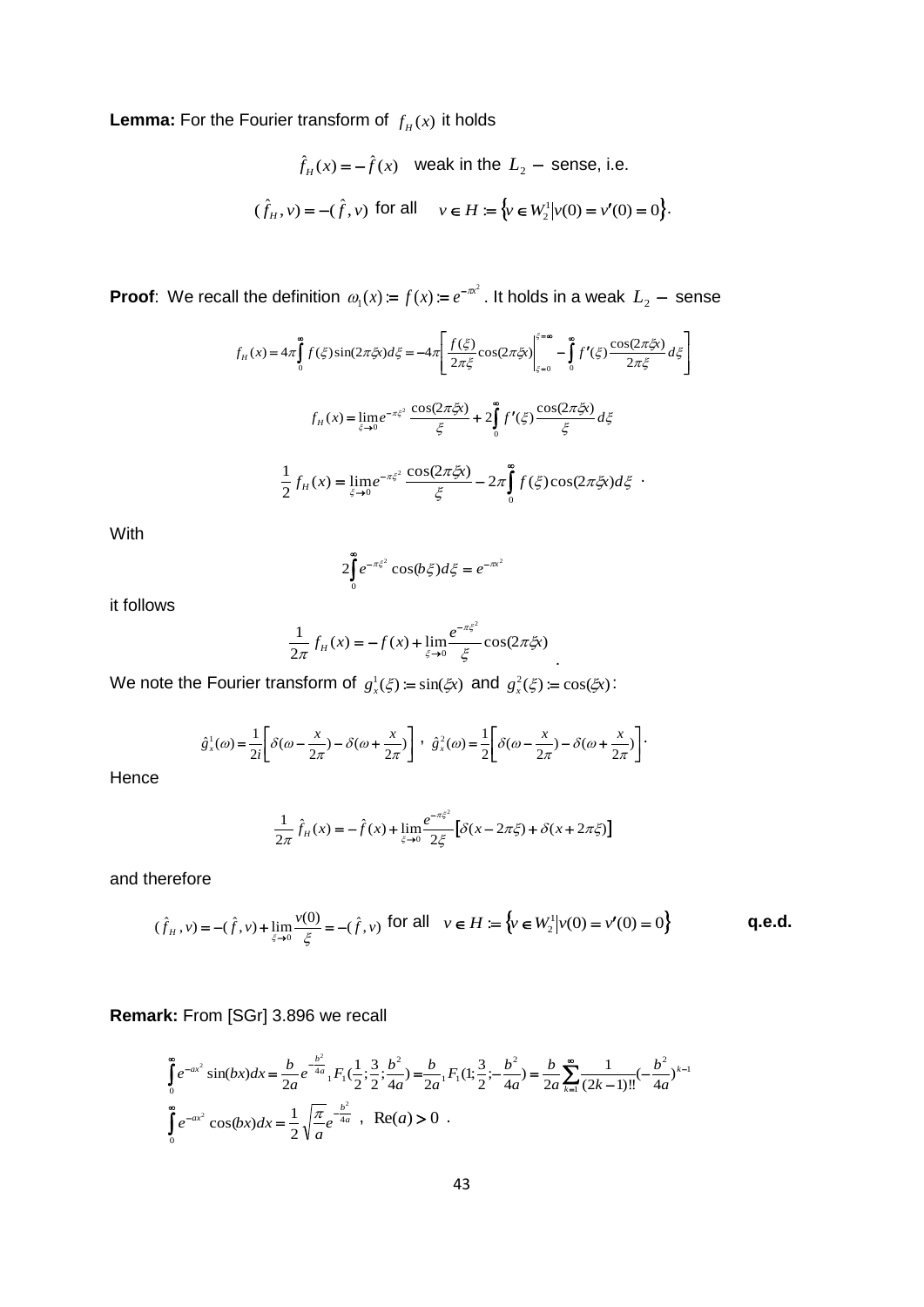**Remark:** We give some further background and analysis of the even function

$$
k(x) := -\ln\left|2\sin\frac{x}{2}\right| = -\log\left|2\sin\frac{x}{2}\right|
$$

Consider the model problem

$$
-\Delta U = 0 \qquad \text{in } \Omega
$$

$$
U = f \qquad \text{on } \Gamma := \partial\Omega \ ,
$$

whereby the area  $\Omega$  is simply connected with sufficiently smooth boundary. Let  $y = y(s) - s \in (0,1]$  be a parametrization of the boundary  $\partial \Omega$  . Then for fixed  $\bar{z}$  the functions

$$
U(\bar{x}) = -\log|\bar{x} - \bar{z}|
$$

Are solutions of the Lapace equation and for any  $L_1(\partial\Omega)$  – integrable function  $u = u(t)$  the function

$$
(Au)(\bar{x}) := \oint_{\partial\Omega} \log |\bar{x} - u(t)| dt
$$

is a solution of the model problem. In an appropriate Hilbert space *H* this defines an integral operator, which is coercive for certain areas  $\Omega$  and which fulfills the Garding inequality for general areas  $\Omega$  . We give the Fourier coefficient analysis in case of  $H = L_2^*(\Gamma)$  with  $\Gamma = S^1(R^2)$ , i.e.  $\Gamma$  is the boundary of the unit sphere. Let  $x(s) = (\cos(s), \sin(s))$  be a parametrization of  $\Gamma := S^1(R^2)$  then it holds

$$
\left| x(s) - x(t) \right|^2 = \left| \begin{pmatrix} \cos(s) - \cos(t) \\ \sin(s) - \sin(t) \end{pmatrix} \right|^2 = 2 - 2\cos(s - t) = 2(1 - \cos(2\frac{s - t}{2})) = 2\left[ 2\sin^2\frac{s - t}{2} \right] = 4\sin^2\frac{s - t}{2}
$$

and therefore

$$
-\log|x(s) - x(t)| = -\log 2 \left|\sin \frac{s-t}{2}\right| = k(s-t)
$$

The Fourier coefficients  $k_{_{\rm F}}$  of the kernel  $k(x)$  are calculated as follows

$$
k_v := \frac{1}{2\pi} \oint k(x)e^{-i\alpha x} dx = \frac{1}{2\pi} \int_0^{2\pi} \log \left| 2\sin \frac{t}{2} \right| e^{-i\alpha t} dt = \frac{2}{2\pi} \int_0^{\pi} \log \left| 2\sin \frac{t}{2} \right| \cos(\alpha t) dt = k_{-v}
$$

As  $\varepsilon \log 2 \sin \frac{\varepsilon}{2} \rightarrow 0$  $\varepsilon$ log $2\sin \frac{\varepsilon}{2} \rightarrow 0$  partial integration leads to

$$
k_{v} = \frac{1}{v\pi} \sin(u t) \Big|_{0}^{\pi} - \frac{1}{v\pi} \int_{0}^{\pi} \frac{2 \sin(u t) \cos\frac{t}{2}}{2 \sin\frac{t}{2}} dt = -\frac{1}{v\pi} \int_{0}^{\pi} \frac{\sin(\frac{2v+1}{2}t) - \sin(\frac{2v-1}{2}t)}{2 \sin\frac{t}{2}} dt
$$

$$
k_{v} = -\frac{1}{v\pi} \int_{0}^{\pi} \left( \frac{1}{2} + \cos(t) \cdot \cos(u t) \right) - \left[ \frac{1}{2} + \cos(t) \cdot \cos((v-1)t) \right] dt = -\frac{1}{v}.
$$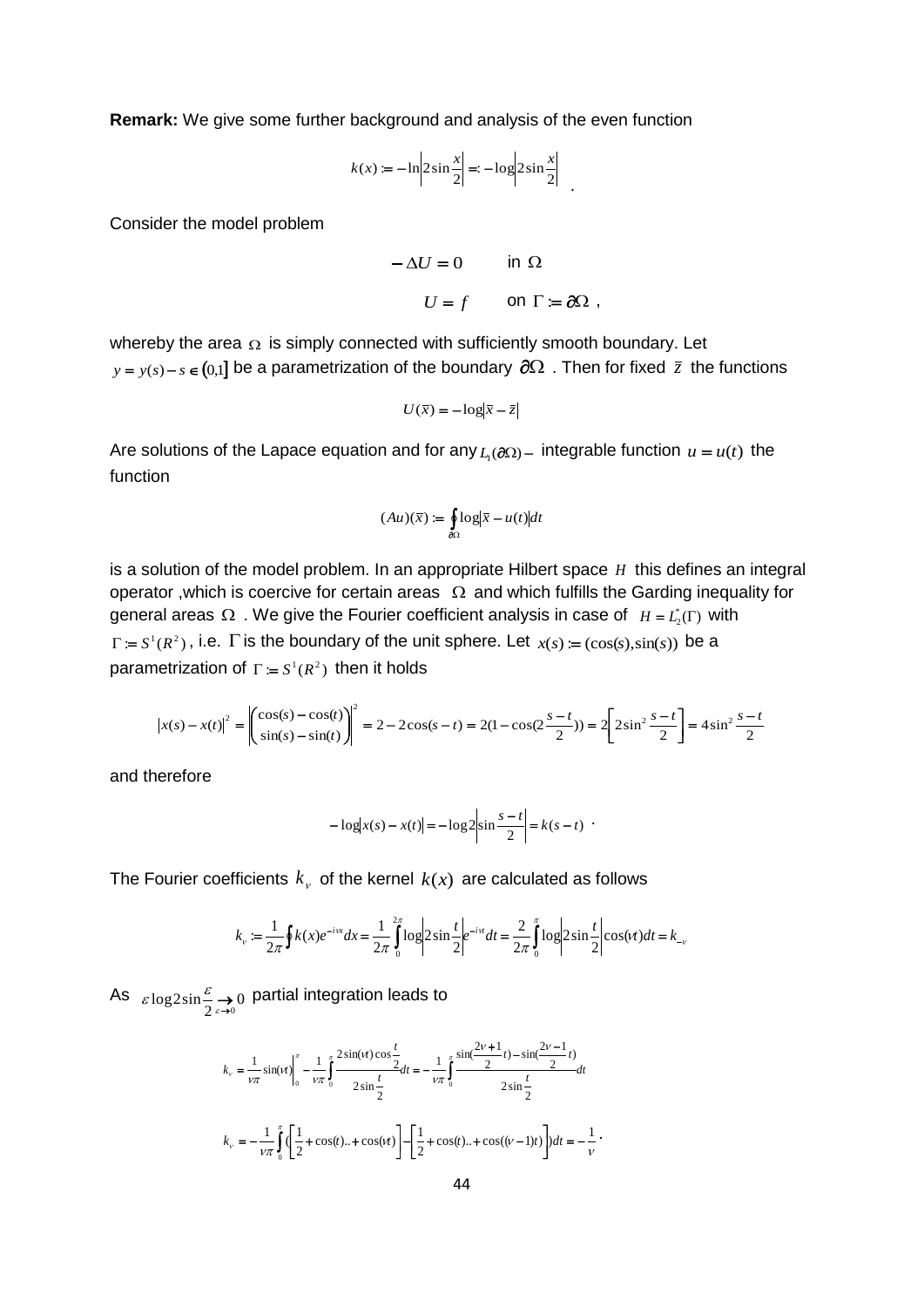**Remark**: From [GWa] 17-22, we note

$$
\frac{x}{1-x} = 2\sum_{k=1}^{\infty} J_k(kx) \text{ and } \frac{x}{1+x} = 2\sum_{k=1}^{\infty} (-1)^{k-1} J_k(kx) .
$$

**Corollary**: It holds the representation as a Kapteyn series ([GWa] 17) in the form

$$
g(x) := \frac{1}{1-x} = -\frac{1}{x} g\left(\frac{1}{x}\right) = \frac{1}{x} \frac{x}{1-x} = \frac{2}{x} \sum_{k=1}^{\infty} J_k(kx)
$$

resp.

$$
\log(g(x)) - \log(g(1-x)) = \log \frac{1}{1-x} - \log \frac{1}{x} = \log \frac{1}{\pi} \int_{0}^{\pi} \sum_{k=1}^{\infty} 2\sin(k(x\sin\varphi - \varphi))d\varphi
$$

whereby ([GWa] 8-5, "Descriptive properties of  $J_k(kx)$  for  $0 < x \le 1$  )

$$
J_k(kx) = \frac{1}{\pi} \int_0^{\pi} e^{k(x \sinh \varphi - \varphi)} d\varphi = \frac{1}{\pi} \int_0^{\pi} \sin(k(x \sin \varphi - \varphi)) d\varphi
$$

**Remark**: The relation of  $log[g(x)]$  to the Gamma function in the form

$$
\frac{d}{ds} [\log \Gamma(s)] + \gamma = \sum_{0}^{\infty} \frac{(-1)^k}{k+1} {s-1 \choose k+1} = \sum_{0}^{\infty} \left[ \frac{1}{k+1} - \frac{1}{k+s} \right]
$$

and its relation to the 1<sup>st</sup> and 2<sup>nd</sup> Mellin inverse problem is given in [NNi], §92.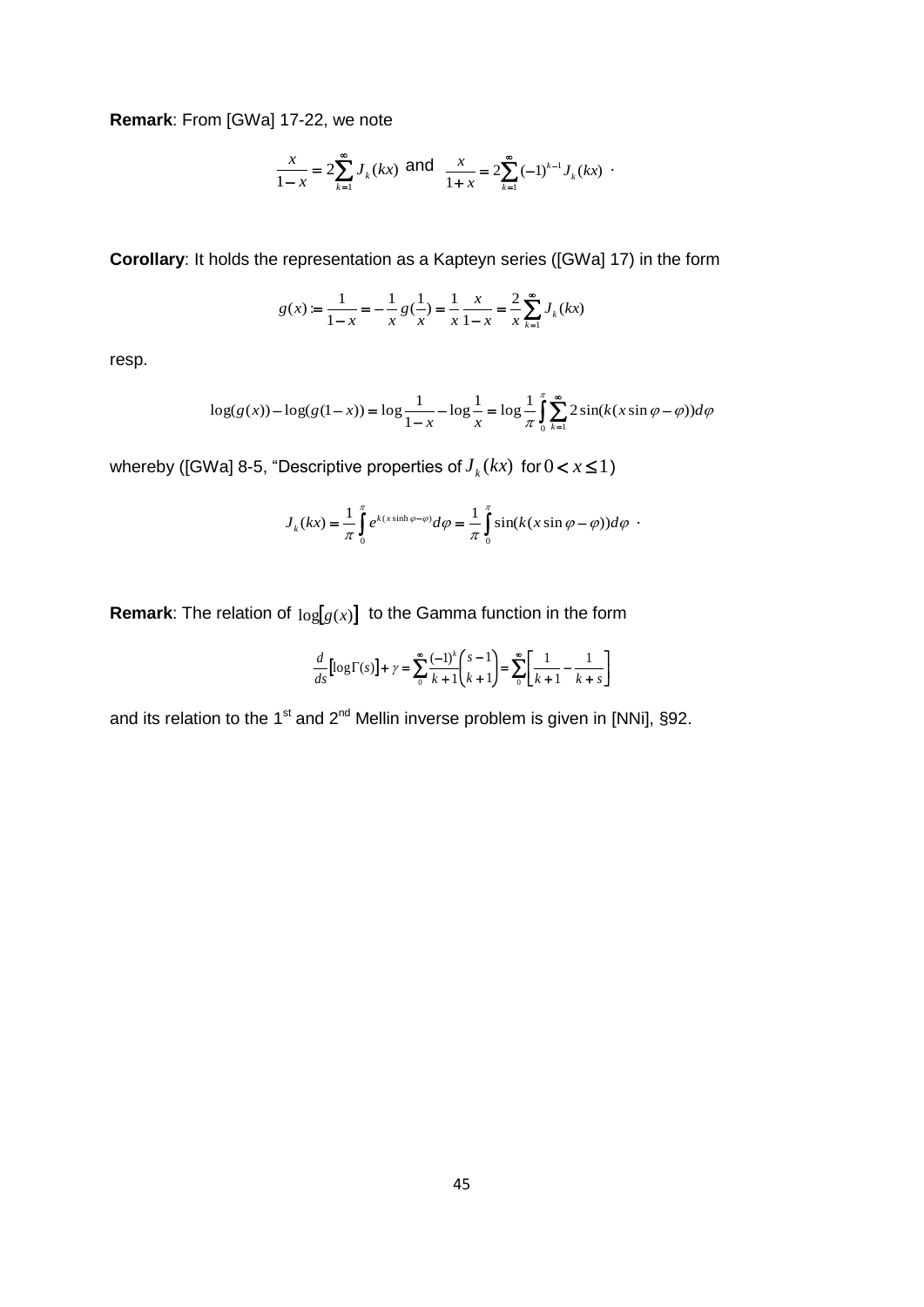Let

$$
\Pi(s) = \int_{0}^{\infty} x^{s} d\lambda(x)
$$

with

$$
d\lambda(x) := -l(x)\frac{d\log(l(x))}{x} \quad \text{and} \quad l(x) := \frac{1}{2\sinh(x)}.
$$

**Lemma**: For the transform  $\Pi(s)$  of  $d\lambda(x)$  it holds  $\Pi(0)$  is divergent and

$$
\Pi(2m+1) = (2^{21} - 1)\pi^{2m} |B_{2m}| \qquad , \qquad \Pi(2m+2) = \frac{2^{2m+1} - 1}{2^{2m}} (2m+1)! \zeta(2m+1) \quad .
$$

**Proof**: It holds

$$
l(x) = {1 \over 2\sinh(x)}
$$
 and  ${d \over dx} \log(l(x)) = -L'(x) = -\log' 2\sinh(x) = {2\cosh(x) \over 2\sinh(x)} = \coth(x)$ 

and therefore

$$
\Pi(s) = \int_{0}^{\infty} x^{s} d\lambda(x) = \int_{0}^{\infty} x^{s} I(x) \frac{-dL(x)}{x} = \frac{1}{2} \int_{0}^{\infty} x^{s} \coth(x) \frac{dx}{x \sinh(x)} = \frac{1}{2} \int_{0}^{\infty} x^{s} \frac{\cosh(x)}{\sinh^{2}(x)} \frac{dx}{x}.
$$

From [SGr] 3.527 we recall

$$
\Pi(2m+1) = \int_{0}^{\infty} x^{2m+1} d\lambda(x) = \frac{1}{2} \int_{0}^{\infty} x^{2m} \frac{\cosh(x)}{\sinh^{2}(x)} dx = (2^{21} - 1)\pi^{2m} |B_{2m}|
$$
  

$$
\Pi(2m+2) = \int_{0}^{\infty} x^{2m+2} d\lambda(x) = \frac{1}{2} \int_{0}^{\infty} x^{2m+1} \frac{\cosh(x)}{\sinh^{2}(x)} dx = \frac{2^{2m+1} - 1}{2^{2m}} (2m+1)! \zeta(2m+1) ,
$$

which proves the lemma. **q.e.d. q.e.d.**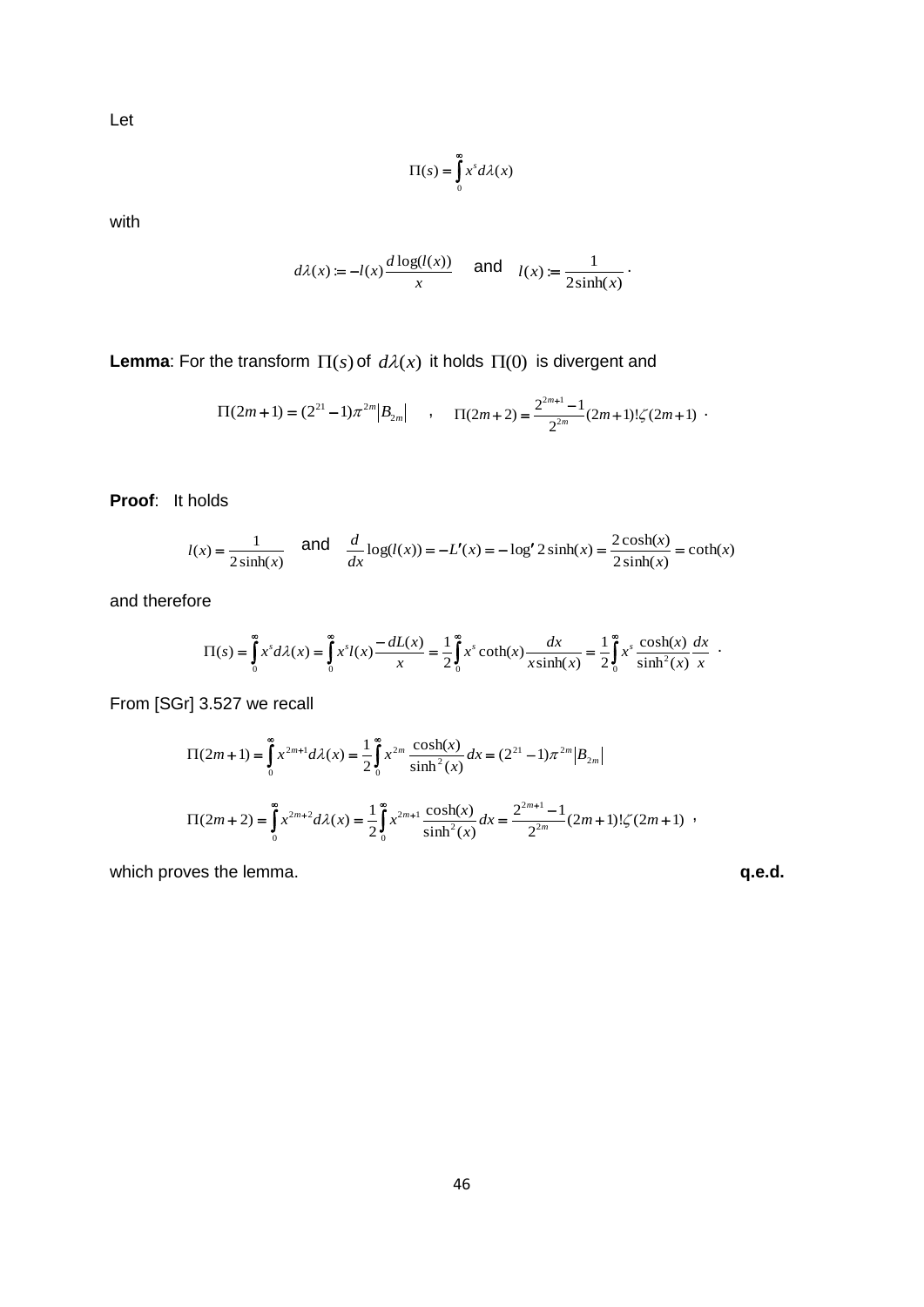From [LGa] we recall the two versions of Ikehara theorem:

**Lemma (Ikehara 1)**: Let  $\mu$  be a monotone nondecreasing function on  $(0, \infty)$  and let

$$
F(s) = \int_{1}^{\infty} x^{1-s} \frac{d\mu(x)}{x} .
$$

If the integral converges absolutely for  $\text{Re}(s)$  > 1 and there is a constant A such that

$$
F(s) - \frac{A}{s-1}
$$

extents to a continuous function in  $\text{Re}(s) \geq 1$ , then  $\mu(x) \approx Ax$ .

**Lemma (Ikehara 2)**: Let the Dirichlets series

$$
F(s) = \sum_{n=1}^{\infty} \frac{c_n}{n^s}
$$

be convergent for  $\text{Re}(s) > 1$ . If there exists a constant A such that

$$
F(s) - \frac{A}{s-1}
$$

admits a continuous extension to the line  $\text{Re}(s) \geq 1$ , then

$$
\sum_{1}^{N} c_n \approx A^* N \qquad \text{as} \quad N \to \infty .
$$

**Remark**: The Montgomery Zeta function density theorem ([HMo]) states

$$
N(\sigma, T) := \sum_{\substack{\rho = \alpha + i\beta \\ \alpha \ge \sigma \\ 0 < \beta \le T}} 1 = O(T^{\frac{4(1-\sigma)}{3-2\sigma}} \log^{\circ} T) .
$$

for  $1/2 \le \sigma = \text{Re}(s) \le 4/5$  and  $T \ge 2$ .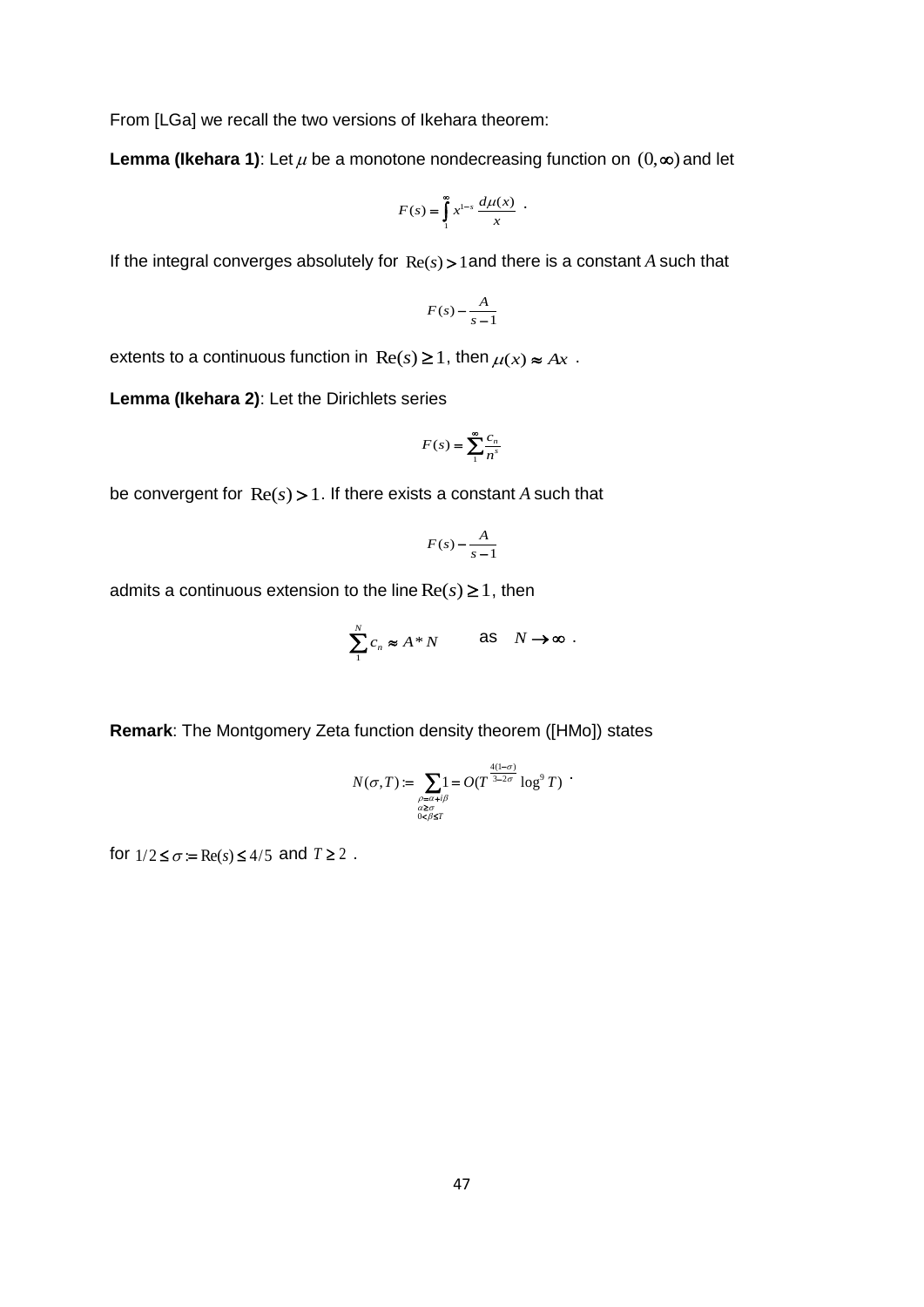In the following we give some further formulas and relationships to *L*(*x*) :

Let

$$
K(2x) := \sum_{k=1}^{\infty} \frac{1}{k} e^{-2kx}, \quad x > 0
$$

with

$$
\frac{1}{2}\cosech(x) := \frac{1}{2\sinh(x)} = \frac{1}{2x} - \sum_{k=1}^{\infty} (-1)^{k-1} \frac{x}{\pi^2 k^2 + x^2} = \frac{e^{-x}}{1 - e^{-2x}} = \sum_{k=1}^{\infty} e^{-(2k+1)x}
$$

It holds with

$$
L(x) = -\log \frac{e^{-x}}{1 - e^{-2x}} \quad \text{and} \quad \log \frac{1}{1 - y} = \sum_{k=1}^{\infty} \frac{y^k}{k}
$$

the relation

$$
L(x) = x + K(2x) .
$$

**Remark:** The functions  $L(x)$  and  $l(x)$  are related to the Exponential- and the Bessel-function by the formulas ([SGr] 6.622)

$$
L(x) = \log(2\sinh(x)) = \int_{0}^{\infty} (J_0(t) - e^{-t\sinh x}) \frac{dt}{t}
$$

and

$$
2L'(x) = 2\coth(x) = \int_{0}^{\infty} (J_0(t) + t\cosh x e^{-t\sinh x}) \frac{dt}{t}.
$$

**Remark**: An equivalent formula to the Riemann duality equation is given by ([HHa], see also [SGr] 1.421)

$$
\coth(\pi x) = 1 + 2\sum_{1}^{\infty} e^{-2\pi nx} = \frac{1}{\pi x} + \frac{2x}{\pi} \sum_{1}^{\infty} \frac{1}{x^2 + n^2}
$$

$$
\frac{x\coth(x) - 1}{x} = \sum_{1}^{\infty} \frac{2x}{\pi^2 k^2 + x^2} = \sum_{1}^{\infty} \log'(\pi^2 k^2 + x^2)
$$

.

We note (e.g. [CBe], [SGr] 4.384)

$$
x \coth(x) - 1 = \sum_{1}^{\infty} B_{2n} \frac{(2x)^n}{(2n)!}
$$

and

resp.

$$
sin(ix) = i sinh x
$$
 and  $cos(ix) = cosh x$ .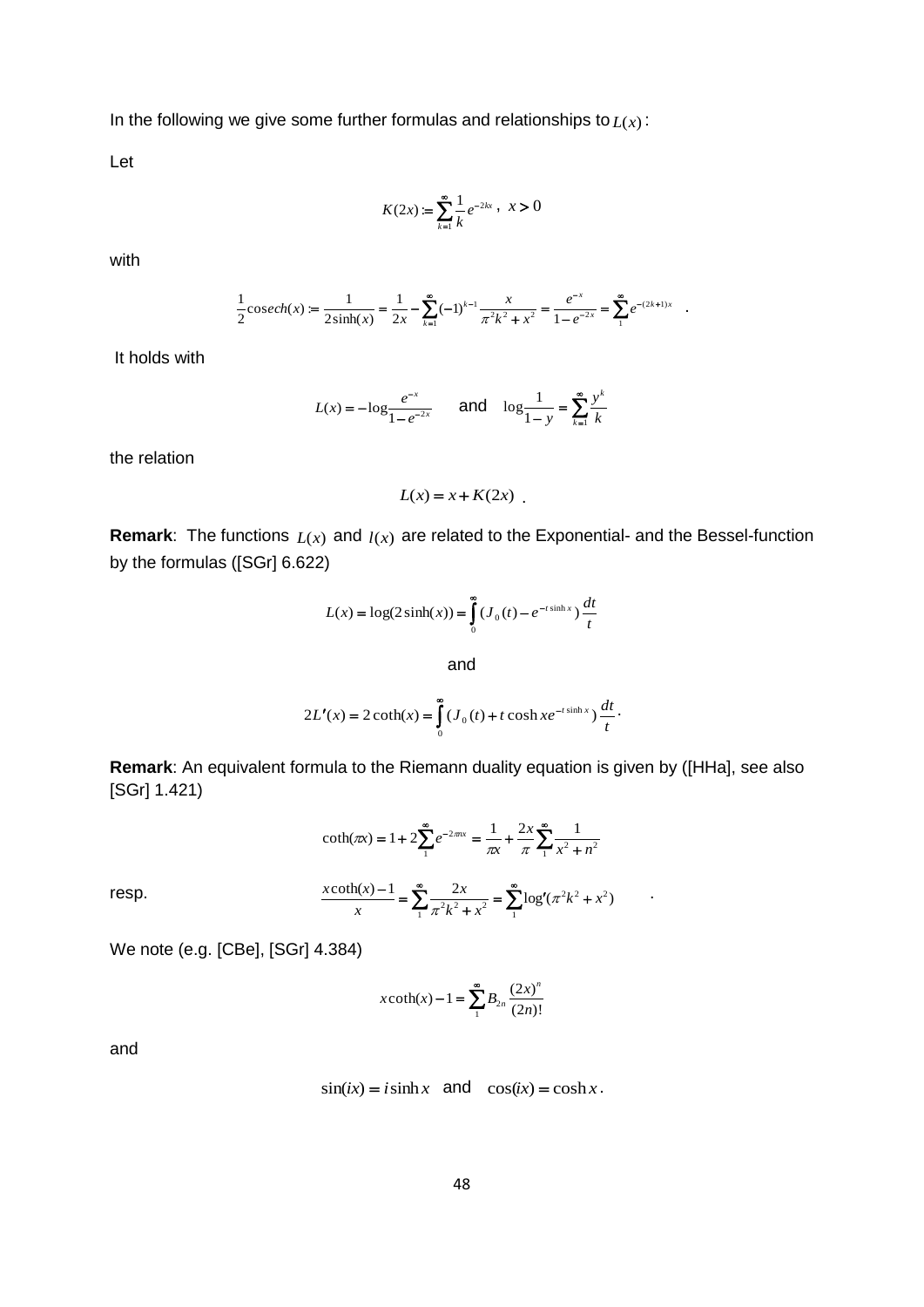For

$$
d\rho(x) := (xl(x)) \frac{d \log(xl(x))}{x} =: \omega'(x) \frac{dx}{x}
$$

the corresponding Mellin transform is given by

$$
\Pi^*(s) := \int_0^\infty x^s \, \frac{d\rho(x)}{x} = \frac{1}{2} \int_0^\infty x^s \left[ \frac{1}{\sinh x} - x \coth x \right] \frac{dx}{x} .
$$

Let

$$
\Pi(s) = \int_0^\infty x^s d\lambda(x) \quad \text{with} \quad d\lambda(x) := -x l(x) \frac{d \log(x l(x))}{x}
$$

then it holds:

**Lemma**: For the transform  $\Pi(s)$  of  $d\lambda(x)$  it holds  $\Pi(0)$  is divergent and

$$
\Pi(2m+1) = (2^{21} - 1)\pi^{2m} |B_{2m}| \qquad , \qquad \Pi(2m+2) = \frac{2^{2m+1} - 1}{2^{2m}} (2m+1)! \zeta(2m+1) \quad .
$$

**Proof:** is given in the appendix.

**Lemma**: The Fourier transform of *K*(*x*) is given by

$$
\hat{K}(2x) = \frac{1 - \pi x \coth(\pi x)}{2x^2} = \sum_{k=1}^{\infty} \frac{1}{k^2 + |x|^2}
$$

**Proof:** The Fourier transform of  $F_c(x) = e^{-\epsilon|x}$  $E_{\varepsilon}(x) = e^{-\varepsilon |x|}$  is given by ([BPe] 2.3)

$$
\hat{F}_{\varepsilon}(\xi) = \frac{2\varepsilon}{\varepsilon^2 + |\xi|^2} \quad .
$$

Therefore the Fourier transform of *K*(*x*) is calculated by

$$
\hat{K}(\xi) = 2 \sum_{k=1}^{\infty} \frac{1}{k} \frac{2k}{4k^2 + |\xi|^2} = 4 \sum_{k=1}^{\infty} \frac{1}{4k^2 + |\xi|^2}.
$$

.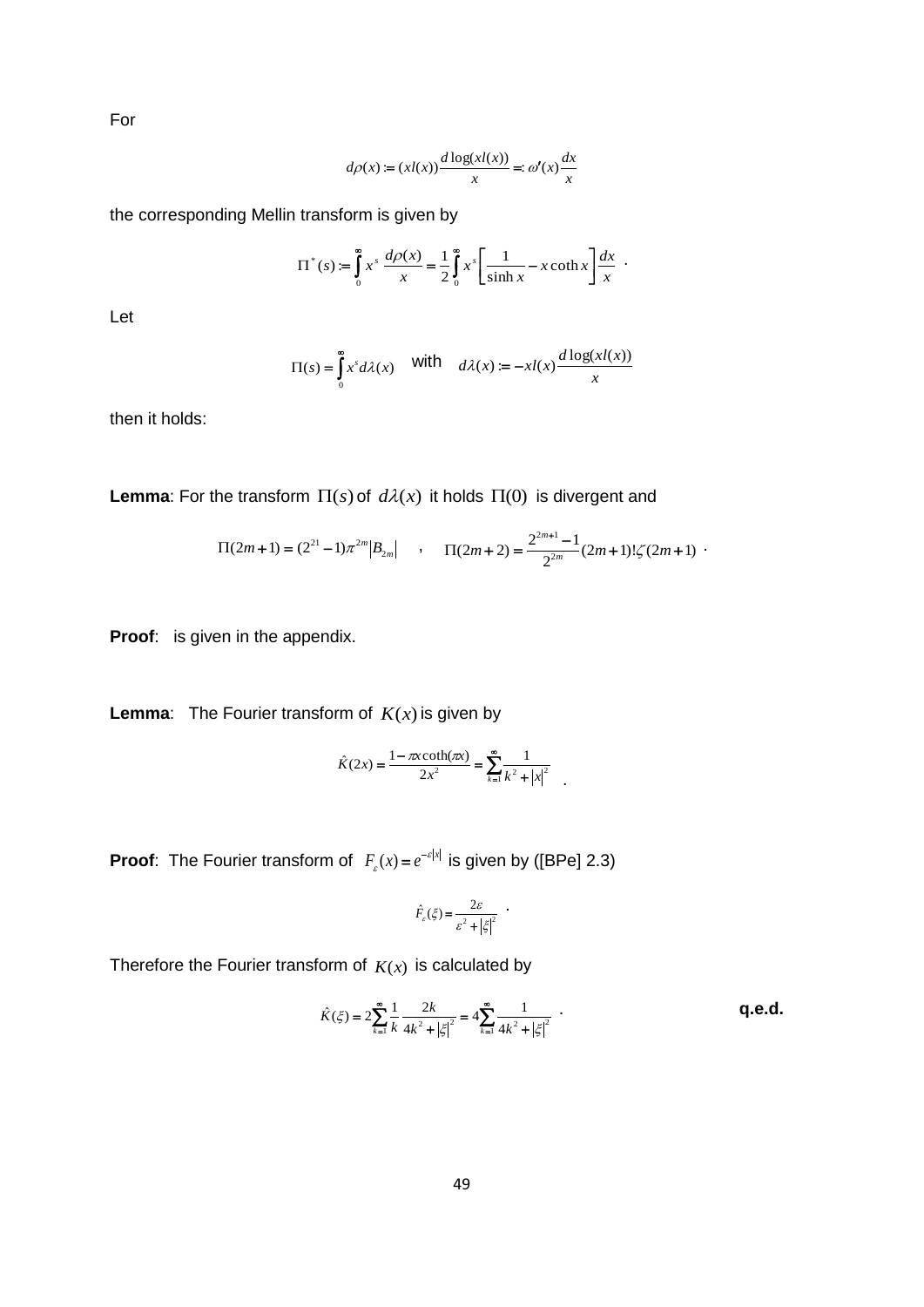**Lemma**: The function  $K(x)$  is linked to the Gamma function by the relation

$$
2\zeta(1-s)\frac{2\Gamma(1-s)}{(-s)} = \int_{0}^{\infty} x^{1-s} K(x) \frac{dx}{x} \approx \frac{2\zeta(1-s)}{s(s-1)}
$$
 for Re(1-s) > 1

**Proof**: It holds

$$
\Gamma(-s) = \int_0^\infty x^{1-s} \frac{1}{x} e^{-x} \frac{dx}{x}
$$

and therefore by substitution  $y = 2nx$  with *x dx nx ndx y*  $\frac{dy}{y} = \frac{2n dx}{2nx} =$ 2

$$
\Gamma(-s) = (2n)^{1-s} \int_{0}^{\infty} y^{1-s} \frac{1}{2ny} e^{-2ny} \frac{dy}{y} .
$$

Following the same arguments as in [HEd] 1.2, this enables the definition of the Zeta function in the form

$$
2\Gamma(-s)\zeta(1-s) = 2^{1-s}\int_{0}^{\infty} y^{1-s} K(2x) \frac{dy}{y} = \int_{0}^{\infty} y^{1-s} K(x) \frac{dy}{y} .
$$

From [ETi] 2.4, we recall

$$
\frac{2}{s(s-1)} = \frac{2}{(-s)(1-s)} \approx \frac{2\Gamma(1-s)}{(-s)} = 2\Gamma(-s)
$$

which proves the lemma. **q.e.d. q.e.d.** 

**Remark**: For  $x = 0$  the function  $K(x)$  is a divergent series, i.e. in case the Zeta function is defined by the approach above, where the Zeta function at the critical point  $s = 1$  is  $K(0) = \zeta(1)$ ; the corresponding value of its Fourier transform is given by

$$
\hat{L}(0) = \hat{K}(0) = \sum_{k=1}^{\infty} \frac{1}{k^2} = \frac{\pi^2}{6} .
$$

**Remark**: From [GWa], 3-4, 13-24 and[SGr] 2.632, 3.761 we recall the relations

i) ׆֚֚  $\frac{-s}{2}$   $\Gamma(1 =$  $\int_{0}^{x} \frac{3}{x} \cdot \frac{6}{x} dx$   $\int_{0}^{2} \frac{2}{2} dx$ 2  $\int_0^{(x)} x^{-\frac{2-s}{2}} \Gamma(1-\frac{s}{2})$  $\frac{1}{2}$ 2  $f(x) \frac{dx}{x} = \frac{2^2}{x^2} \frac{1}{x^2} \frac{1}{x^2}$ *s x*  $x^{s} J_{0}(x) \frac{dx}{x} = \frac{2^{2}}{2-s}$ *s s*  $\Gamma$  $\Gamma(\frac{3}{2})$  for 2  $0 < \text{Re}(s) < \frac{3}{2}$ 

ii) 
$$
\int_{0}^{\infty} x^{s+1/2} J_{-1/2}(x) \frac{dx}{x} = \int_{0}^{\infty} x^{s+1/2} \left[ \sqrt{\frac{2}{\pi}} \frac{\cos x}{\sqrt{x}} \right] \frac{dx}{x} = \frac{2^{\frac{s}{2}}}{2^{\frac{2-s}{2}}} \frac{\Gamma(\frac{s}{2})}{\Gamma(\frac{1-s}{2})}
$$
 for  $0 < \text{Re}(s) < 1$ 

$$
\text{iii)} \int x^{\mu} \cos(ax) \frac{dx}{x} = -\frac{1}{2a^{\mu}} \left[ e^{\frac{i\pi}{2}\mu} \Gamma(\mu, -iax) + e^{-i\frac{\pi}{2}\mu} \Gamma(\mu, iax) \right] \quad \text{with} \quad \Gamma(a, x) := \int_{x}^{\infty} t^{a} e^{-t} \frac{dt}{t}
$$

iv) 
$$
\int x^s \cos(ax) \frac{dx}{x} = \frac{\Gamma(s)}{a^s} \cos(\frac{\pi}{2}s)
$$
 for  $0 < \text{Re}(s) < 1$  and  $a > 0$ .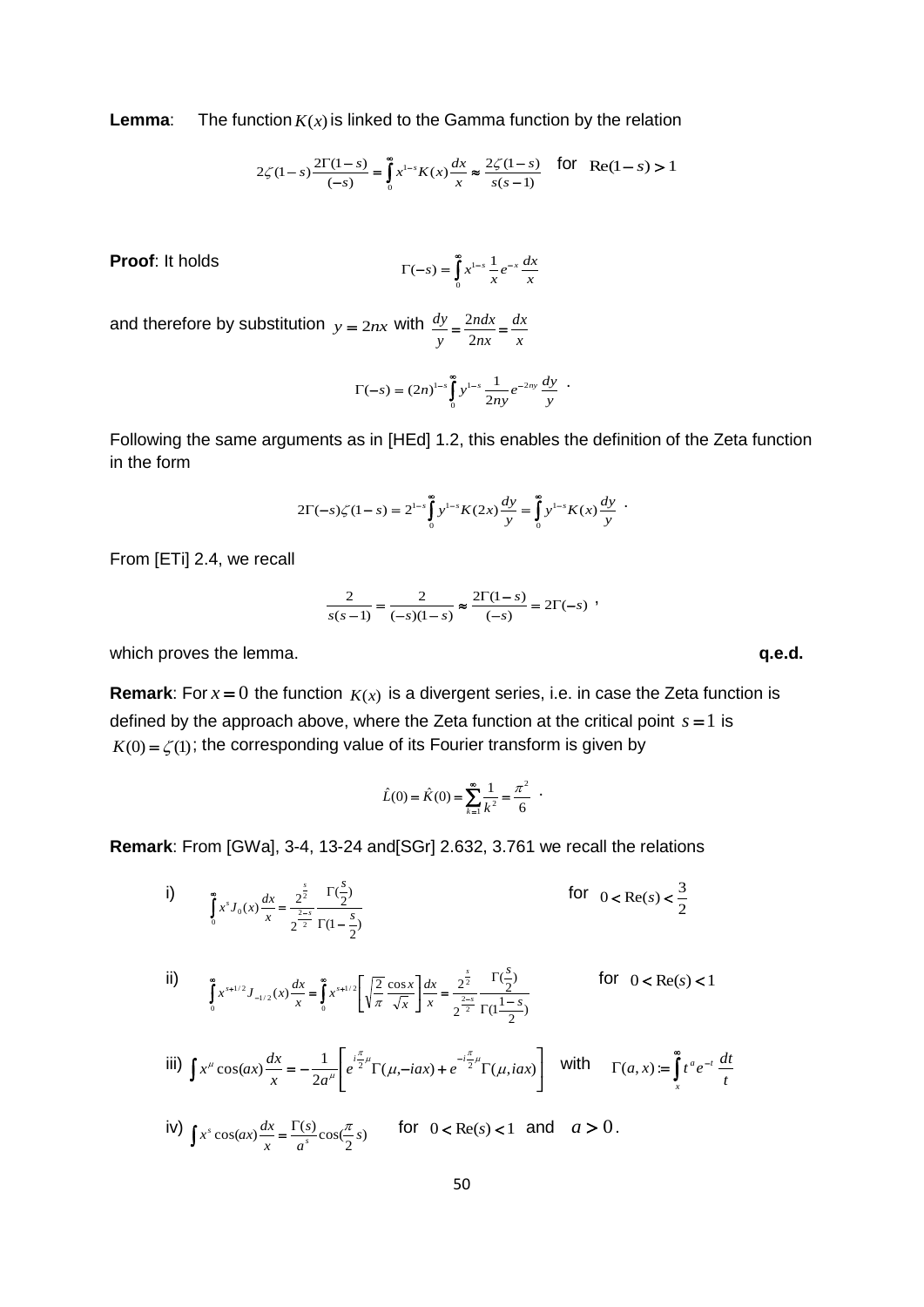### **References**

[TAm] T. Amdeberhan, M. Coffey, O. Espinosa, C. Koutschan, D. Manna, V. Moll, integrals of powers of log-gamma, to appear in Proc. Amer. Math. Soc.

[MBe] M. V. Berry, J. P. Keating,  $H = xp$  and the Riemann zeros, in Supersymmetry and Trace Formulae: Chaos and Disorder (Ed. I.V. Lerner, J.P. Keating, D.E.Khmelnitski), Kluver, New York (1999) 355-367

[CBe] B. C. Berndt, Ramanujan´s Notebooks, Part I, Springer-Verlag, New York, Berlin, Heidelberg, Tokyo, 1985

[CBe2] B. C. Berndt, Ramanujan´s Lost Notebooks, Part II, Springer-Verlag, New York, Berlin, Heidelberg, Tokyo, 2000

[IBo] I. Bogdanova, P. Vandergheynst, J.-P. Gazeau, Wavelets on the 2-Hyperboloid, Nov. 24, 2004

[KBr1] K. Braun, A spectral analysis argument to prove the Riemann Hypothesis, [www.riemann-hypothesis.de](http://www.riemann-hypothesis.de/)

[KBr2] K. Braun, A Note to the Bagchi Formulation of the Nyman-RH-Criterion, [www.riemann-hypothesis.de](http://www.riemann-hypothesis.de/)

[KBr3] K. Braun, Interior Error Estimates of the Ritz Method for Pseudo-Differential Euquations, Jap. Journal of Applied Mathematics, 3, 1 (1986) 59-72

[WBu] W. Bulla, F. Gesztesy, Deficiency indices and singular boundary conditions in quantum mechanics, J.Math. Phys. 26 (1985) 2520-2528

[DCa] D. A. Cardon, Convolution Operators and zeros of entire functions, Proc. Amer. Math. Soc. 130, 6 (2002) 1725-1734

[TCh] T.S. Chihara, An introduction to Orthogonal Polynomials, Mathematics and its Applications 13, Gordon and Breach, New York, 1978

[RCo] R. Courant, Dirichlet's principle, conformal mapping, and minimal surfaces, New York: Interscience 1950

[DDi] D. Dickinson, On Lommel and Bessel polynomials, Proc. Amer. Math. Soc. 5 (1954) 946-956

[GDo] G. Doetsch, Summatorische Eigenschaften der Besselschen Funktionen und andere Funktionalrelationen, die mit der linearen Transformationsformel der Thetafunktion äquivalent sind, Comp. Math., Tome 1 (1935) 85-97

[RDu] R.J. Duffin, H.F. Weinberger, Dualizing the Poisson summation formula, Proc. Natl. Acad. Sci. 88 (1991) 7348-7350

[HEd] H.M. Edwards, Riemann`s Zeta Function, Dover Publications, Inc., Mineola, New York, 1974

[GEs] G. Eskin, Boundary value problems for elliptic pseudodifferential operators, Amer. Math. Soc., Providence, Rhode Island, translation of mathematical monographs, vol 52, 1973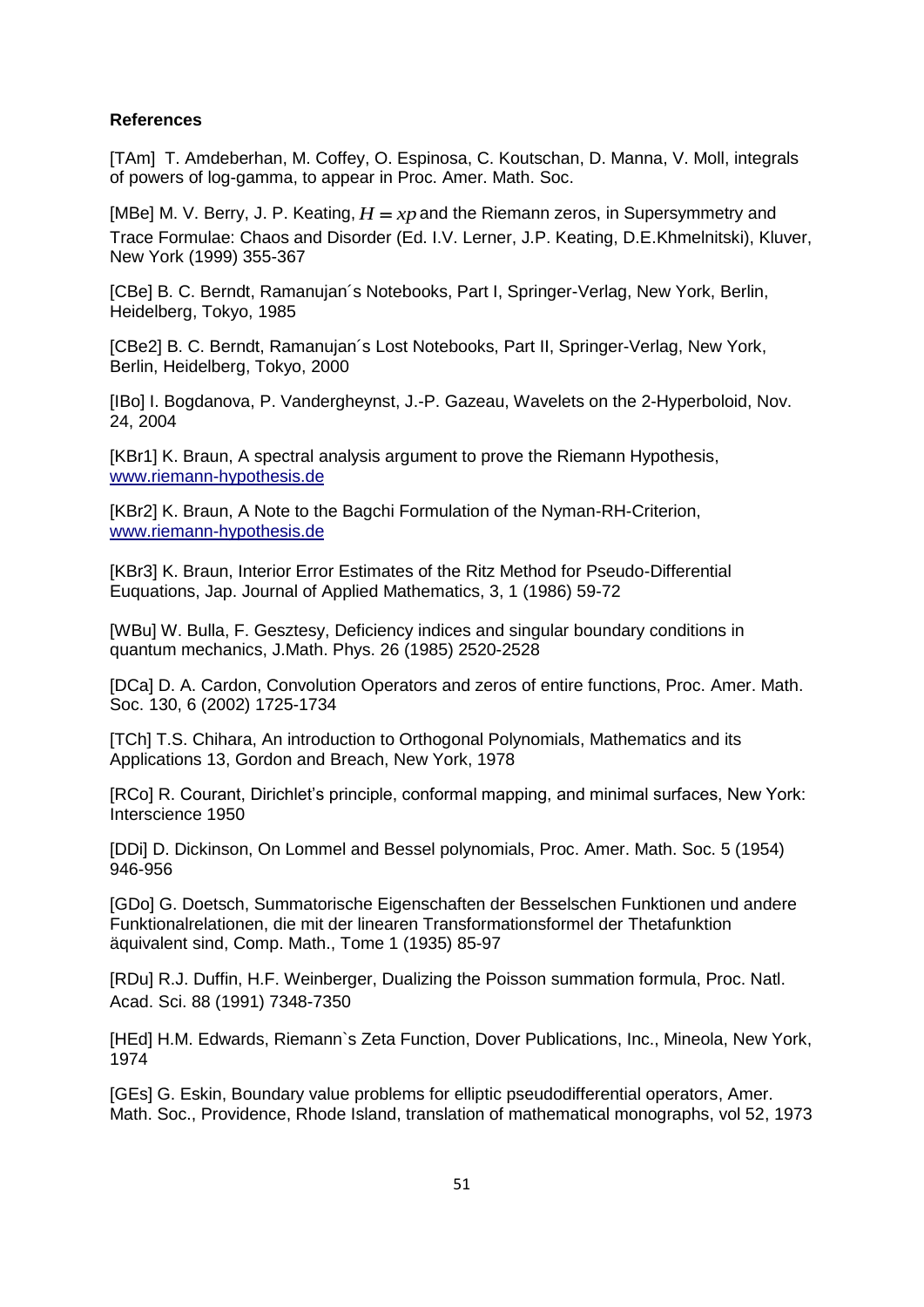[RFe] R.P. Feyman, A.R. Hibbs, Quantum Mechanics and Path Integrals, Dover Publications, Inc., Mineola, New York, 1965

[LGa] L. Garding, Some points of analysis and their history, University Lecture Series, no. 11, American Mathematical society, Providence, R.I., 1991

[SGr] I.S. Gradshteyn, I.M. Ryzhik, Table of Integrals Series and Products, Fourth Edition, Academic Press, New York, San Francisco, London, 1965

[HHa] H. Hamburger, Über einige Beziehungen, die mit der Funktionalgleichung der Riemannschen  $\zeta$  -Funktion äquivalent sind, Math. Ann. 85 (1922) 129-140

[JHa] J. Havil, Gamma: Exploring Euler's Constant, Princeton University Press, 2003

[MHe] M. Heidegger, (1950), "Holzwege", (Forest Paths), Fankfurt: Vittorio Klostermann:

[MHe1] (1935) "the Origin of the Work of Art", transl, A. Hofstadter, in D.F. Krell (ed.) Basic Wirtings, revised edn, San Franscisco: Harper, 1993

[MHe2] (1938) "The Age of the World Picture", in W. Lovitt (trans. and ed.) The Question Concerning Technology and Other Essays, New York: Harper & Row, 1977

[THe] T. Heikonen, Notes on Differential forms and Spacetime, Lecture Notes, (2006)

[EHe] E. Hellinger, Zur Stieltjesschen Kettenbruchtheorie, Math. Ann. 86 (1922) 18-37

[PHu] P. Humbert, Bessel-integral functions, Proceedings of the Edinburgh Mathematical Society (series 2), 3 (1933) 276-285

[ELa] E. de Laguerre, Sur l'intégrale $\int_x^{\infty} x^{-1} e^{-x}$ *x*  $x^{-1}e^{-x}dx$ , Bull. Soc.Math. France, 7 (1879) 72-81

[XLi] X.-J. Li, The positivity of a sequence of numbers and the Riemann Hypothesis, J. Number Theory 65 (1997) 325-333

[HMo] H.L. Montgomery, Topics in multiplicative Number Theory, Springer Lecture Notes, 227, 1971

[NMu] N.I. Muskhelishvili, Singular Integral Equations, P. Noordhoff N. V., Groningen, 1969

[JNe] J. von Neumann, Mathematische Grundlagen der Quantenmechanik, Berlin, Springer, 1932

[NNi] N. Nielsen, Handbuch der Theorie der Gammafunktion, Leipzig, B.G. Teubner Verlag, 1906

[ROs] R. Ossermann, A proof of the regularity everywhere of the classical solution to Plateau's problem, Ann. Mat. 2, 91 (1970) 550-560

[OPe] O. Peron, Die Lehre von den Kettenbrüchen, Anonymous, copy rights by B.G. Teubner Verlag, Leipzig 1912